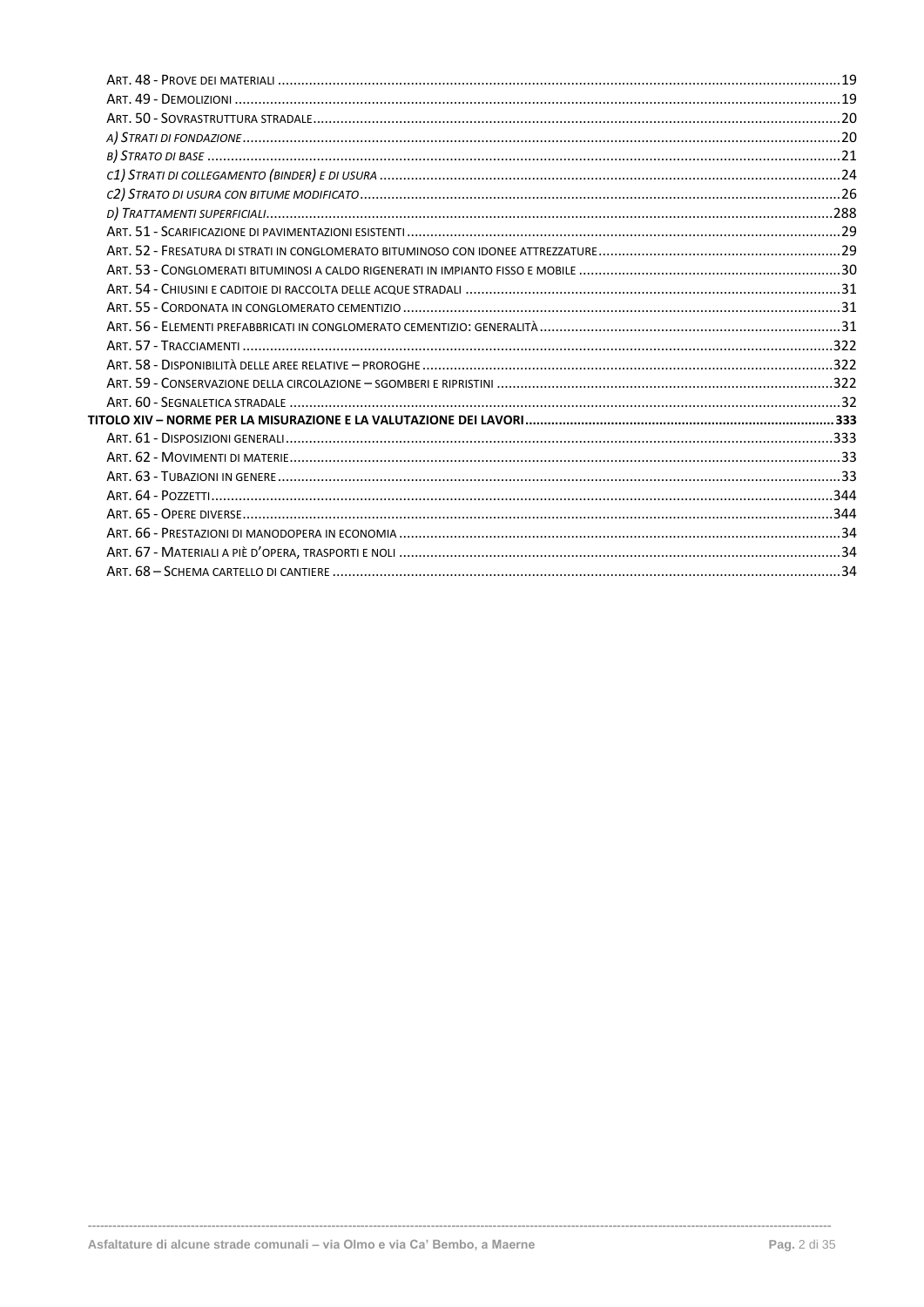# **CAPITOLATO SPECIALE D'APPALTO**

# **PARTE AMMINISTRATIVA**

# <span id="page-3-2"></span><span id="page-3-1"></span><span id="page-3-0"></span>**TITOLO I - CONTENUTO DELL'APPALTO**

# <span id="page-3-3"></span>**Art. 1 - Oggetto dell'appalto**

L'appalto comprende tutti i lavori, le prestazioni, le forniture e le provviste necessarie per dare il lavoro completamente compiuto secondo le condizioni stabilite dal presente Capitolato Speciale d'Appalto e dal medesimo contratto, con le caratteristiche tecniche, qualitative e quantitative previste dal progetto esecutivo con i relativi allegati dei quali l'appaltatore dichiara di aver preso completa ed esatta conoscenza.

L'esecuzione dei lavori è sempre e comunque effettuata nel rispetto della vigente normativa in materia e secondo le regole dell'arte. L'appaltatore deve conformarsi alla massima diligenza nell'adempimento dei propri obblighi.

Le opere saranno eseguite a perfetta regola d'arte, saranno finite in ogni parte e dovranno risultare atte allo scopo cui sono destinate, scopo del quale l'Appaltatore dichiara di essere a perfetta conoscenza.

Fanno inoltre parte dell'Appalto il coordinamento delle procedure esecutive e la fornitura degli apprestamenti e delle attrezzature atti a garantire, durante le fasi lavorative, la conformità a tutte le norme di prevenzione degli infortuni e di tutela della salute dei lavoratori, nel rispetto dell'art. 15 (Misure generali di tutela), D.Lgs. n. 81/2008 e dei documenti allegati.

# <span id="page-3-4"></span>**Art. 2 - Corrispettivo dell'appalto**

L'importo dei lavori posti a base dell'affidamento è definito come segue:

| Importi in Euro        | Colonna a)   | Colonna b)       |
|------------------------|--------------|------------------|
|                        | Importo      | <b>CATEGORIA</b> |
| A corpo                | € 143 079,67 | OG <sub>3</sub>  |
| A misura               |              |                  |
| Oneri per la sicurezza | € 6498,90    |                  |
| $1+2+3$ Importo totale | € 149 578,57 |                  |

L'importo contrattuale corrisponde all'importo dei lavori di cui al 1° comma, colonna a) rigo 1 e rigo 2, al quale deve essere applicato il ribasso percentuale sui prezzi unitari offerto dall'aggiudicatario in sede di gara, aumentato degli oneri per la sicurezza e la salute nel cantiere (rigo 3), non soggetti ad alcun ribasso, di cui all'art. 100, 1° c. e al punto 4.1.4. dell'Allegato XV, D.Lgs. n. 81/2008.

# <span id="page-3-5"></span>**Art. 3 - Modalità di stipulazione del contratto (a corpo)**

**Il contratto è stipulato interamente "a corpo"** ai sensi dell'art. 59, comma 5-bis), D.Lgs n. 50/2016 e ss.mm.ii.;

L'importo del contratto può variare, in aumento o in diminuzione, in base alle quantità effettivamente eseguite, fermi restando i limiti di cui all'art. 106, D.Lgs n. 50/2016 e ss.mm.ii..e le condizioni previste dal presente Capitolato Speciale.

Il ribasso percentuale offerto dall'aggiudicatario in sede di gara si intende offerto e applicato a tutti i prezzi unitari in elenco i quali, così ribassati, costituiscono i prezzi contrattuali da applicare alle singole quantità eseguite.

I prezzi contrattuali sono vincolanti anche per la definizione, valutazione e contabilizzazione di eventuali varianti, addizioni o detrazioni in corso d'opera, qualora ammissibili ed ordinate o autorizzate ai sensi dell'art. 106, D.Lgs n. 50/2016 e ss.mm.ii..

# <span id="page-3-6"></span>**Art. 4 - Gruppi di lavorazioni omogenee, categorie**

<span id="page-3-7"></span>

| gruppi di lavorazioni omogenee sono indicati nella seguente tabella:            |           |  |                                                                       |                |       |                                     |                                              |
|---------------------------------------------------------------------------------|-----------|--|-----------------------------------------------------------------------|----------------|-------|-------------------------------------|----------------------------------------------|
| <i>lavorazione</i>                                                              | Categoria |  | $classifica$ <i>Qualificazi</i><br>one<br>obbligatori<br>$a\ (si/no)$ | <i>Importo</i> | $\%$  |                                     | indicazioni speciali ai fini<br>dell'offerta |
| Asfaltatura di alcune strade<br>comunali - via Olmo e via<br>Ca' Bembo a Maerne |           |  |                                                                       |                |       | <i>prevalente o</i><br>scorporabile | subappaltabile                               |
| Strade, autostrade, ponti,<br>viadotti, ferrovie,<br>metropolitane              | OG3       |  | no.                                                                   | 149 578.57     | 100\% | prevalente                          | <b>SI</b>                                    |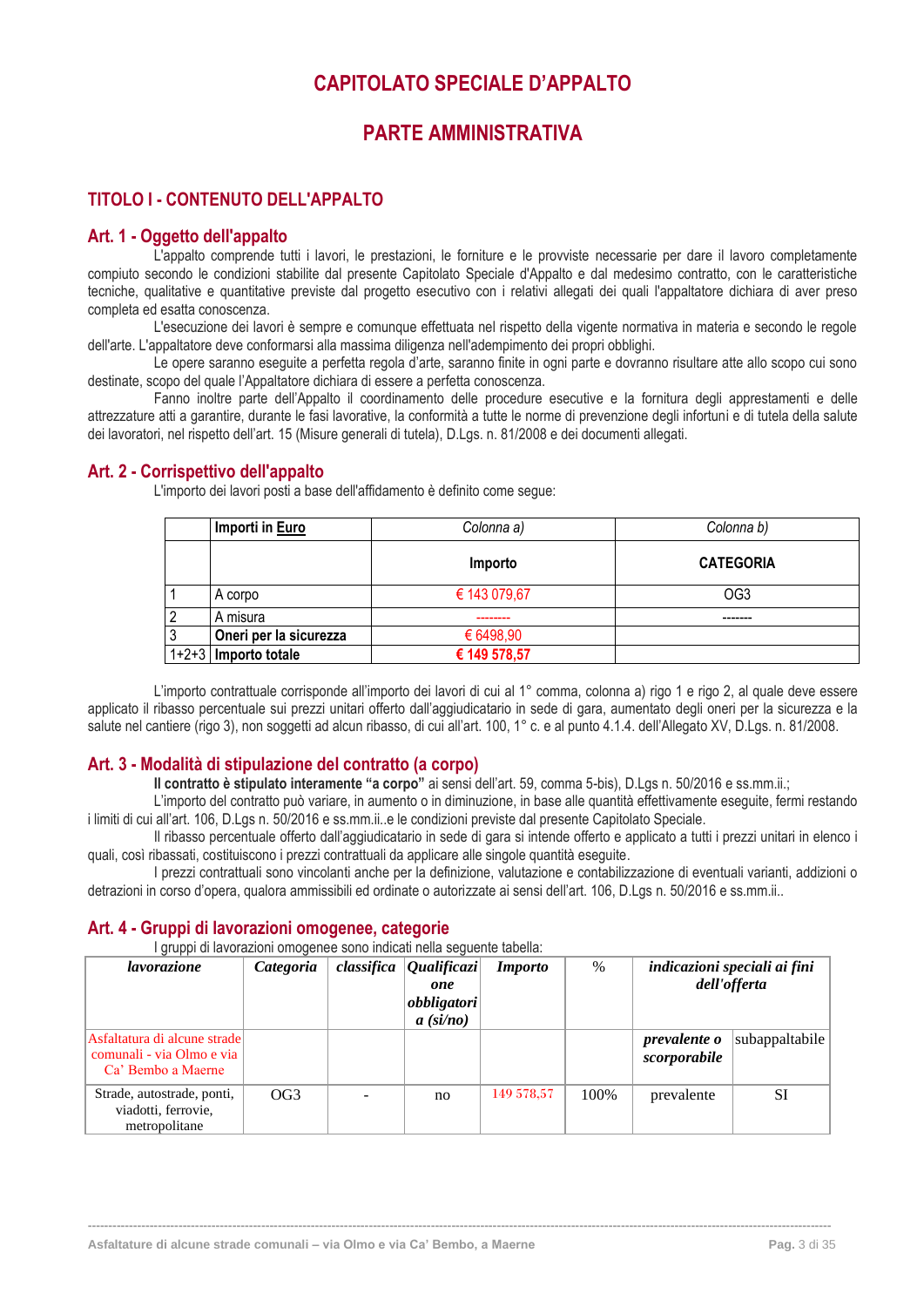# **TITOLO II - DISCIPLINA CONTRATTUALE**

# <span id="page-4-0"></span>**Art. 5 - Interpretazione**

In caso di discordanza tra i vari elaborati di progetto, o fra i citati elaborati e le norme del capitolato speciale, o di norme del detto Capitolato Speciale tra loro non compatibili o non compatibili con il contratto, o apparentemente non compatibili e, in genere, in tutti i casi nei quali sia necessaria l'interpretazione delle clausole contrattuali e delle disposizioni del capitolato speciale d'appalto e degli elaborati si procede applicando gli articoli in materia contenuti nel codice civile (1362 e ss.).

# <span id="page-4-1"></span>**Art. 6 - Documenti contrattuali**

L'appalto viene affidato sotto l'osservanza delle norme, condizioni, patti, obblighi, oneri e modalità dedotti e risultanti dal Capitolato Speciale d'appalto, integrante il progetto, nonché delle previsioni delle tavole grafiche progettuali che l'impresa dichiara di conoscere e di accettare e che qui si intendono integralmente riportate, trascritte ed accettate.

Fanno parte del contratto, e si intendono allegati allo stesso, ancorché non materialmente e fisicamente uniti al medesimo ma depositati agli atti della stazione appaltante, i seguenti documenti:

- il capitolato generale d'appalto approvato con D.M. 19/04/2000, n. 145;
- il capitolato speciale d'appalto comprese le tabelle allegate allo stesso, con i limiti, per queste ultime, descritti in relazione al loro valore indicativo;
- tutti gli elaborati grafici del progetto esecutivo, ivi compresi i particolari costruttivi, i progetti delle strutture e degli impianti, le relative relazioni di calcolo, etc.;
- **·** il cronoprogramma;
- l'elenco dei prezzi unitari.
- il programma esecutivo dei lavori, per quanto previsto all'art. 43, 10° c., D.P.R. n. 207/2010, anche indipendentemente dall'obbligo di produrre il cronoprogramma di cui all'articolo 40, 1°c. del citato D.P.R., finalizzato all'applicazione del "prezzo chiuso".

Sono contrattualmente vincolanti tutte le leggi e le norme attualmente vigenti in materia di lavori pubblici, in particolare il Dlgs n. 50/2016, il DPR n. 207/2010 il D.Lgs 81/2008 e il Capitolato generale L. 145/00, per quanto ancora applicabili".

# <span id="page-4-2"></span>**Art. 7 - Conoscenza delle condizioni d'appalto**

L'assunzione dell'appalto di cui al presente Capitolato implica da parte dell'appaltatore la conoscenza degli elaborati progettuali, compreso il computo metrico e lo schema di contratto, delle condizioni locali, per essersi recato sul luogo di esecuzione dei lavori, del suolo e del sottosuolo (scavi, condotte, etc.), della viabilità d'accesso, delle cave eventualmente necessarie e delle discariche autorizzate, degli oneri relativi alla raccolta, trasporto e smaltimento dei rifiuti e/o residui di lavorazione nonché degli obblighi e degli oneri relativi alle disposizioni in materia di sicurezza, di assicurazione, di condizioni di lavoro e di previdenza e assistenza in vigore nel luogo dove devono essere eseguiti i lavori nonché di tutte le circostanze generali, particolari e locali, nessuna esclusa ed eccettuata, suscettibili di influire sulla determinazione dei prezzi, sulle condizioni contrattuali e sull'esecuzione dei lavori e di aver giudicato i lavori stessi realizzabili, gli elaborati progettuali adeguati ed i prezzi nel loro complesso remunerativi.

L'appaltatore dà atto, senza riserva alcuna, della piena conoscenza e disponibilità degli atti progettuali e della documentazione, della disponibilità dei siti, dello stato dei luoghi, delle condizioni pattuite in sede di offerta e ogni altra circostanza che interessi i lavori, che, come da apposito verbale sottoscritto col Responsabile del procedimento, consentono l'immediata esecuzione dei lavori.

# <span id="page-4-3"></span>**Art. 8 - Fallimento**

In caso di fallimento dell'appaltatore l'Amministrazione si avvale, salvi ogni altro diritto ed azione a tutela dei propri interessi, della procedura prevista dagli artt. 340 e 341, L. n. 2248/1865 e all'art. 110, D.Lgs n. 50/2016 e ss.mm.ii..

Qualora l'esecutore sia un'associazione temporanea, in caso di fallimento dell'impresa mandataria o di una impresa mandante trovano applicazione, rispettivamente, i commi 18 e 19 dell'art. 48, D.Lgs n. 50/2016.

# <span id="page-4-4"></span>**Art. 9 - Rappresentante dell'appaltatore a domicilio**

Per quanto previsto all'art. 2 del Capitolato Generale d'appalto approvato con D.M. n. 145/2000, l'appaltatore, come pure l'Ufficio di Direzione Lavori, deve eleggere domicilio nel Comune di Martellago e ciò per tutta la durata e per tutti gli effetti del contratto, indicando l'esatto indirizzo sin dal momento in cui sorge il rapporto contrattuale.

E' possibile eleggere domicilio presso gli uffici comunali.

A tale domicilio, oppure a mani proprie dell'appaltatore o di colui che lo rappresenta nella condotta dei lavori, vengono effettuare tutte le intimazioni, assegnazioni di termini e ogni altra notificazione o comunicazione dipendente dal contratto di appalto.

L'appaltatore deve, altresì, comunicare, ai sensi e nei modi di cui all'art. 3 del Capitolato Generale d'appalto, le generalità delle persone autorizzate a riscuotere e a quietanzare.

Ogni variazione del domicilio deve essere tempestivamente comunicata al Responsabile del procedimento.

#### <span id="page-4-5"></span>**Art. 10 - Norme generali su materiali, componenti, sistemi ed esecuzione**

Nell'esecuzione di tutte le lavorazioni, le opere, le forniture, i componenti, anche relativamente a sistemi e subsistemi di impianti tecnologici oggetto dell'appalto, devono essere rispettate tutte le prescrizioni di legge, regolamento e normative in genere in materia di qualità, provenienza e accettazione dei materiali e componenti nonché, per quanto concerne la descrizione, i requisiti di prestazione e le modalità di esecuzione di ogni categoria di lavoro, tutte le indicazioni contenute o richiamate contrattualmente nel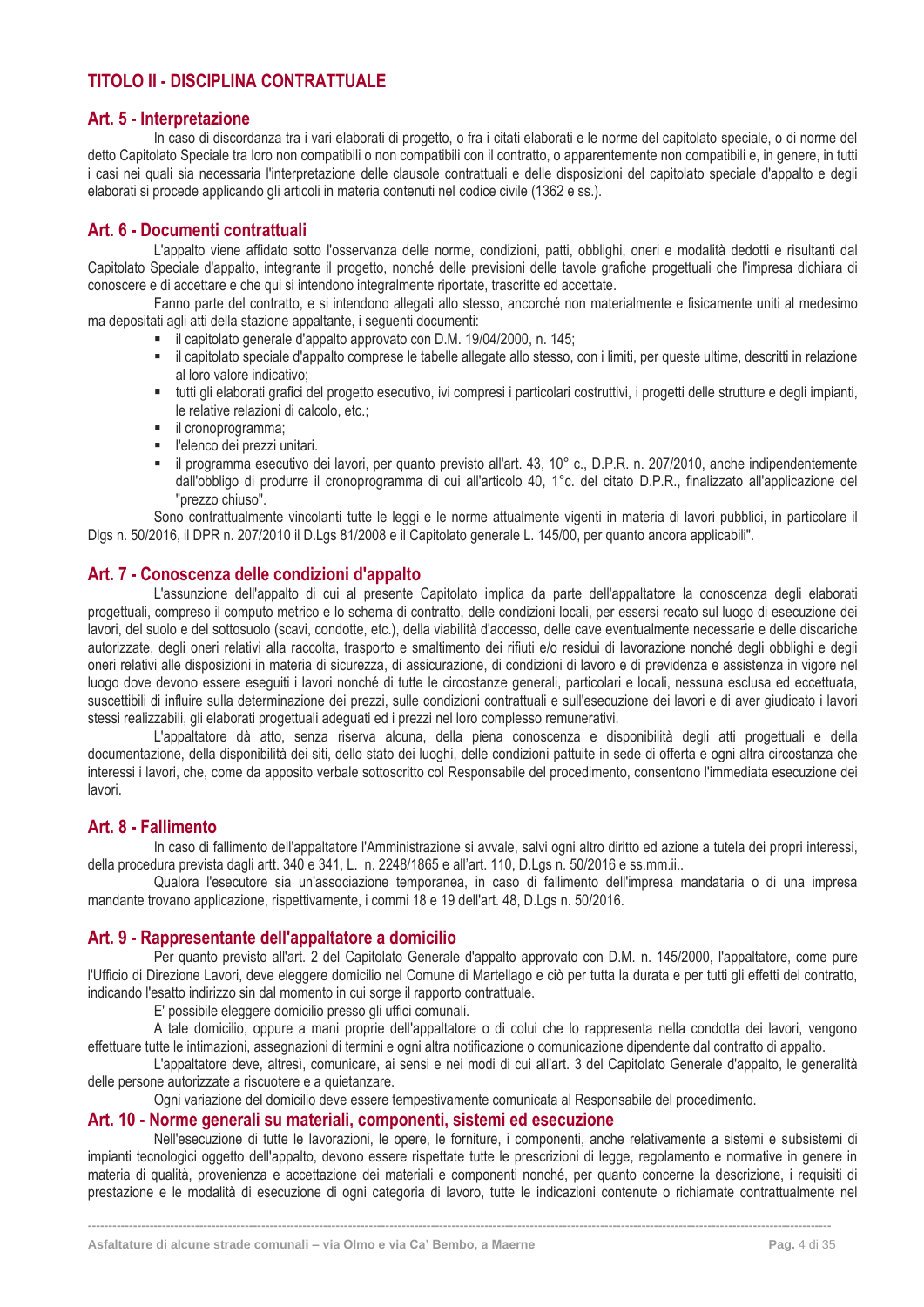Capitolato Speciale di appalto, negli elaborati grafici del progetto esecutivo e nella descrizione delle singole voci allegata allo stesso Capitolato.

Per quanto riguarda l'accettazione, la qualità e l'impiego dei materiali, la loro provvista, il luogo della loro provenienza e l'eventuale sostituzione di quest'ultimo, si applicano gli artt. 16 e 17 del Capitolato Generale d'appalto.

# <span id="page-5-0"></span>**TITOLO III - TERMINI DI ESECUZIONE**

### <span id="page-5-1"></span>**Art. 11 - Consegna e inizio lavori**

L'esecuzione dei lavori ha inizio dopo la stipula del formale contratto, qualora il verbale di gara non tenga luogo di contratto, in seguito a consegna, risultante da apposito verbale, da effettuarsi non oltre 45 giorni dalla predetta stipula, previa convocazione dell'esecutore.

È facoltà dell'Amministrazione procedere in via d'urgenza, alla consegna dei lavori, anche nelle more della stipulazione formale del contratto, ai sensi degli artt. 337, 2° c. e 338, L. n. 2248/1865, in tal caso il direttore dei lavori indica espressamente sul verbale le lavorazioni da iniziare immediatamente.

Se, nel giorno fissato e comunicato, l'appaltatore non si presenta a ricevere la consegna dei lavori, il direttore dei lavori fissa un nuovo termine perentorio, non inferiore a 5 giorni e non superiore a 15; i termini per l'esecuzione decorrono comunque dalla data della prima convocazione. Decorso inutilmente il termine anzidetto è facoltà della Stazione appaltante di risolvere il contratto e incamerare la cauzione, ferma restando la possibilità di avvalersi della garanzia fidejussoria al fine del risarcimento del danno, senza che ciò possa costituire motivo di pretese o eccezioni di sorta. Qualora sia indetta una nuova procedura per l'affidamento del completamento dei lavori, l'aggiudicatario è comunque escluso dalla partecipazione in quanto l'inadempimento è considerato grave negligenza accertata.

L'appaltatore deve trasmettere all'Amministrazione, prima dell'inizio dei lavori, la documentazione di avvenuta denunzia di inizio lavori effettuata agli enti previdenziali, assicurativi ed antinfortunistici, inclusa la Cassa edile ove dovuta; egli trasmette altresì, a scadenza quadrimestrale, copia dei versamenti contributivi, previdenziali, assicurativi nonché di quelli dovuti agli organismi paritetici previsti dalla contrattazione collettiva, relativi sia al proprio personale sia a quello delle imprese subappaltatrici.

Il Direttore dei Lavori comunica all'Appaltatore il giorno ed il luogo in cui deve presentarsi per ricevere la consegna dei lavori, munito del personale idoneo nonché delle attrezzature e dei materiali necessari per eseguire, ove occorra, il tracciamento dei lavori secondo i piani, profili e disegni di progetto. Su indicazione del Direttore dei Lavori devono essere collocati a cura dell'Appaltatore, picchetti, capisaldi, sagome, termini, ovunque si riconoscano necessari. Sono a carico dell'Appaltatore gli oneri per le spese relative alla consegna, alla verifica ed al completamento del tracciamento.

Il Direttore dei Lavori procederà alla consegna dell'area, redigendo un verbale in contraddittorio con l'Appaltatore in duplice copia firmato dal Direttore dei Lavori e dall'Appaltatore. Dalla data del verbale di consegna decorre il termine utile per il compimento dei lavori. Il verbale deve essere redatto nel rispetto delle procedure, delle condizioni e contenere gli elementi richiamati. Il verbale di consegna contiene l'indicazione delle condizioni e delle circostanze speciali locali riconosciute e le operazioni eseguite, come i tracciamenti, gli accertamenti di misura, i collocamenti di sagome e capisaldi. Contiene inoltre l'indicazione delle aree, delle eventuali cave, dei locali e quant'altro concesso all'Appaltatore per l'esecuzione dei lavori oltre alla dichiarazione che l'area oggetto dei lavori è libera da persone e cose e che lo stato attuale è tale da non impedire l'avvio e la prosecuzione dei lavori.

Il Direttore dei Lavori è responsabile della corrispondenza del verbale di consegna dei lavori all'effettivo stato dei luoghi. Qualora l'appaltatore intenda far valere pretese derivanti dalla riscontrata difformità dello stato dei luoghi rispetto a quello previsto in progetto, deve formulare riserva sul verbale di consegna all'atto della sua redazione.

Nel caso di subentro di un Appaltatore ad un altro nell'esecuzione dell'appalto, il Direttore dei Lavori redige apposito verbale in contraddittorio con entrambi gli appaltatori per accertare la reale consistenza dei materiali, dei mezzi d'opera e di quant'altro il nuovo Appaltatore deve assumere dal precedente, oltre ad indicare eventuali indennità da corrispondersi.

Subito dopo la consegna dei lavori l'Appaltatore darà inizio alle opere, che dovranno essere ultimate entro i tempi precisati nel programma dei lavori a partire dalla data indicata nel verbale di consegna.

# <span id="page-5-2"></span>**Art. 12 - Termini per l'ultimazione dei lavori**

Il tempo utile per ultimare tutti i lavori compresi nell'appalto è fissato in giorni **90 (novanta) naturali consecutivi** decorrenti dalla data del verbale di consegna dei lavori.

L'appaltatore si obbliga alla rigorosa ottemperanza del cronoprogramma dei lavori che potrà fissare scadenze inderogabili per l'approntamento delle opere necessarie all'inizio di forniture e lavori da effettuarsi da altre ditte per conto della Stazione appaltante ovvero necessarie all'utilizzazione, prima della fine dei lavori e previo certificato di collaudo o certificato di regolare esecuzione, riferito alla sola parte funzionale delle opere.

# <span id="page-5-3"></span>**Art. 13 - Sospensioni e proroghe**

Qualora cause di forza maggiore, condizioni climatologiche od altre circostanze speciali che impediscano in via temporanea che i lavori procedano utilmente a regola d'arte, la Direzione dei Lavori, d'ufficio o su segnalazione dell'appaltatore, può ordinare la sospensione dei lavori redigendo apposito verbale. Sono circostanze speciali le situazioni che determinano la necessità di procedere alla redazione di una variante in corso d'opera nei casi previsti dagli artt. 106 e 107D.Lgs n. 50/2016 e ss.mm.ii..

Qualora l'appaltatore, per cause ad esso non imputabili, non sia in grado di ultimare i lavori nei termini fissati, può chiedere, con domanda motivata, proroghe che, se riconosciute giustificate, sono concesse dalla Direzione dei Lavori purché le domande pervengano prima della scadenza del termine anzidetto.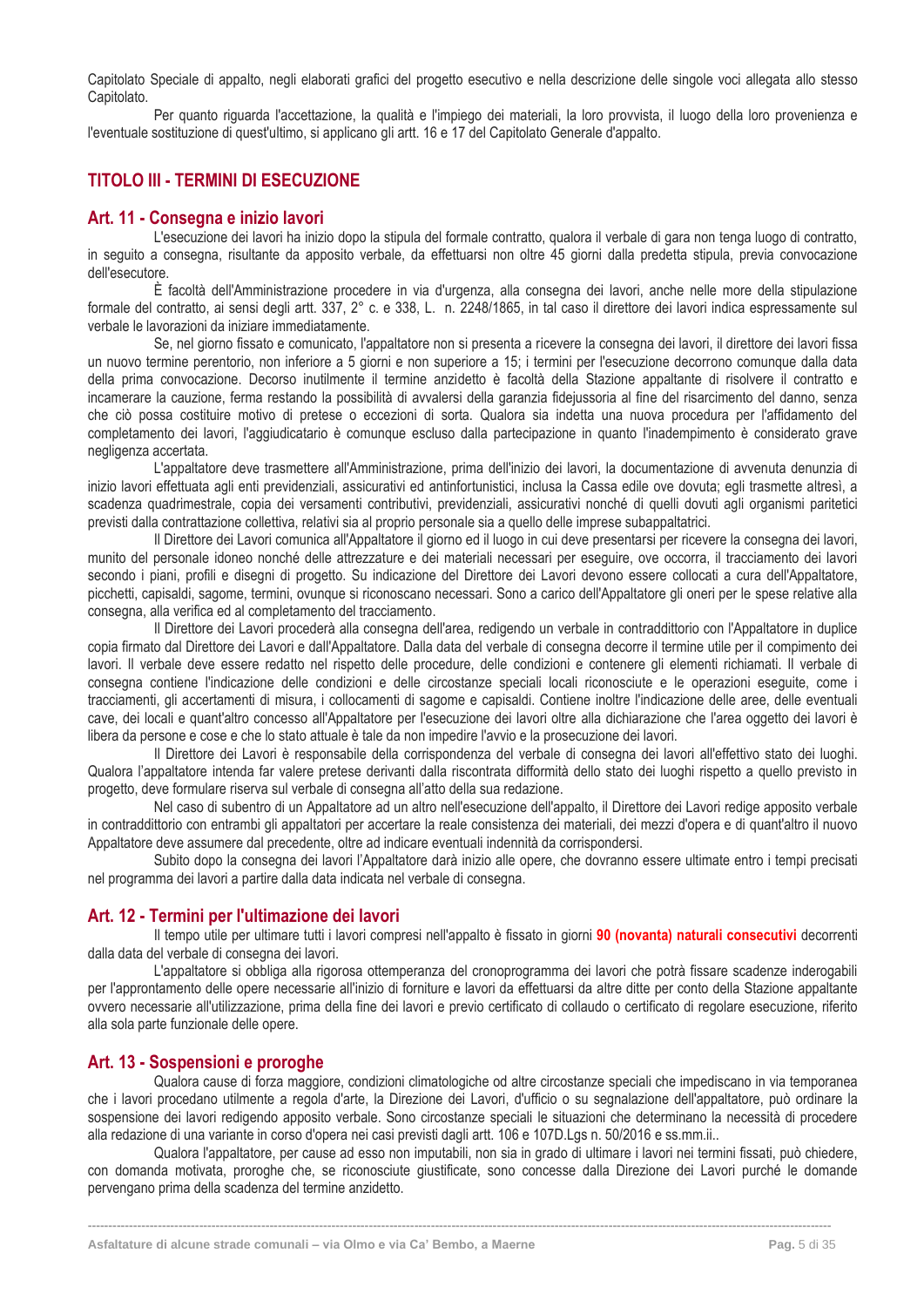Non costituiscono motivo di proroga dell'inizio dei lavori, della loro mancata regolare o continuativa conduzione secondo il relativo programma o della loro ritardata ultimazione:

- il ritardo nell'installazione del cantiere e nell'allacciamento alle reti tecnologiche necessarie al suo funzionamento, per l'approvvigionamento dell'energia elettrica e dell'acqua;
- l'adempimento di prescrizioni o il rimedio a inconvenienti o infrazioni riscontrate dal Direttore dei Lavori, dal Coordinatore per l'esecuzione dei lavori ove nominato o dagli Organi di vigilanza in materia sanitaria e di sicurezza;
- l'esecuzione di accertamenti integrativi che l'appaltatore ritenesse di dover effettuare per l'esecuzione delle opere di fondazione, delle strutture e degli impianti, salvo che siano ordinati dalla Direzione dei Lavori o espressamente approvati da questa;
- il tempo necessario per l'esecuzione di prove sui campioni, di sondaggi, analisi e altre prove assimilabili;
- la mancanza dei materiali occorrenti o la ritardata consegna degli stessi da parte delle ditte fornitrici;
- le eventuali controversie tra l'appaltatore, i fornitori, i sub-affidatari ed altri incaricati nonché le eventuali vertenze a carattere aziendale tra l'appaltatore e il proprio personale dipendente.

Qualora l'appaltatore, per cause ad esso non imputabili, non sia in grado di ultimare i lavori nei termini fissati, può chiedere, con domanda motivata, proroghe che, se riconosciute giustificate, sono concesse dalla direzione dei lavori purché le domande pervengano prima della scadenza del termine anzidetto.

A giustificazione del ritardo nell'ultimazione dei lavori o nel rispetto delle scadenze fissate dal programma temporale l'appaltatore non può mai attribuirne la causa, in tutto o in parte, ad altre ditte o imprese o forniture, se egli non abbia tempestivamente per iscritto denunciato all'Amministrazione il ritardo imputabile a dette ditte, imprese o fornitori.

I verbali per la concessione di sospensioni o proroghe, redatti con adeguata motivazione a cura della direzione dei lavori e controfirmati dall'appaltatore e recanti l'indicazione dello stato di avanzamento dei lavori, devono pervenire al responsabile del procedimento entro il quinto giorno naturale successivo alla loro redazione e devono essere restituiti controfirmati dallo stesso o dal suo delegato; qualora il responsabile del procedimento non si pronunci entro tre giorni dal ricevimento, i verbali si danno per riconosciuti e accettati dall'Amministrazione.

In ogni caso la sospensione opera dalla data di redazione del relativo verbale, accettato dal responsabile del procedimento o sul quale si sia formata l'accettazione tacita. Non possono essere riconosciute sospensioni, e i relativi verbali non hanno alcuna efficacia, in assenza di adeguate motivazioni o le cui motivazioni non siano riconosciute adeguate da parte del responsabile del procedimento.

Il verbale di sospensione ha efficacia dal quinto giorno antecedente la sua presentazione al responsabile del procedimento, qualora il predetto verbale gli sia stato trasmesso dopo il quinto giorno dalla redazione ovvero rechi una data di decorrenza della sospensione anteriore al quinto giorno precedente la data di trasmissione.

# <span id="page-6-0"></span>**Art. 14 - Penali in caso di ritardo**

Nel caso di mancato rispetto del termine indicato per l'esecuzione delle opere, per ogni giorno naturale consecutivo di ritardo nell'ultimazione dei lavori viene applicata una penale pari allo 0,5 per mille dell'ammontare netto contrattuale, per i primi 10 giorni, e pari all'1,00 per mille per i giorni successivi.

L'importo complessivo delle penali irrogate ai sensi dei commi precedenti non può superare il 10 per cento dell'importo contrattuale; qualora i ritardi siano tali da comportare una penale di importo superiore alla predetta percentuale trova applicazione l'articolo 18, in materia di risoluzione del contratto.

L'applicazione delle penali di cui al presente articolo non pregiudica il risarcimento di eventuali danni o ulteriori oneri sostenuti dalla Stazione appaltante a causa dei ritardi.

# <span id="page-6-1"></span>**Art. 15 - Programma esecutivo dei lavori e cronoprogramma**

Entro 30 giorni dalla data del verbale di consegna e, comunque, prima dell'inizio dei lavori, l'appaltatore predispone e consegna alla direzione lavori un proprio programma esecutivo dei lavori, elaborato in relazione alle proprie tecnologie, alle proprie scelte imprenditoriali e alla propria organizzazione lavorativa; tale programma deve riportare per ogni lavorazione le previsioni circa il periodo di esecuzione nonché l'ammontare presunto, parziale e progressivo, dell'avanzamento dei lavori alle date contrattualmente stabilite per la liquidazione dei certificati di pagamento, deve essere coerente con i tempi contrattuali di ultimazione ed approvato dalla direzione lavori, mediante apposizione di un visto, entro cinque giorni dal ricevimento. Trascorso il predetto termine senza che la direzione lavori si sia pronunciata il programma esecutivo dei lavori si intende accettato, fatte salve palesi illogicità o indicazioni erronee palesemente incompatibili con il rispetto dei termini di ultimazione.

Il programma esecutivo dei lavori dell'appaltatore può essere modificato o integrato dall'Amministrazione, mediante ordine di servizio, ogni volta che sia necessario alla miglior esecuzione dei lavori, in particolare:

- per il coordinamento con le prestazioni o le forniture di imprese o altre ditte estranee al contratto;
- per l'intervento o il mancato intervento di società concessionarie di pubblici servizi le cui reti siano coinvolte in qualunque modo con l'andamento dei lavori, purché non imputabile ad inadempimenti o ritardi della Stazione committente;
- per l'intervento o il coordinamento con autorità, enti o altri soggetti diversi dall'Amministrazione, che abbiano giurisdizione, competenze o responsabilità di tutela sugli immobili, i siti e le aree comunque interessate dal cantiere; a tal fine non sono considerati soggetti diversi le società o aziende controllate o partecipate dalla medesima Amministrazione o soggetti titolari di diritti reali sui beni in qualunque modo interessati dai lavori intendendosi, in questi casi, ricondotta la fattispecie alla responsabilità gestionale della citata Amministrazione;
- per la necessità o l'opportunità di eseguire prove sui campioni, prove di carico e di tenuta e funzionamento degli impianti, nonché collaudi parziali o specifici;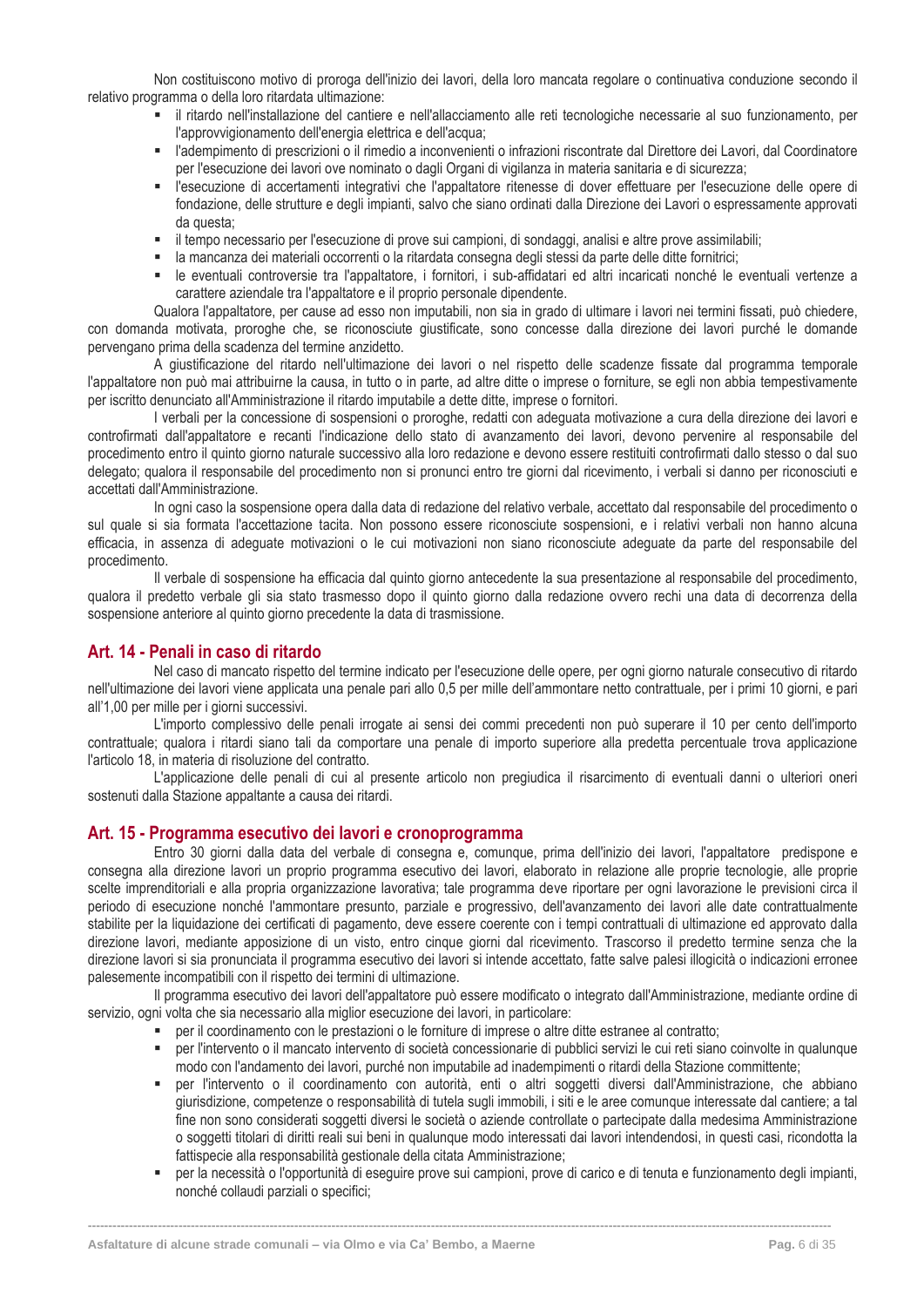▪ qualora sia richiesto dal Coordinatore per l'esecuzione dei lavori, in ottemperanza all'art. 92 del D.Lgs. n. 81/2008. In ogni caso, il programma esecutivo dei lavori deve essere coerente con il Piano di Sicurezza e di Coordinamento del cantiere, eventualmente integrato ed aggiornato.

I lavori sono comunque eseguiti nel rispetto dell'eventuale cronoprogramma predisposto dall'Amministrazione e integrante il progetto esecutivo.

#### <span id="page-7-0"></span>**Art. 16 - Risoluzione del contratto per mancato rispetto dei termini**

L'eventuale ritardo dell'appaltatore rispetto ai termini per l'ultimazione dei lavori o sulle scadenze esplicitamente fissate allo scopo dal programma temporale superiore a 30 (trenta) giorni naturali consecutivi produce la risoluzione del contratto, a discrezione dell'Amministrazione, e senza obbligo di ulteriore motivazione, ai sensi dell'art. 340 L. 2248/1865, dall'art. 108 del D.Lgs n. 50/2016 e ss.mm.ii..

La risoluzione del contratto trova applicazione dopo la formale messa in mora dell'appaltatore e in contraddittorio con il medesimo.

Sono dovuti dall'appaltatore i danni subiti dall'Amministrazione in seguito alla risoluzione del contratto.

# <span id="page-7-1"></span>**TITOLO IV - DISCIPLINA ECONOMICA**

#### <span id="page-7-2"></span>**Art. 17 - Anticipazione**

Ai sensi dell'art. 35, comma 18, del D.Lgs n. 50/2016 sarà erogata l'anticipazione pari al 20% dell'importo contrattuale, entro 15 giorni dall'effettivo inizio dei lavori.

In ogni caso, l'erogazione dell'anticipazione è subordinata alla prestazione, da parte dell'impresa, di apposita garanzia, anche a mezzo di polizza fidejussoria, di un importo pari all'anticipazione, maggiorato del tasso di interesse legale applicato al periodo necessario al recupero dell'anticipazione stessa secondo il crono programma dei lavori.

L'anticipazione, per la parte non ancora recuperata mediante detrazione graduale in occasione dell'emissione dei singoli certificati di pagamento, è revocata qualora l'esecuzione del contratto non prosegua secondo gli obblighi pattuiti e, in tale caso, spettano alla Stazione appaltante anche gli interessi legali sulle somme anticipate.

#### <span id="page-7-3"></span>**Art. 18 - Pagamenti in acconto**

I pagamenti avvengono per stati di avanzamento, mediante emissione di certificato di pagamento ogni qualvolta l'importo corrispondente ai lavori eseguiti abbia raggiunto l'ammontare minimo di € 30.000,00 (trentamila euro). Gli stati di avanzamento determinano la quota effettivamente eseguita e contabilizzata di ciascun gruppo di lavorazioni omogenee in rapporto alla corrispondente aliquota percentuale d'incidenza sul valore totale della parte a corpo, contabilizzati al netto del ribasso d'asta, comprensivi della relativa quota degli oneri per la sicurezza.

A garanzia dell'osservanza delle norme e delle prescrizioni dei contratti collettivi, delle leggi e dei regolamenti sulla tutela, protezione, assicurazione, assistenza e sicurezza fisica dei lavoratori, sull'importo netto progressivo dei lavori è operata una ritenuta dello 0,50 per cento da liquidarsi, se nulla osta, in sede di conto finale.

Entro i 45 giorni successivi all'avvenuto raggiungimento dell'importo dei lavori eseguiti di cui al comma 1, il direttore dei lavori redige la relativa contabilità e il responsabile del procedimento emette, entro i successivi 15 giorni, il conseguente certificato di pagamento il quale deve recare la dicitura: "lavori a tutto il ……………………" con l'indicazione della data.

L'Amministrazione provvede al pagamento del predetto certificato entro i successivi 15 giorni, mediante emissione dell'apposito mandato e l'erogazione a favore dell'appaltatore ai sensi dell'articolo 185, D.Lgs. 18/8/2000, n. 267.

Qualora i lavori rimangano sospesi per un periodo superiore a 60 giorni, per cause non dipendenti dall'appaltatore e, comunque, non imputabili al medesimo, l'appaltatore può chiedere ed ottenere che si provveda alla redazione dello stato di avanzamento e all'emissione del certificato di pagamento, prescindendo dall'importo minimo di cui al 1° comma.

Comunque, qualora i lavori rimangano sospesi per un periodo superiore a 45 giorni per cause non dipendenti dall'appaltatore, si provvede alla redazione dello stato di avanzamento e all'emissione del certificato di pagamento, prescindendo dall'importo minimo di cui al 1° c.

I pagamenti in acconto verranno effettuati fino al raggiungimento di un importo massimo pari al 90% del dell'importo del contratto, comprensivo degli eventuali atti aggiuntivi. L'ultima rata di acconto potrà pertanto avere un importo anche diverso rispetto a quanto indicato al precedente comma 1.

Il pagamento dell'ultima rata di acconto non costituisce, comunque, presunzione di accettazione dell'opera, ai sensi dell'articolo 1666, 2° c. del codice civile.

#### <span id="page-7-4"></span>**Art. 19 - Pagamenti a saldo**

Il conto finale dei lavori è redatto entro 60 giorni dalla data della loro ultimazione, accertata con apposito verbale; redatto il verbale di ultimazione, è accertata e predisposta la liquidazione dell'ultima rata d'acconto qualunque sia l'ammontare della somma.

Il conto finale dei lavori è sottoscritto dall'appaltatore e, per l'Amministrazione, dal responsabile del procedimento entro 30 giorni dalla sua redazione ai sensi del 1° c.

La rata di saldo, unitamente alle ritenute di cui all'art. 21, 2° c., nulla ostando, è pagata entro 90 giorni dopo l'avvenuta emissione del certificato di collaudo provvisorio o del certificato di regolare esecuzione.

Il pagamento della rata di saldo, disposto previa garanzia fidejussoria ai sensi dell'art. 102, D.Lgs. n.50/2016 e ss.mm.ii., non costituisce presunzione di accettazione dell'opera, ai sensi dell'art. 1666, 2° c. del Codice Civile.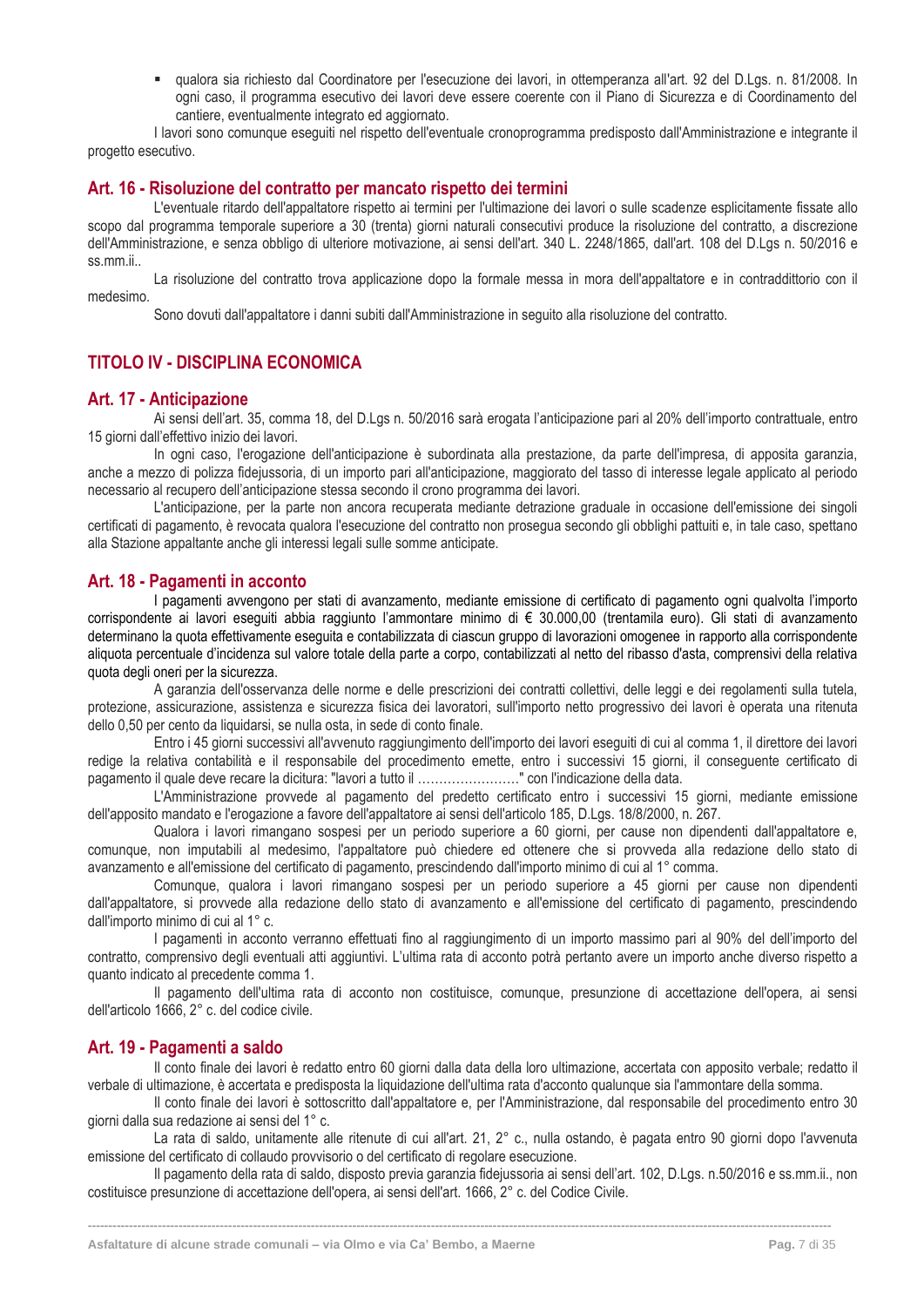La garanzia fideiussoria di cui al 4° c. deve avere validità ed efficacia non inferiore a 32 (trentadue)<sup>i</sup> mesi dalla data di ultimazione dei lavori e può essere prestata, a scelta dell'appaltatore, mediante adeguamento dell'importo garantito o altra estensione avente gli stessi effetti giuridici, della garanzia fidejussoria già depositata a titolo di cauzione definitiva al momento della sottoscrizione del contratto.

Salvo quanto disposto dall'art. 1669 del Codice Civile, l'appaltatore risponde per la difformità ed i vizi dell'opera, ancorché riconoscibili, purché denunciati dal soggetto appaltante prima che il certificato di collaudo o il certificato di regolare esecuzione assuma carattere definitivo.

Qualsiasi altro credito eventualmente spettante all'impresa per l'esecuzione dei lavori è pagato, quale rata di saldo, entro 90 giorni dall'emissione del certificato di collaudo o il certificato di regolare esecuzione.

### <span id="page-8-0"></span>**Art. 20 - Revisione prezzi**

È esclusa qualsiasi revisione dei prezzi e non trova applicazione l'articolo 1664, 1° c. del Codice Civile.

Qualora, per cause non imputabili all'appaltatore, la durata dei lavori si protragga fino a superare i due anni dal loro inizio, al contratto si applica il prezzo chiuso, consistente nel prezzo dei lavori al netto del ribasso d'asta, aumentato di una percentuale determinata con decreto ministeriale da applicarsi, nel caso in cui la differenza tra il tasso di inflazione reale e il tasso di inflazione programmato nell'anno precedente sia superiore al 2 per cento, all'importo dei lavori ancora da eseguire per ogni anno intero previsto per l'ultimazione dei lavori stessi.

#### <span id="page-8-1"></span>**Art. 21 - Cessione del contratto**

E' vietata la cessione del contratto sotto qualsiasi forma; ogni atto contrario è nullo di diritto.

#### <span id="page-8-2"></span>**Art. 22 - Cessione dei crediti**

La cessione dei crediti è ammessa unicamente ai sensi del combinato disposto della L. n. 52/1991, dell'art. 106, comma 13, D.Lgs n. 50/2016 e ss.mm.ii. e del Capitolato Generale d'appalto e, comunque, a condizione che il cessionario sia un istituto bancario o un intermediario finanziario iscritto nell'apposito Albo presso la Banca d'Italia e che il contratto di cessione, in originale o in copia autenticata, sia trasmesso alla Amministrazione prima o contestualmente al certificato di pagamento sottoscritto dal Responsabile del procedimento.

Resta, in particolare, salva la facoltà dell'Amministrazione, per quanto disposto dall'art. 106, comma 13, D.Lgs n. 50/2016 ss.mm.ii., di rifiutare la cessione del credito con comunicazione da notificarsi al cedente ed al cessionario entro 45 giorni dalla ricezione della notificazione dell'atto di cessione.

# <span id="page-8-3"></span>**TITOLO V - CRITERI PER LA LIQUIDAZIONE DEI LAVORI**

#### <span id="page-8-4"></span>**Art. 23 - Valutazione dei lavori a corpo**

Le misurazioni e i rilevamenti sono fatti in contraddittorio tra le parti; tuttavia, se l'appaltatore rifiuta di presenziare alle misure o di firmare i libretti delle misure o i brogliacci, il direttore dei lavori procede alle misure in presenza di due testimoni, i quali devono firmare i libretti o brogliacci suddetti.

In particolare, la contabilizzazione è effettuata attraverso la registrazione delle misure rilevate direttamente in cantiere dal personale incaricato, in apposito documento, con le modalità previste dal Capitolato Speciale per ciascuna lavorazione; il corrispettivo è determinato moltiplicando le quantità rilevate per i prezzi unitari dell'elenco prezzi al netto del ribasso contrattuale.

In corso d'opera, qualora debbano essere introdotte variazioni ai lavori ai sensi dell'art. 106 del D.Lgs n. 50/2016 e queste non siano valutabili mediante i prezzi unitari rilevabili dagli atti progettuali o di gara, si procede mediante la formazione dei nuovi prezzi, fermo restando che le stesse variazioni possono essere predefinite, sotto il profilo economico, con atto di sottomissione "a corpo".

Non sono, comunque, riconosciuti nella valutazione delle opere ingrossamenti o aumenti dimensionali di alcun genere non rispondenti ai disegni di progetto se non saranno stati preventivamente autorizzati dal Direttore dei Lavori.

Nel corrispettivo per l'esecuzione dei lavori a misura s'intende sempre compresa ogni spesa occorrente per dare l'opera compiuta sotto le condizioni stabilite dal Capitolato Speciale d'appalto e secondo i tipi indicati e previsti negli atti progettuali.

La contabilizzazione delle opere e delle forniture verrà effettuata applicando alle quantità eseguite i prezzi unitari netti desunti dall'elenco dei prezzi unitari di cui all'art. 3, 3° c., del presente Capitolato Speciale.

Gli oneri per la sicurezza, di cui all'art. 2, 1° c., colonna b), come evidenziati ai righi B) della tabella riportata all'art. 5, integrante il Capitolato Speciale, per la parte prevista a misura sono valutati sulla base dei prezzi di cui all'elenco allegato al Capitolato Speciale, con le quantità rilevabili ai sensi del presente articolo.

# <span id="page-8-5"></span>**TITOLO VI – GARANZIE**

# <span id="page-8-6"></span>**ART. 24 – Garanzia Provvisoria**

Ai sensi dell'art. 93 del D.Lgs n. 50/2016 e ss.mm.ii. è richiesta una garanzia **provvisoria pari al 2 per cento dell'importo preventivato dei lavori** da appaltare, da prestare al momento della partecipazione alla gara. (*Norma sospesa ai sensi dell'art. 1, comma 4, della legge n. 120 del 2020*)

**------------------------------------------------------------------------------------------------------------------------------------------------------------------------------------**

La suddetta garanzia è costituita, a scelta del concorrente: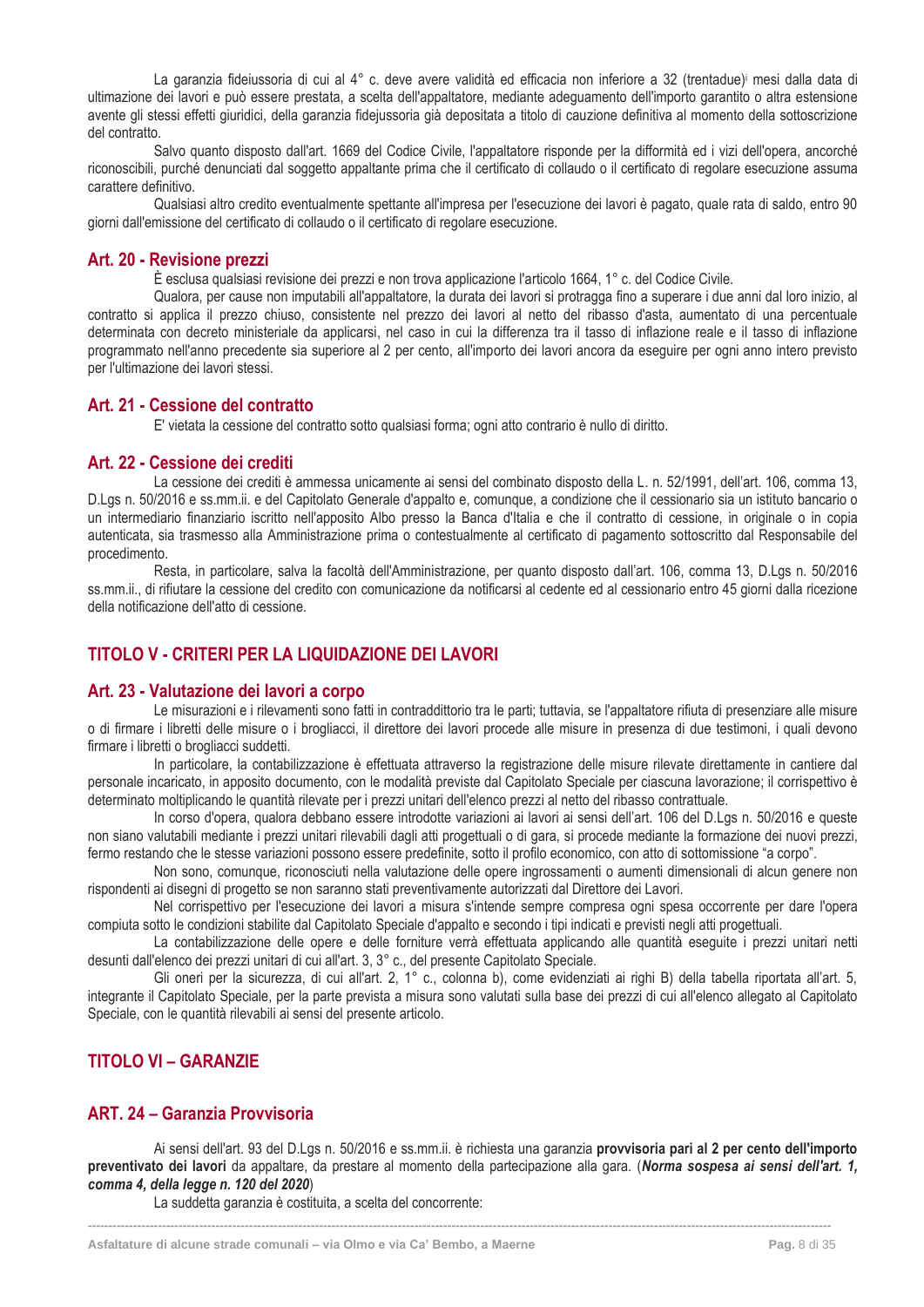- a. in titoli del debito pubblico garantiti dallo Stato, depositati presso una sezione di tesoreria provinciale o presso le aziende autorizzate, a titolo di pegno, a favore della stazione appaltante; il valore deve essere al corso del giorno del deposito;
- b. con versamento/bonifico presso banca UNICREDIT S.P.A. filiale di SPINEA (VE) IBAN: IT 27 S 02008 36330 000105676680 con la causale: "garanzia provvisoria CIG:\_\_\_\_\_\_\_\_\_\_\_\_\_\_\_";
- c. da fideiussione bancaria o assicurativa o rilasciata dagli intermediari iscritti nell'albo di cui all'art. 106 del d.lgs. 1 settembre 1993, n. 385 che svolgono in via esclusiva o prevalente attività di rilascio di garanzie e che sono sottoposti a revisione contabile da parte di una società di revisione iscritta nell'albo previsto dall'art. 161 del d.lgs. 24 febbraio 1998, n. 58.

In caso di prestazione della garanzia provvisoria come da lett a) e b) di cui al punto precedente, dovrà essere presentata anche una dichiarazione di un istituto bancario/assicurativo o di altro soggetto idoneo, di cui al comma 8 dell'art. 93 del Codice, contenente l'impegno verso il concorrente a rilasciate, qualora l'offerente risultasse aggiudicatario, garanzia fideiussoria relativa alla cauzione definitiva in favore della stazione appaltante.

In caso di prestazione della garanzia provvisoria sotto forma di fideiussione, questa dovrà:

- d. essere prodotta in originale o in copia autenticata, ai sensi dell'art 18 del D.P.R. 28 dicembre 2000, n. 445 e ss.mm. ii., con espressa menzione dell'oggetto e del soggetto garantito;
- e. avere validità per 180 giorni dal termine ultimo per la presentazione dell'offerta;
- f. prevedere espressamente:
- g. la rinuncia all'eccezione di cui all'art 1957, comma 2, del codice civile;
- h. la rinuncia al beneficio della preventiva escussione del debitore principale di cui all'art 1944 del codice civile, volendo ed intendendo restare obbligata in solido con il debitore;
- i. l'operatività entro quindici giorni a semplice richiesta scritta della stazione appaltante;
- j. la dichiarazione contenente l'impegno a rilasciare, in caso di aggiudicazione dell'appalto, a richiesta del concorrente, una garanzia fideiussoria, relativa alla cauzione definitiva, di cui agli artt 103 e 105 del Codice.
- k. qualora si riferisca a raggruppamenti temporanei, aggregazioni di imprese di rete o consorzi ordinari o GEIE, a partecipanti con idoneità plurisoggettiva non ancora costituiti, essere tassativamente intestata a tutti gli operatori che costituiranno il raggruppamento, l'aggregazione di imprese di rete, il consorzio o il GEIE

# <span id="page-9-0"></span>**Art. 25 - Garanzia definitiva**

La garanzia definitiva nella misura di cui all'art. 103 del Codice.

Si precisa che:

- a. in caso di partecipazione in RTT orizzontale, sensi dell'art 48, comma 1, del Codice, o consorzio ordinario di concorrenti di cui all'art. 45, comma 2, lett e), del Codice, il concorrente può godere del beneficio della riduzione della garanzia solo se tutte le imprese che costituiscono il raggruppamento o il consorzio ordinario siano in possesso della predetta certificazione;
- b. in caso di partecipazione in RTI verticale, nel caso in cui solo alcune tra le imprese che costituiscono il raggruppamento verticale siano in possesso della certificazione, il raggruppamento stesso può beneficiare di detta riduzione, in ragione della parte delle prestazioni contrattuali che ciascuna impresa raggruppata o raggruppanda assume nella ripartizione dell'oggetto contrattuale all'interno del raggruppamento;

in caso di partecipazione in consorzio di cui alle lett. b) e c) dell'art 45, comma 2, del Codice, il concorrente può godere del beneficio della riduzione della garanzia nel caso in cui la predetta certificazione sia posseduta dal consorzio.

Ai sensi dell'art. 93, comma 6, del Codice, la garanzia provvisoria verrà svincolata all'aggiudicatario automaticamente al momento della stipula del contratto, mentre agli altri concorrenti, ai sensi dell'art. 93, comma 9, del Codice, verrà svincolata entro trenta giorni dalla comunicazione dell'avvenuta aggiudicazione.

All'atto della stipulazione del contratto l'aggiudicatario deve presentare:

- a) la garanzia definitiva, nella misura e nei modi previsti dall'art 103 del Codice;
- b) la polizza assicurativa di cui all'art. 129, comma 1, del Codice per una somma assicurata:
	- per i danni di esecuzione:
		-
		- somme assicurate per valore dell'opera  $\epsilon$ .  $\frac{1}{500.000.00}$ ;<br>opere ed impianti preesistenti:  $\epsilon$   $\epsilon$  500.000.00: opere ed impianti preesistenti:  $€$ .

Ai sensi dell'art. 103 del D.Lgs n. 50/2016 ss.mm.ii. è richiesta una garanzia fidejussoria, a titolo di garanzia definitiva, pari al 10 per cento dell'importo contrattuale; In caso di aggiudicazione con ribasso d'asta superiore al 10%, la garanzia fideiussoria è aumentata di tanti punti percentuali quanti sono quelli eccedenti il 10%; ove il ribasso sia superiore al 20%, l'aumento è di 2 punti percentuali per ogni punto di ribasso superiore al 20%.

La garanzia cessa di avere effetto solo alla data di emissione del certificato di collaudo provvisorio o del certificato di regolare esecuzione.

La garanzia fidejussoria è prestata mediante polizza bancaria o assicurativa rilasciata da intermediari finanziari iscritti nell'elenco speciale di cui all'art. 107, D. Lgs. n. 385/93, che svolgono in via esclusiva o prevalente attività di rilascio di garanzie, a ciò autorizzati dal Ministero del Tesoro, Bilancio e Programmazione economica.

La garanzia fidejussoria è progressivamente svincolata a misura dell'avanzamento dell'esecuzione nel limite massimo dell'80 per cento dell'iniziale importo garantito. L'ammontare residuo della cauzione definitiva deve permanere fino alla data di emissione del certificato di collaudo provvisorio o del certificato di regolare esecuzione o comunque fino a 12 mesi dalla data di ultimazione dei lavori. La garanzia copre gli oneri per il mancato od inesatto adempimento e cessa di avere effetto solo alla data di emissione del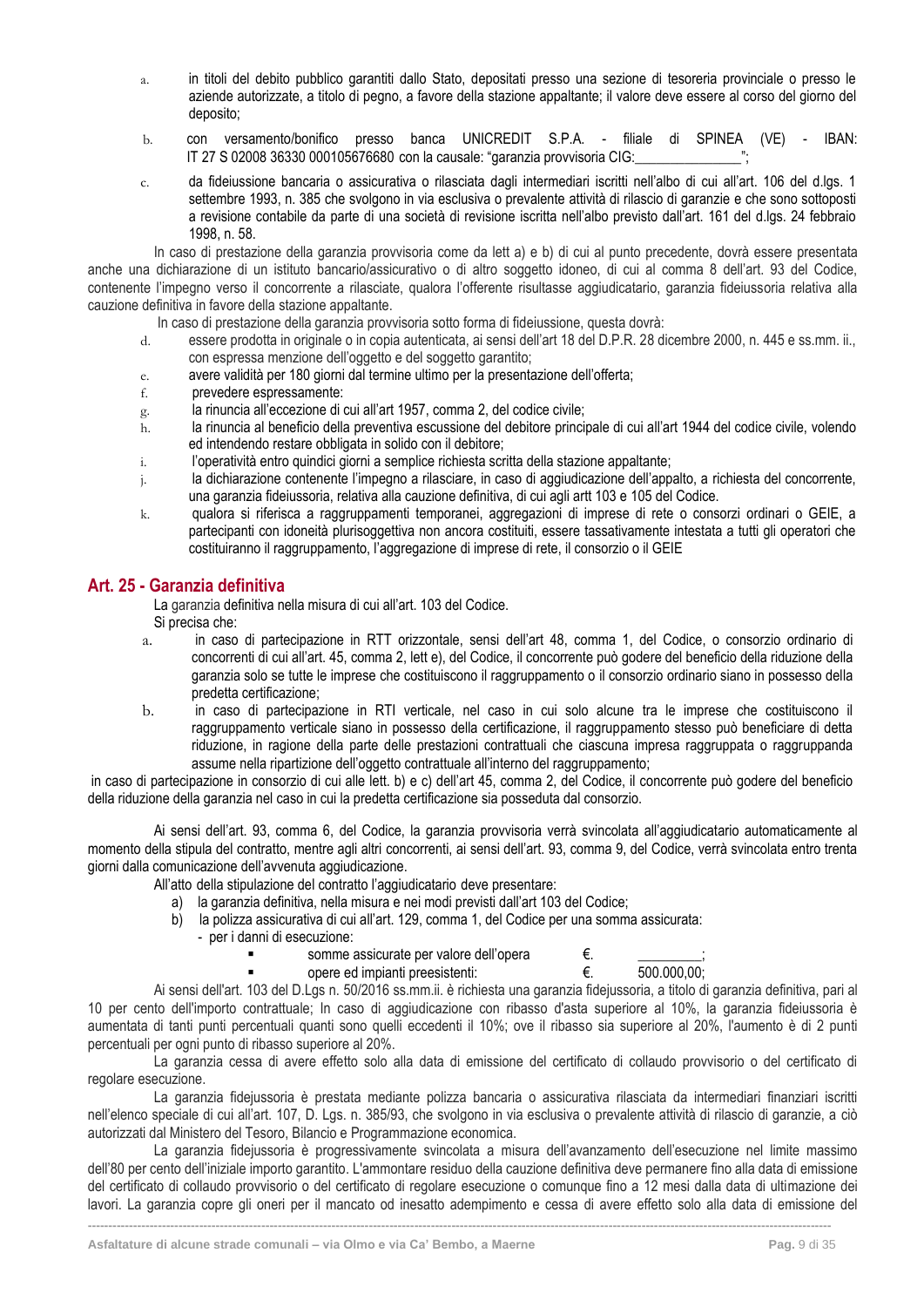certificato di collaudo provvisorio. La mancata costituzione della garanzia di cui al primo periodo determina la revoca dell'affidamento e l'acquisizione della garanzia da parte del soggetto appaltante o concedente, che aggiudica l'appalto o la concessione al concorrente che segue nella graduatoria.

# <span id="page-10-0"></span>**Art. 26 - Riduzione delle garanzie**

Ai sensi dell'art. 93, comma 7, del codice, l'importo della garanzia provvisoria è ridotta al 50 per cento per i concorrenti in possesso della certificazione di qualità rilasciata da organismi accreditati conforme alle norme europee della serie UNI CEI EN 45000 e della serie UNI CEI EN ISO/TEC 17000, la certificazione del sistema di qualità conforme alle norme europee della serie UNI CEI ISO 9000, ovvero di dichiarazione della presenza di elementi significativi e tra loro correlati di tale sistema, ai sensi dell'art. 93, D.Lgs n. 50/2016 ss.mm.ii., purché riferiti univocamente alla tipologia di lavori della categoria prevalente.

L'importo della garanzia fidejussoria di cui all'art. 31 è ridotto al 50 per cento per l'appaltatore in possesso delle medesime certificazioni o dichiarazioni di cui al 1° c..

# <span id="page-10-1"></span>**Art. 27 - Assicurazione a carico dell'impresa**

Ai sensi dell'art. 103, D.Lgs n. 50/2016 ss.mm.ii., l'appaltatore è obbligato, contestualmente alla sottoscrizione del contratto, a produrre una polizza assicurativa che tenga indenne l'Amministrazione da tutti i rischi di esecuzione e una polizza assicurativa a garanzia della responsabilità civile per danni causati a terzi nell'esecuzione dei lavori.

La copertura delle predette garanzie assicurative decorre dalla data di consegna dei lavori e cessa alla data di emissione del certificato di collaudo o del certificato di regolare esecuzione e comunque decorsi dodici mesi dalla data di ultimazione dei lavori risultante dal relativo certificato; le stesse polizze devono inoltre recare espressamente il vincolo a favore della Stazione appaltante e sono efficaci senza riserve anche in caso di omesso o ritardato pagamento delle somme dovute a titolo di premio da parte dell'esecutore.

La polizza assicurativa contro tutti i rischi di esecuzione da qualsiasi causa determinati deve coprire tutti i danni subiti dall'Amministrazione a causa del danneggiamento o della distruzione totale o parziale di impianti e opere, anche preesistenti, salvo quelli derivanti da errori di progettazione, insufficiente progettazione, azioni di terzi o cause di forza maggiore, e che preveda anche una garanzia di responsabilità civile per danni causati a terzi nell'esecuzione dei lavori. Tale polizza deve essere stipulata nella forma "Contractors All Risks" (C.A.R.), deve prevedere una somma assicurata non inferiore all'importo del contratto al lordo dell'I.V.A. e deve:

- prevedere la copertura dei danni delle opere, temporanee e permanenti, eseguite o in corso di esecuzione per qualsiasi causa nel cantiere, compresi materiali e attrezzature di impiego e di uso, ancorché in proprietà o in possesso dell'impresa, compresi i beni dell'Amministrazione destinati alle opere, causati da furto e rapina, incendio, fulmini e scariche elettriche, tempesta e uragano, inondazioni e allagamenti, esplosione e scoppio, terremoto e movimento tellurico, frana, smottamento e crollo, acque anche luride e gas provenienti da rotture o perdite di condotte idriche, fognarie, gasdotti e simili, atti di vandalismo, altri comportamenti colposo o dolosi propri o di terzi;
- prevedere la copertura dei danni causati da errori di realizzazione, omissioni di cautele o di regole dell'arte, difetti e vizi dell'opera, in relazione all'integra garanzia a cui l'impresa è tenuta, nei limiti della perizia e delle capacità tecniche da essa esigibili nel caso concreto, per l'obbligazione di risultato che essa assume con il contratto d'appalto anche ai sensi dell'articolo 1665 del Codice Civile;

La polizza assicurativa di responsabilità civile per danni causati a terzi deve essere stipulata per una somma assicurata non inferiore a Euro 500.000,00 e deve:

- prevedere la copertura dei danni che l'appaltatore debba risarcire quale civilmente responsabile verso prestatori di lavoro da esso dipendenti e assicurati secondo le norme vigenti e verso i dipendenti stessi non soggetti all'obbligo di assicurazione contro gli infortuni nonché verso i dipendenti dei subappaltatori, impiantisti e fornitori per gli infortuni da loro sofferti in conseguenza del comportamento colposo commesso dall'impresa o da un suo dipendente del quale essa debba rispondere ai sensi dell'articolo 2049 del Codice Civile, e danni a persone dell'impresa, e loro parenti o affini, o a persone dell'Amministrazione occasionalmente o saltuariamente presenti in cantiere e a consulenti dell'appaltatore o della medesima Amministrazione;
- prevedere la copertura dei danni biologici;
- prevedere specificamente l'indicazione che tra le "persone" si intendono compresi i rappresentanti dell'Amministrazione autorizzati all'accesso al cantiere, della Direzione dei Lavori, dei Coordinatori per la sicurezza e dei collaudatori in corso d'opera.

Le garanzie di cui al presente articolo, prestate dall'appaltatore coprono senza alcuna riserva anche i danni causati dalle imprese subappaltatrici e subfornitrici. Qualora l'appaltatore sia un'associazione temporanea di concorrenti, giusto il regime delle responsabilità disciplinato dall'art. 48, 5° c., D.Lgs n. 50/2016 ss.mm.ii. le stesse garanzie assicurative prestate dalla mandataria capogruppo coprono senza alcuna riserva anche i danni causati dalle imprese mandanti.

# <span id="page-10-2"></span>**TITOLO VII - ESECUZIONE DEI LAVORI**

# <span id="page-10-3"></span>**Art. 28 - Variazione dei lavori**

L'Amministrazione si riserva la facoltà di introdurre nelle opere oggetto dell'appalto quelle varianti che a suo insindacabile giudizio ritenga opportune, senza che perciò l'impresa appaltatrice possa pretendere compensi all'infuori del pagamento a conguaglio dei lavori eseguiti in più o in meno con l'osservanza delle prescrizioni ed entro i limiti stabiliti dagli artt. 342 e 344, L. n. 2248/1865 e dell'art. 106, D.Lgs n. 50/2016 e ss.mm.ii..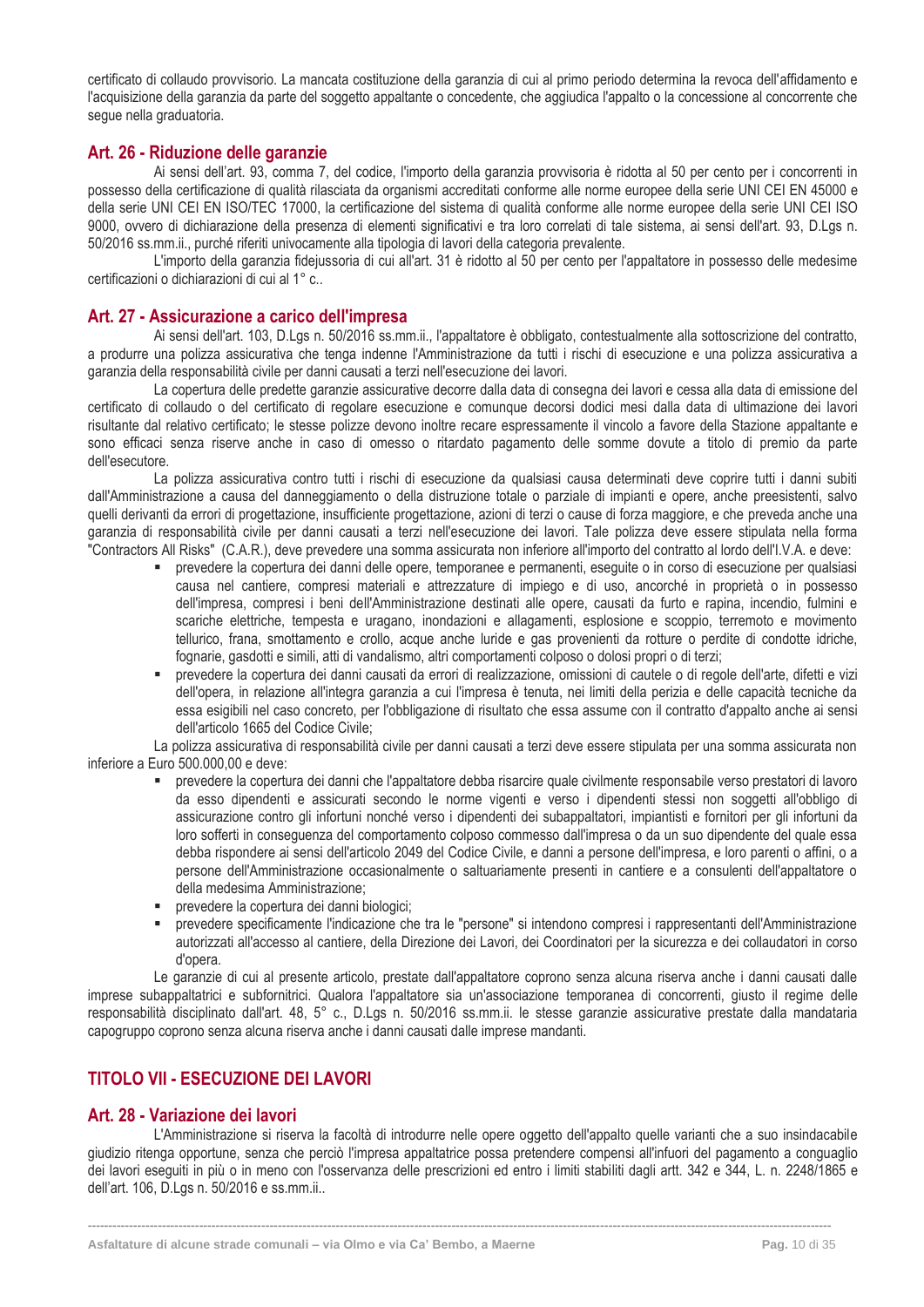Non sono riconosciute varianti al progetto esecutivo, prestazioni e forniture extra contrattuali di qualsiasi genere, eseguite senza preventivo ordine scritto della Direzione Lavori.

Qualunque reclamo o riserva che l'appaltatore si credesse in diritto di opporre deve essere presentato per iscritto alla Direzione Lavori prima dell'esecuzione dell'opera oggetto della contestazione.

Non sono prese in considerazione domande di maggiori compensi su quanto stabilito in contratto, per qualsiasi natura o ragione, qualora non vi sia accordo preventivo scritto prima dell'inizio dell'opera oggetto di tali richieste.

Non sono considerati varianti ai sensi del 1° c. gli interventi disposti dal Direttore dei Lavori per risolvere aspetti di dettaglio, che siano contenuti entro un importo non superiore al 10 per cento delle categorie di lavoro dell'appalto e che non comportino un aumento dell'importo del contratto stipulato.

Sono ammesse, nell'esclusivo interesse dell'Amministrazione, le varianti, in aumento o in diminuzione, finalizzate al miglioramento dell'opera e alla sua funzionalità, sempre che non comportino modifiche sostanziali e siano motivate da obiettive esigenze derivanti da circostanze sopravvenute e imprevedibili al momento della stipula del contratto. L'importo in aumento relativo a tali varianti non può superare il 5 per cento dell'importo originario del contratto e deve trovare copertura nella somma stanziata per l'esecuzione dell'opera.

Qualora, in circostanze speciali, si renda necessario affidare all'Appaltatore l'esecuzione di lavori o somministrazioni non comprese nell'Appalto, l'Appaltatore ha l'obbligo di eseguirli. I corrispondenti prezzi, ove non contemplati nell'Elenco Prezzi Unitari per l'Esecuzione dell'Appalto ed allegato al contratto, dovranno essere preventivamente concordati fra la Direzione Lavori e l'Appaltatore, secondo le norme di cui all'art.136 del Regolamento e richiamate all'art.32 del presente capitolato, e potranno essere impiegati solo dopo l'approvazione dell'Amministrazione. Nei casi in cui la valutazione dei nuovi lavori non possa essere fatta a misura, si provvederà all'esecuzione in economia con operai, mezzi d'opera e provviste forniti dall'Appaltatore, a norma dell'Art. 19 dello stesso Regolamento, oppure da terzi; anche in questo caso, gli eventuali lavori in economia dovranno essere preventivamente autorizzati dall'Amministrazione.

#### <span id="page-11-0"></span>**Art. 29 - Lavori in economia**

Le prestazioni in economia, saranno compensate:

- a) per quanto riguarda materiali, noli e trasporti: con i prezzi unitari contemplati nel vigente Capitolato Speciale d'Appalto, soggetti al medesimo ribasso d'asta offerto dalla Ditta Aggiudicataria;
- b) per quanto riguarda la sola manodopera: si applicheranno le tariffe della tabella del Genio Civile della Provincia di Venezia, vigente all'epoca dalla prestazione aumentate, per spese generali del 13% (tredici per cento) e del 10% (dieci per cento) per utile d'impresa. Gli importi derivanti non saranno soggetti a ribasso d'asta.

I prezzi unitari di cui al comma precedente si intendono comprensivi di ogni onere, nessuno eccettuato. I suddetti prezzi si intendono, in particolare, comprensivi delle prestazioni di seguito, in via meramente esemplificativa, indicate:

- a) per materiali: ogni spesa, nessuna esclusa per consegnarli pronti all'impiego a piè d'opera;
- b) per i noli: ogni spesa per dare macchinari e mezzi d'opera in perfetto stato di servibilità e provvisti di tutti gli accessori necessari per il loro regolare funzionamento, pronti all'uso, compresi gli oneri relativi alla manodopera, al combustibile, ai lubrificanti, ai materiali di consumo, all'energia elettrica,
- c) per i trasporti: ogni spesa occorrente a fornire i mezzi in pieno stato di efficienza e corrispondenti alle prescritte caratteristiche, ivi compresi i materiali di consumo e la manodopera relativa al conducente;
- d) per la manodopera: ogni compenso dovuto, in particolare sono compresi tutti gli oneri previdenziali, assicurativi ed antinfortunistici.

Saranno contabilizzate le ore effettivamente prestate dalla manodopera in cantiere, anche per frazioni di giornata lavorativa, e non verranno riconosciuti oneri per spese di trasporto e di trasferta.

Per le prestazioni in economia, l'Appaltatore ha l'obbligo di consegnare quotidianamente al Direttore dei Lavori le liste con le ore di impiego relative agli operai utilizzati e di sottoscrivere il riepilogo settimanale e/o mensile che, in base alle liste giornaliere, predisporrà il Direttore dei Lavori.

Le prestazioni non preventivamente autorizzate e/o dichiarate dall'Appaltatore nei modi e termini di cui sopra non saranno in alcun modo riconosciute.

Potranno inoltre essere ordinate per iscritto all'Appaltatore dalla Direzione dei Lavori opere in economia, qualora se ne verificasse la necessità, per finiture, etc..

Per l'esecuzione delle opere in economia l'Appaltatore è tenuto a fornire, entro 48 ore dal ricevimento dell'ordine - e anche prima, dietro semplice ordine verbale, in caso di urgenza - i materiali, i mezzi d'opera e gli operai che gli fossero richiesti. Qualora l'Appaltatore non vi provveda con la necessaria tempestività, l'Amministrazione potrà senza formalità ricorrere all'esecuzione d'ufficio, addebitando allo stesso le maggiori spese che avesse a sostenere rispetto alle condizioni del contratto.

# <span id="page-11-1"></span>**Art. 30 - Prezzi applicabili ai nuovi lavori e nuovi prezzi**

Le eventuali variazioni dei prezzi dell'appalto sono valutate mediante l'applicazione dei prezzi di cui all'elenco prezzi contrattuale come determinati ai sensi dell'art. 3) del presente Capitolato.

Qualora tra i prezzi di cui all'elenco prezzi contrattuale come determinati ai sensi dell'articolo 3, non siano previsti prezzi per i lavori in variante, si procede alla formazione di nuovi prezzi, mediante apposito verbale di concordamento.

L'elenco dei prezzi unitari, ancorché costituito dai prezzi unitari offerti dall'appaltatore in sede di gara, è vincolante per la valutazione di eventuali varianti, addizioni o detrazioni in corso d'opera, qualora ammissibili ai sensi dell'art. 106 del D.Lgs n. 50/2016 e ss.mm.ii..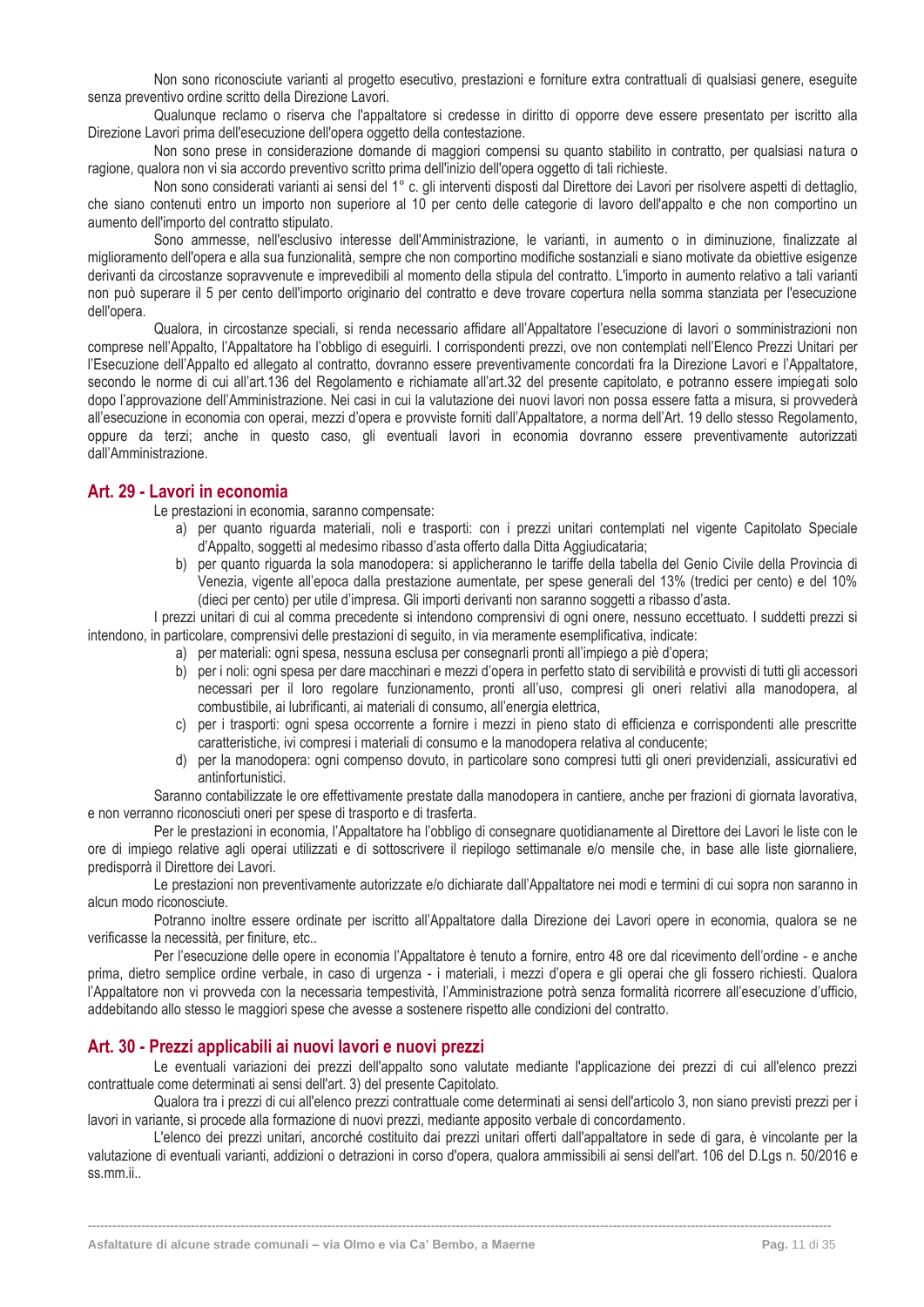# <span id="page-12-0"></span>**TITOLO VIII - SICUREZZA NEI CANTIERI**

# <span id="page-12-1"></span>**Art. 31 - Norme di sicurezza generali**

I lavori appaltati devono svolgersi nel pieno rispetto di tutte le norme vigenti, anche di carattere locale, in materia di prevenzione degli infortuni e igiene del lavoro e, in ogni caso, in condizione di permanente sicurezza e igiene.

L'appaltatore predispone, per tempo e secondo quanto previsto dalle vigenti disposizioni, gli appositi piani per la riduzione del rumore, in relazione al personale e alle attrezzature utilizzate.

L'appaltatore non può iniziare o continuare i lavori qualora sia in difetto nell'applicazione di quanto stabilito nel presente articolo.

# <span id="page-12-2"></span>**Art. 32 - Sicurezza sul luogo di lavoro**

L'appaltatore è obbligato a fornire all'Amministrazione, entro 30 giorni dall'aggiudicazione, l'indicazione dei contratti collettivi applicati ai lavoratori dipendenti e una dichiarazione in merito al rispetto degli obblighi assicurativi e previdenziali previsti dalle leggi e dai contratti in vigore.

L'appaltatore è obbligato ad osservare le misure generali di tutela di cui all'art. 15, D.Lgs. n. 81/2008, nonché le disposizioni dello stesso decreto applicabili alle lavorazioni previste nel cantiere.

# <span id="page-12-3"></span>**TITOLO IX - SUBAPPALTO**

# <span id="page-12-4"></span>**Art. 33 - Subappalto**

Fermo restando che il contratto non può essere, comunque, ceduto, a pena di nullità, tutte le lavorazioni, a qualsiasi categoria appartengano, sono scorporabili o subappaltabili a scelta del concorrente, ferme restando le prescrizioni di cui all'articolo 4 del presente Capitolato Speciale e come di seguito specificato:

- è vietato il subappalto o il subaffidamento in cottimo dei lavori appartenenti alla categoria prevalente per una quota superiore al 30 per cento (o altro valore definito dalla legge), in termini economici, dell'importo dei lavori della stessa categoria prevalente;
- fermo restando il divieto di cui al punto successivo i lavori delle categorie diverse da quella prevalente possono essere subappaltati o subaffidati in cottimo per la loro totalità, alle condizioni di cui al presente articolo;
- è vietato il subappalto o il subaffidamento in cottimo dei lavori costituenti strutture, impianti e opere speciali, di cui all'art. 48, D.Lgs n. 50/2016 e ss.mm.ii. qualora uno o più di tali lavori sia superiore al 15% dell'importo totale dei lavori in appalto;
- i lavori delle categorie diverse da quella prevalente, appartenenti alle categorie indicate come a "qualificazione obbligatoria" nell'all. A al D.P.R. n. 207/2010, devono essere obbligatoriamente subappaltati, qualora l'appaltatore non abbia i requisiti per la loro esecuzione.

L'affidamento in subappalto o in cottimo è consentito, previa autorizzazione dell'Amministrazione, alle seguenti condizioni:

- che l'appaltatore abbia indicato, all'atto dell'offerta, i lavori o le parti di opere che intende subappaltare o concedere in cottimo; l'omissione delle indicazioni sta a significare che il subappaltatore non intende avvalersi del subappalto ed il ricorso al subappalto o al cottimo è, pertanto, vietato e non può essere autorizzato;
- che l'appaltatore provveda, contestualmente all'istanza, per quanto previsto all'art. 18, 3° c. della L. n. 55/1990 e dall'art. 105 del D.Lgs n. 50/2016 e ss.mm.ii., al deposito di copia autentica del contratto di subappalto presso la Amministrazione, unitamente alla dichiarazione circa la sussistenza o meno di eventuali forme di controllo o di collegamento, a norma dell'articolo 2359 del Codice Civile, con l'impresa alla quale è affidato il subappalto o il cottimo; in caso di associazione temporanea, società di imprese o consorzio, analoga dichiarazione dev'essere effettuata da ciascuna delle imprese partecipanti all'associazione, società o consorzio.
- che l'appaltatore, unitamente al deposito del contratto di subappalto presso l'Amministrazione, ai sensi del punto precedente, trasmetta, negli stessi termini, alla stessa Amministrazione la documentazione attestante che il subappaltatore è in possesso dei requisiti prescritti dalla normativa vigente per la partecipazione alle gare di lavori pubblici, in relazione alla categoria e all'importo dei lavori da realizzare in subappalto o in cottimo;
- che non sussista, nei confronti del subappaltatore, alcuno dei divieti previsti dall'articolo 10 della L. n. 575/1965, e ss.mm.ii.; a tale scopo, qualora l'importo del contratto di subappalto sia superiore ad Euro 154.937,07, l'appaltatore deve produrre all'Amministrazione la documentazione necessaria agli adempimenti di cui alla vigente legislazione in materia di prevenzione dei fenomeni mafiosi e lotta alla delinquenza organizzata, relativamente alle imprese subappaltatrici e cottimiste, con le modalità di cui al D.P.R. n. 252/1998 ; resta fermo che, ai sensi dell'art. 12, 4° c. dello stesso D.P.R. n. 252/1998, il subappalto è vietato, a prescindere dall'importo dei relativi lavori, qualora per l'impresa subappaltatrice sia accertata una delle situazioni indicate dall'art. 10, 7° c. del citato D.P.R. n. 252/1998;

Il subappalto e l'affidamento in cottimo devono essere autorizzati preventivamente dall'Amministrazione in seguito a richiesta scritta dell'appaltatore; l'autorizzazione è rilasciata entro 30 giorni dal ricevimento della richiesta; tale termine può essere prorogato una sola volta per non più di 30 giorni, ove ricorrano giustificati motivi; trascorso il medesimo termine, eventualmente prorogato, senza che l'Amministrazione abbia provveduto, l'autorizzazione si intende concessa a tutti gli effetti qualora siano verificate tutte le condizioni di legge per l'affidamento del subappalto.

**------------------------------------------------------------------------------------------------------------------------------------------------------------------------------------**

L'affidamento di lavori in subappalto o in cottimo comporta i seguenti obblighi:

▪ l'appaltatore deve praticare, per i lavori e le opere affidate in subappalto, i prezzi risultanti dall'aggiudicazione ribassati in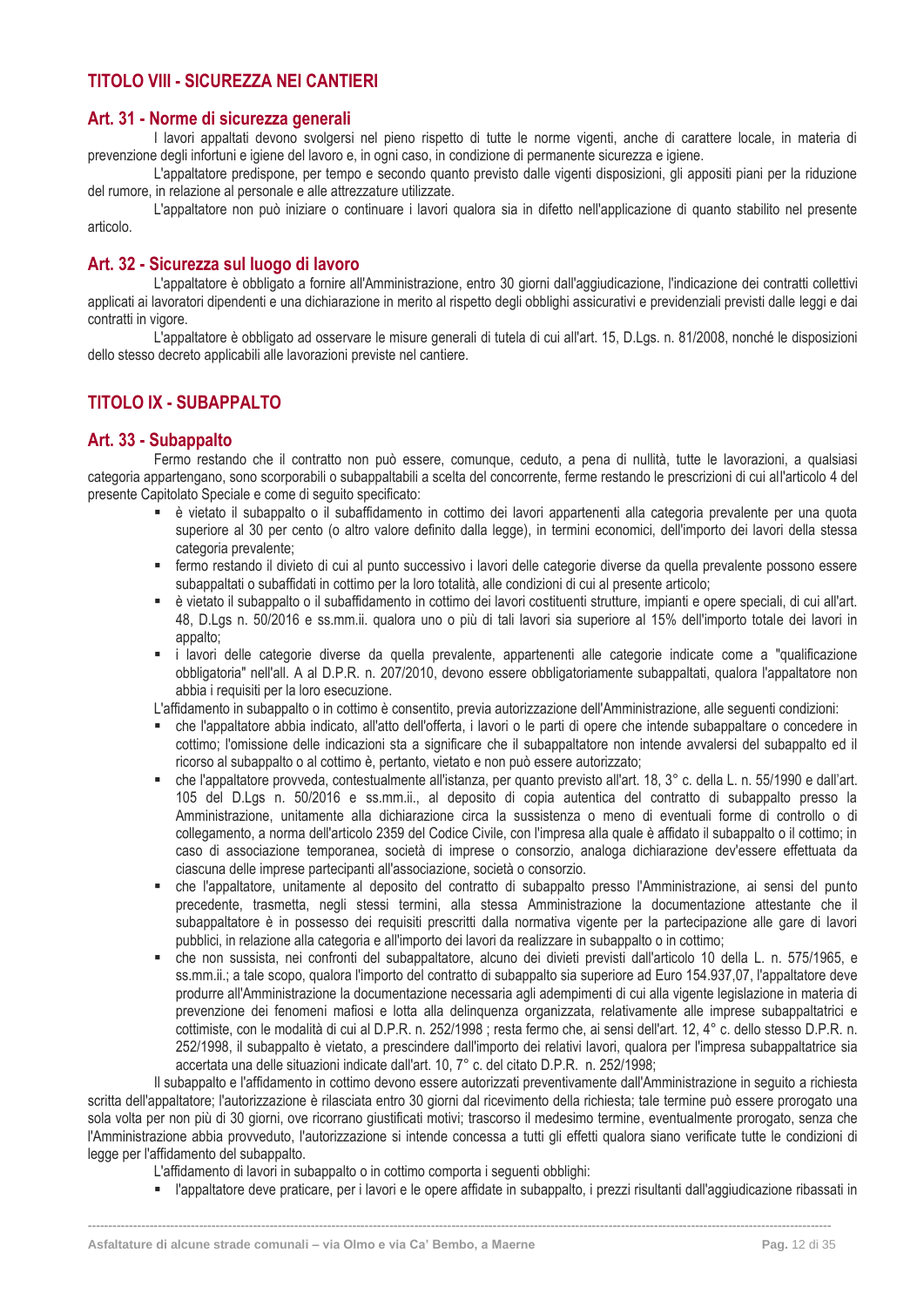misura non superiore al 20 per cento;

- nei cartelli esposti all'esterno del cantiere devono essere indicati anche i nominativi di tutte le imprese subappaltatrici, completi dell'indicazione della categoria dei lavori subappaltati e dell'importo dei medesimi;
- le imprese subappaltatrici devono osservare integralmente il trattamento economico e normativo stabilito dai contratti collettivi nazionale e territoriale in vigore per il settore e per la zona nella quale si svolgono i lavori e sono responsabili, in solido con l'appaltatore, dell'osservanza delle norme anzidette nei confronti dei loro dipendenti per le prestazioni rese nell'ambito del subappalto;
- le imprese subappaltatrici, per tramite dell'appaltatore, devono trasmettere alla Amministrazione, prima dell'inizio dei lavori, la documentazione di avvenuta denunzia agli enti previdenziali, inclusa la Cassa edile, assicurativi ed antinfortunistici; devono altresì trasmettere, a scadenza quadrimestrale, copia dei versamenti contributivi, previdenziali, assicurativi nonché di quelli dovuti agli organismi paritetici previsti dalla contrattazione collettiva.

Le presenti disposizioni si applicano anche alle associazioni temporanee di imprese e alle società anche consortili, quando le imprese riunite o consorziate non intendono eseguire direttamente i lavori scorporabili.

Ai fini del presente articolo è considerato subappalto, ai sensi dell'art. 105. del D.Lgs n. 50/2016 e ss.mm.ii., qualsiasi contratto avente ad oggetto attività ovunque espletate che richiedano l'impiego di manodopera, quali le forniture con posa in opera e i noli a caldo, se singolarmente di importo superiore al 2 per cento dell'importo dei lavori affidati o di importo superiore a 100.000,00 Euro e qualora l'incidenza del costo della manodopera e del personale sia superiore al 50 per cento dell'importo del contratto di subappalto.

I lavori affidati in subappalto non possono essere oggetto di ulteriore subappalto e, pertanto, il subappaltatore non può subappaltare a sua volta i lavori. Fanno eccezione al predetto divieto le forniture con posa in opera di impianti e di strutture speciali; in tali casi il fornitore o il subappaltatore, per la posa in opera o il montaggio, può avvalersi di imprese di propria fiducia per le quali non sussista alcuno dei divieti di cui al 2° c., punto e dell'art. 105 D.Lgs n. 50/2016 e ss.mm.ii..

È fatto obbligo all'appaltatore di comunicare all'Amministrazione, per tutti i sub-contratti, il nome del sub-contraente, l'importo del sub-contratto, l'oggetto del lavoro, servizio o fornitura affidati. In difetto e/o anche in parziale omissione di tale comunicazione, ogni e qualsiasi evenienza che dovesse verificarsi in cantiere (ad esempio, con riferimento alla sicurezza ed incolumità di persone o agli adempimenti contributivi) sarà integralmente addebitabile all'appaltatore.

### <span id="page-13-0"></span>**Art. 34 - Responsabilità in materia di subappalto**

L'appaltatore resta, in ogni caso, responsabile nei confronti dell'Amministrazione per l'esecuzione delle opere oggetto di subappalto, sollevando l'Amministrazione medesima da ogni pretesa dei subappaltatori o da richieste di risarcimento danni avanzate da terzi in conseguenza all'esecuzione di lavori subappaltati.

Il Direttore dei Lavori ed il Responsabile unico del procedimento, nonché il Coordinatore per l'esecuzione in materia di sicurezza di cui all'articolo 92, D.Lgs. n. 81/2008, provvedono a verificare, ognuno per la propria competenza, il rispetto di tutte le condizioni di ammissibilità e del subappalto.

Il subappalto non autorizzato comporta le sanzioni penali previste dall'art. 21, L. n. 646/1982, come mod. e int., ferma restando la possibile risoluzione del contratto da parte dell'Amministrazione.

# <span id="page-13-1"></span>**Art. 35 - Inadempienza dell'affidatario o del subappaltatore**

Ai sensi dell'art. 30 comma 5 del Codice, in caso di inadempienza contributiva risultante dal DURC relativo al personale dipendente dell'affidatario o del subappaltatore o dei soggetti titolari di subappalti e cottimi di cui all'art. 105, la stazione appaltante trattiene dal certificato di pagamento l'importo corrispondente all'inadempienza per il successivo versamento diretto agli enti previdenziali e assicurativi compresa la cassa edile.

Ai sensi dell'art. 30 comma 6 del Codice, in caso di ritardo nel pagamento delle retribuzioni dovute al personale il RUP invita per iscritto il soggetto inadempiente a provvedere entro i successivi 15 giorni. Ove non sia stata contestata formalmente e motivatamente la fondatezza della richiesta entro il termine sopra assegnato, la stazione appaltante paga anche in corso d'opera direttamente ai lavoratori le retribuzioni arretrate, detraendo il relativo importo dalle somme dovute all'affidatario del contratto

# <span id="page-13-2"></span>**TITOLO X - CONTROVERSIE**

#### <span id="page-13-3"></span>**Art. 36a - Eccezioni e riserve dell'esecutore sul registro di contabilità**

Il registro di contabilità è firmato dall'esecutore, con o senza riserve, nel giorno in cui gli viene presentato. Nel caso in cui l'esecutore, non firmi il registro, è invitato a farlo entro il termine perentorio di quindici giorni e, qualora persista nell'astensione o nel rifiuto, se ne fa espressa menzione nel registro.

Se l'esecutore, ha firmato con riserva, qualora l'esplicazione e la quantificazione non siano possibili al momento della formulazione della stessa, egli esplica, a pena di decadenza, nel termine di quindici giorni, le sue riserve, scrivendo e firmando nel registro le corrispondenti domande di indennità e indicando con precisione le cifre di compenso cui crede aver diritto, e le ragioni di ciascuna domanda.

Il direttore dei lavori, nei successivi quindici giorni, espone nel registro le sue motivate deduzioni. Se il direttore dei lavori omette di motivare in modo esauriente le proprie deduzioni e non consente alla stazione appaltante la percezione delle ragioni ostative al riconoscimento delle pretese dell'esecutore, incorre in responsabilità per le somme che, per tale negligenza, la stazione appaltante dovesse essere tenuta a sborsare.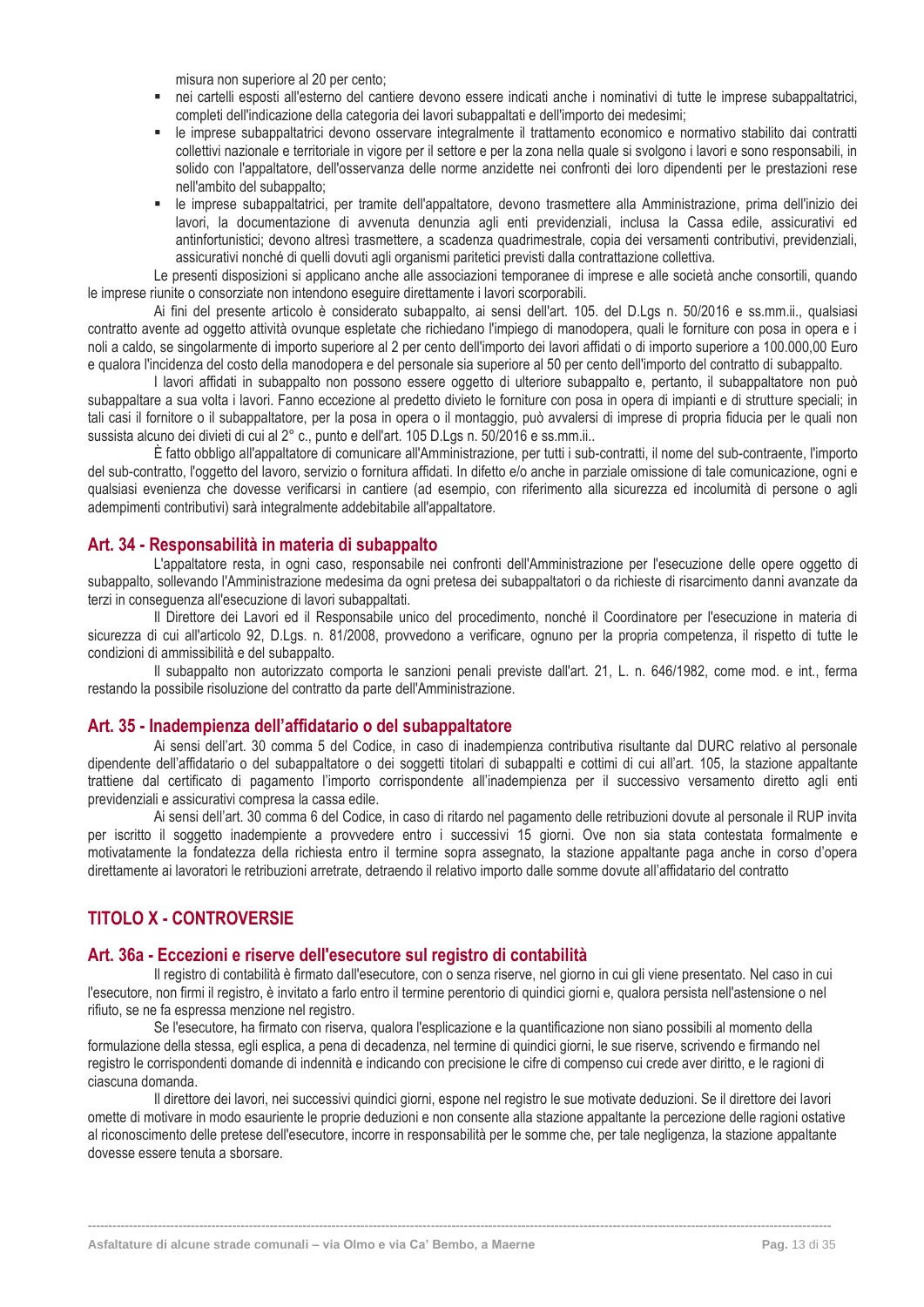Nel caso in cui l'esecutore non ha firmato il registro nel termine di cui sopra, oppure lo ha fatto con riserva, ma senza esplicare le sue riserve nel modo e nel termine sopraindicati, i fatti registrati si intendono definitivamente accertati, e l'esecutore decade dal diritto di far valere in qualunque termine e modo le riserve o le domande che ad essi si riferiscono.

Ove per qualsiasi legittimo impedimento non sia possibile una precisa e completa contabilizzazione, il direttore dei lavori può registrare in partita provvisoria sui libretti, e di conseguenza sugli ulteriori documenti contabili, quantità dedotte da misurazioni sommarie. In tal caso l'onere dell'immediata riserva diventa operante quando in sede di contabilizzazione definitiva delle categorie di lavorazioni interessate vengono portate in detrazione le partite provvisorie.

# **Art. 36b - Controversie e accordi bonari**

Qualora siano iscritte riserve sui documenti contabili, in relazione alle quali l'importo economico dell'opera possa variare in misura compresa tra il 5 ed il 15 per cento dell'importo contrattuale, il Direttore dei Lavori ne dà immediata comunicazione al responsabile unico del procedimento, trasmettendo, nel più breve tempo possibile, la propria relazione riservata. Il predetto responsabile del procedimento procede secondo i termini indicati all'art. 205, D.Lgs n. 50/2016 e ss.mm.ii..

Qualora nel corso dei lavori, l'appaltatore abbia iscritto negli atti contabili riserve il cui importo superi il limite percentuale di cui all'art. 205 del D. Lgs. n. 50/2016 e s. m., si procederà alla definizione delle stesse con la procedura prevista dal medesimo articolo di legge e con le modalità indicate dallo stesso articolo.

Tutte le controversie, ivi comprese quelle conseguenti al mancato raggiungimento dell'accordo bonario di cui al 2° c., saranno deferite alla cognizione della competente Autorità Giudiziaria Ordinaria. Il Foro competente è quello di Venezia.

Sulle somme contestate e riconosciute in sede amministrativa o contenziosa, gli interessi legali cominciano a decorrere 60 giorni dopo la data di sottoscrizione dell'accordo bonario, successivamente approvato dalla Amministrazione, ovvero dall'emissione del provvedimento esecutivo con il quale sono state risolte le controversie.

Nelle more della risoluzione delle controversie l'appaltatore non può comunque rallentare o sospendere i lavori, né rifiutarsi di eseguire gli ordini impartiti dalla Amministrazione.

# <span id="page-14-0"></span>**Art. 37 - Risoluzione del contratto - Esecuzione d'ufficio dei lavori**

L'Amministrazione ha facoltà di risolvere il contratto mediante semplice lettera raccomandata con messa in mora di 15 giorni, senza necessità di ulteriori adempimenti, nei casi di cui all'art. 108 D.L.gs n. 50/2016 e ss.mm.ii. e, in particolare, nei seguenti casi:

- frode nell'esecuzione dei lavori:
- inadempimento alle disposizioni del Direttore dei Lavori riguardo ai tempi di esecuzione o quando risulti accertato il mancato rispetto delle ingiunzioni o diffide fattegli, nei termini imposti dagli stessi provvedimenti;
- manifesta incapacità o inidoneità, anche solo legale, nell'esecuzione dei lavori;
- inadempienza accertata alle norme di legge sulla prevenzione degli infortuni, la sicurezza sul lavoro e le assicurazioni obbligatorie del personale;
- sospensione dei lavori o mancata ripresa degli stessi da parte dell'appaltatore senza giustificato motivo;
- rallentamento dei lavori, senza giustificato motivo, in misura tale da pregiudicare la realizzazione dei lavori nei termini previsti dal contratto;
- subappalto abusivo, associazione in partecipazione, cessione anche parziale del contratto o violazione di norme sostanziali regolanti il subappalto;
- non rispondenza dei beni forniti alle specifiche di contratto e allo scopo dell'opera;
- nel caso di mancato rispetto della normativa sulla sicurezza e la salute dei lavoratori di cui al D.Lgs. n. 81/2008 o ai piani di sicurezza di cui agli artt. 37 e 38 del capitolato, integranti il contratto, e delle ingiunzioni fattegli al riguardo dal Direttore dei Lavori, dal responsabile del procedimento o dal coordinatore per la sicurezza.

Il contratto è altresì risolto in caso di perdita da parte dell'appaltatore, dei requisiti per l'esecuzione dei lavori, quali il fallimento o la irrogazione di misure sanzionatorie o cautelari che inibiscono la capacità di contrattare con la pubblica amministrazione.

Nei casi di rescissione del contratto o di esecuzione di ufficio, la comunicazione della decisione assunta dall'Amministrazione è fatta all'appaltatore nella forma dell'ordine di servizio o della raccomandata con avviso di ricevimento, con la contestuale indicazione della data alla quale avrà luogo l'accertamento dello stato di consistenza dei lavori.

In relazione a quanto sopra, alla data comunicata dall'Amministrazione si fa luogo, in contraddittorio fra il Direttore dei Lavori e l'appaltatore o suo rappresentante ovvero, in mancanza di questi, alla presenza di due testimoni, alla redazione dello stato di consistenza dei lavori, all'inventario dei materiali, delle attrezzature dei e mezzi d'opera esistenti in cantiere, nonché, nel caso di esecuzione d'ufficio, all'accertamento di quali di tali materiali, attrezzature e mezzi d'opera debbano essere mantenuti a disposizione dell'Amministrazione per l'eventuale riutilizzo e alla determinazione del relativo costo.

Nei casi di rescissione del contratto e di esecuzione d'ufficio, come pure in caso di fallimento dell'appaltatore, i rapporti economici con questo o con il curatore sono definiti, con salvezza di ogni diritto e ulteriore azione dell'Amministrazione, nel seguente modo:

- ponendo a base d'asta del nuovo appalto l'importo lordo dei lavori di completamento da eseguire d'ufficio in danno, risultante dalla differenza tra l'ammontare complessivo lordo dei lavori posti a base d'asta nell'appalto originario, eventualmente incrementato per perizie in corso d'opera oggetto di regolare atto di sottomissione o comunque approvate o accettate dalle parti, e l'ammontare lordo dei lavori eseguiti dall'appaltatore inadempiente medesimo;
- ponendo a carico dell'appaltatore inadempiente:
	- a) l'eventuale maggiore costo derivante dalla differenza tra importo netto di aggiudicazione del nuovo appalto per il completamento dei lavori e l'importo netto degli stessi risultante dall'aggiudicazione effettuata in origine all'appaltatore inadempiente;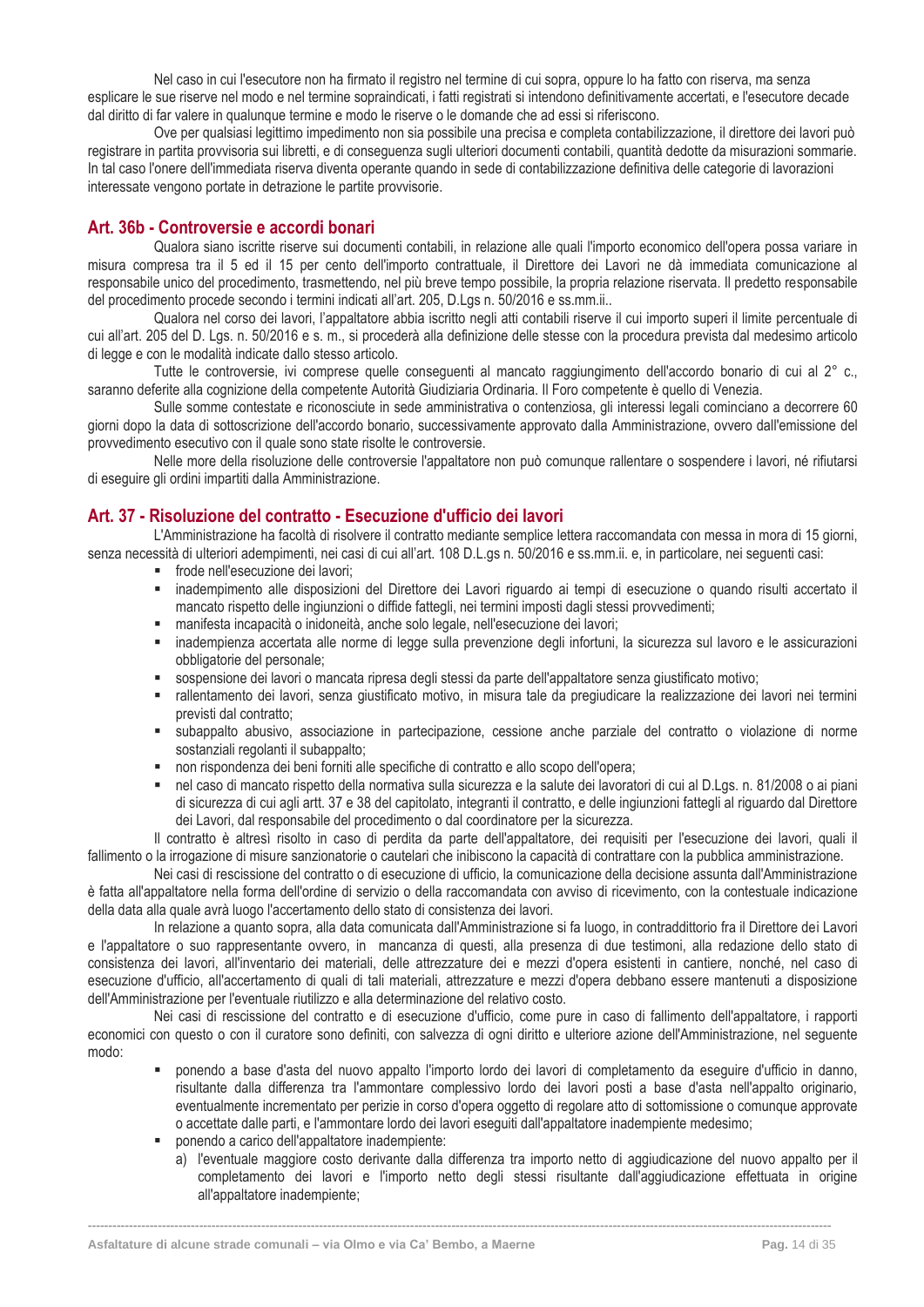- b) l'eventuale maggiore costo derivato dalla ripetizione della gara di appalto eventualmente andata deserta, necessariamente effettuata con importo a base d'asta opportunamente maggiorato;
- c) l'eventuale maggiore onere per l'Amministrazione per effetto della tardata ultimazione dei lavori, delle nuove spese di gara e di pubblicità, delle maggiori spese tecniche di direzione, assistenza, contabilità e collaudo dei lavori, dei maggiori interessi per il finanziamento dei lavori, di ogni eventuale maggiore e diverso danno documentato, conseguente alla mancata tempestiva utilizzazione delle opere alla data prevista dal contratto originario.

Il contratto è altresì risolto qualora, per il manifestarsi di errori o di omissioni del progetto esecutivo che pregiudicano, in tutto o in parte, la realizzazione dell'opera ovvero la sua utilizzazione, come definite dall'art. 106, D.Lgs n. 50/2016 e ss.mm.ii., si rendano

necessari lavori suppletivi che eccedano il quinto dell'importo originario del contratto. In tal caso, proceduto all'accertamento dello stato di consistenza ai sensi del 3° c., si procede alla liquidazione dei lavori eseguiti, dei materiali utili e del 10 per cento dei lavori non eseguiti, fino a quattro quinti dell'importo del contratto (art. 106, D.Lgs n. 50/2016 e ss.mm.ii.).

# <span id="page-15-0"></span>**TITOLO XI - ULTIMAZIONE LAVORI**

#### <span id="page-15-1"></span>**Art. 38 - Ultimazione dei lavori e gratuita manutenzione**

Al termine dei lavori e in seguito a richiesta scritta dell'impresa appaltatrice il Direttore dei Lavori redige il certificato di ultimazione; entro trenta giorni dalla data del certificato di ultimazione dei lavori il Direttore dei Lavori procede all'accertamento sommario della regolarità delle opere eseguite.

In sede di accertamento sommario, il Direttore dei Lavori senza pregiudizio di successivi accertamenti rileva e verbalizza eventuali vizi e difformità di costruzione che l'impresa appaltatrice è tenuta a eliminare a sue spese nel termine fissato e con le modalità prescritte dal Direttore dei Lavori, fatto salvo il risarcimento del danno dell'ente appaltante. In caso di ritardo nel ripristino, si applica la penale per i ritardi prevista dall'apposito articolo del presente capitolato speciale, proporzionale all'importo della parte di lavori che direttamente e indirettamente traggono pregiudizio dal mancato ripristino e comunque all'importo non inferiore a quello dei lavori di ripristino.

L'ente appaltante si riserva di prendere in consegna parzialmente o totalmente le opere con apposito verbale immediatamente dopo l'accertamento sommario se questo ha avuto esito positivo, ovvero nel termine assegnato dalla direzione lavori ai sensi dei commi precedenti.

Dalla data del verbale di ultimazione dei lavori decorre il periodo di gratuita manutenzione; tale periodo cessa con l'approvazione finale del collaudo o del certificato di regolare esecuzione da parte dell'ente appaltante, da effettuarsi entro i termini previsti dal capitolato speciale.

#### <span id="page-15-2"></span>**Art. 39 - Termini per il collaudo e per l'accertamento della regolare esecuzione**

Il certificato di collaudo è emesso entro il termine perentorio di sei mesi dall'ultimazione dei lavori ed ha carattere provvisorio; esso assume carattere definitivo trascorsi due anni dalla data dell'emissione. Decorso tale termine, il collaudo si intende tacitamente approvato anche se l'atto formale di approvazione non sia intervenuto entro i successivi due mesi.

L'accertamento della regolare esecuzione e l'accettazione dei lavori di cui al presente contratto avvengono con approvazione del predetto certificato che ha carattere provvisorio.

Il predetto certificato assume carattere definitivo decorsi due anni dalla sua emissione e deve essere approvato dalla Amministrazione; il silenzio di quest'ultima protrattosi per due mesi oltre predetto termine di due anni equivale ad approvazione.

Salvo quanto disposto dall'articolo 1669 del Codice Civile, l'appaltatore risponde per la difformità ed i vizi dell'opera, ancorché riconoscibili, purché denunciati dalla Amministrazione prima che il certificato di collaudo trascorsi due anni dalla sua emissione, assuma carattere definitivo.

L'appaltatore deve provvedere alla custodia, alla buona conservazione e alla gratuita manutenzione di tutte le opere e impianti oggetto dell'appalto fino all'approvazione, esplicita o tacita, degli atti di collaudo; resta nella facoltà dell'Amministrazione richiedere la consegna anticipata di parte o di tutte le opere ultimate.

Durante l'esecuzione dei lavori l'Amministrazione può effettuare operazioni di collaudo volte a verificare la piena rispondenza delle caratteristiche dei lavori in corso di realizzazione a quanto richiesto negli elaborati progettuali, nel capitolato speciale o nel contratto.

# <span id="page-15-3"></span>**Art. 40 - Presa in consegna dei lavori ultimati**

L'Amministrazione si riserva di prendere in consegna parzialmente o totalmente le opere appaltate anche subito dopo l'ultimazione dei lavori.

Qualora l'Amministrazione si avvalga di tale facoltà, che viene comunicata all'appaltatore per iscritto, lo stesso appaltatore non può opporvisi per alcun motivo, né può reclamare compensi di sorta.

Egli può però richiedere che sia redatto apposito verbale circa lo stato delle opere, onde essere garantito dai possibili danni che potrebbero essere arrecati alle opere stesse.

La presa di possesso da parte dell'Amministrazione avviene nel termine perentorio fissato dalla stessa per mezzo del Direttore dei Lavori o per mezzo del responsabile del procedimento, in presenza dell'appaltatore o di due testimoni in caso di sua assenza.

Qualora l'Amministrazione non si trovi nella condizione di prendere in consegna le opere dopo l'ultimazione dei lavori, l'appaltatore non può reclamare la consegna ed è altresì tenuto alla gratuita manutenzione fino ai termini previsti dal presente capitolato speciale.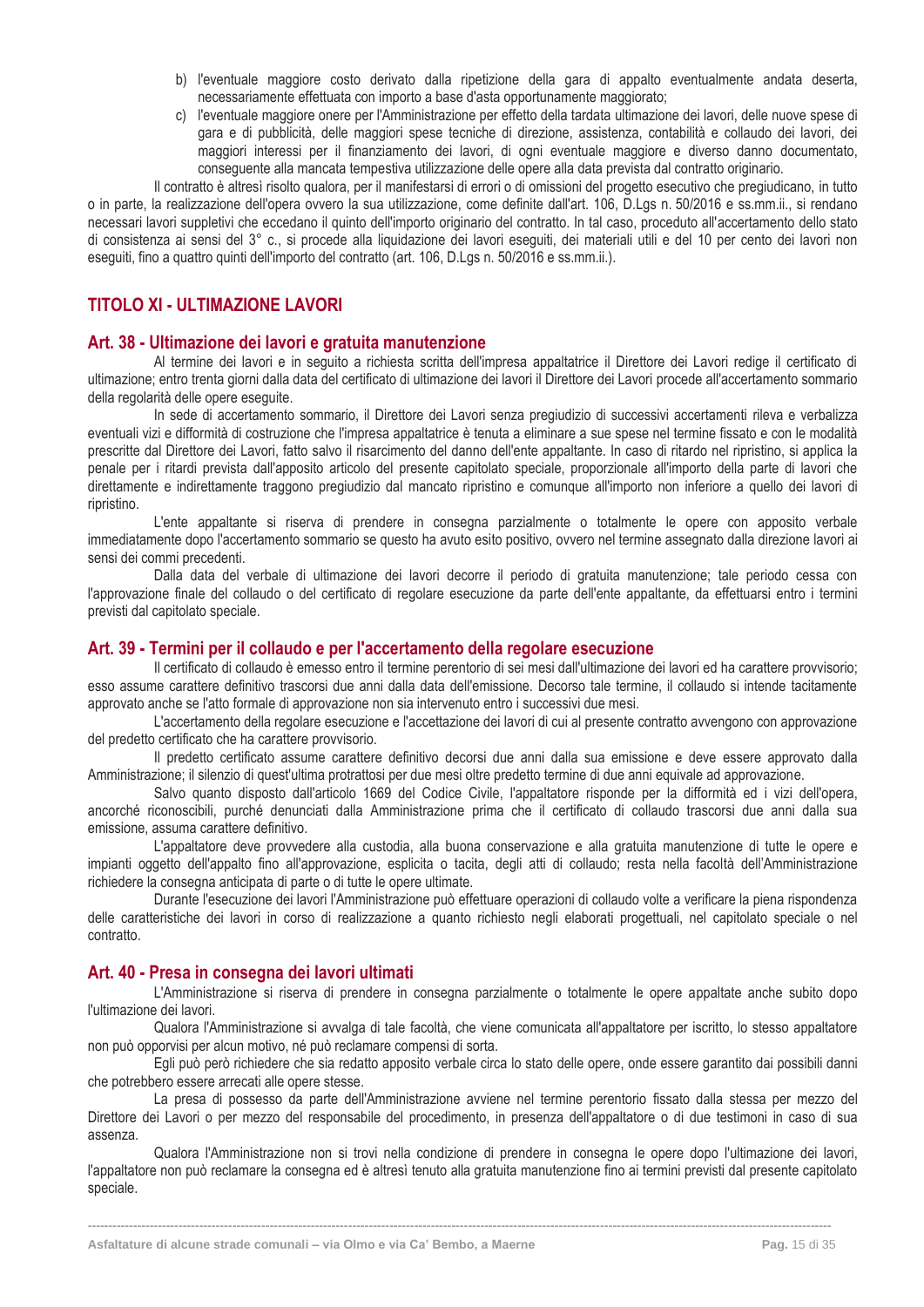# <span id="page-16-0"></span>**TITOLO XII - ONERI ED OBBLIGHI A CARICO DELL'APPALTATORE**

# <span id="page-16-1"></span>**Art. 41 - Contratti collettivi e disposizioni sulla manodopera**

L'appaltatore è tenuto all'esatta osservanza di tutte le leggi, regolamenti, contratti nazionale di lavoro e accordi integrativi, territoriali ed aziendali, per il settore di attività e per la località dove sono eseguiti i lavori e, in genere, norme vigenti in materia, nonché eventualmente entrate in vigore nel corso dei lavori, e in particolare:

- nell'esecuzione dei lavori che formano oggetto del presente appalto, l'appaltatore si obbliga ad applicare integralmente il contratto nazionale di lavoro per gli operai dipendenti dalle aziende industriali edili e affini e gli accordi locali e aziendali integrativi dello stesso, in vigore per il tempo e nella località in cui si svolgono i lavori;
- i suddetti obblighi vincolano l'appaltatore anche qualora non sia aderente alle associazioni stipulanti o receda da esse e indipendentemente dalla natura industriale o artigiana, dalla struttura o dalle dimensioni dell'impresa stessa e da ogni altra sua qualificazione giuridica;
- è responsabile in rapporto all'Amministrazione dell'osservanza delle norme anzidette da parte degli eventuali subappaltatori nei confronti dei rispettivi dipendenti, anche nei casi in cui il contratto collettivo non disciplini l'ipotesi del subappalto; il fatto che il subappalto non sia stato autorizzato non esime l'appaltatore dalla responsabilità, e ciò senza pregiudizio degli altri diritti dell'Amministrazione;
- è obbligato al regolare assolvimento degli obblighi contributivi in materia contributiva, previdenziale, assistenziale, assicurativa, sanitaria, di solidarietà paritetica, previste per i dipendenti dalla vigente normativa, con particolare riguardo a quanto previsto dall'art. 18, 7° c., L. 19/03/1990, n. 55.

In caso di inottemperanza, accertata dall'Amministrazione o a essa segnalata da un ente preposto, la medesima Amministrazione comunica all'appaltatore l'inadempienza accertata e procede a una detrazione del 20 per cento sui pagamenti in acconto, se i lavori sono in corso di esecuzione, ovvero alla sospensione del pagamento del saldo, se i lavori sono ultimati, destinando le somme così accantonate a garanzia dell'adempimento degli obblighi di cui sopra; il pagamento all'impresa appaltatrice delle somme accantonate non è effettuato sino a quando non sia stato accertato che gli obblighi predetti sono stati integralmente adempiuti. In caso di crediti insufficienti allo scopo, si procede all'escussione della garanzia fidejussoria.

# <span id="page-16-2"></span>**Art. 42 - Oneri ed obblighi a carico dell'appaltatore**

Oltre agli oneri di cui al Capitolato Generale d'appalto, al regolamento generale e al presente capitolato speciale, nonché a quanto previsto da tutti i piani per le misure di sicurezza fisica dei lavoratori, sono a carico dell'appaltatore gli oneri e gli obblighi che seguono:

- a) la fedele esecuzione del progetto e degli ordini impartiti per quanto di competenza, dal direttore dei lavori, in conformità alle pattuizioni contrattuali, in modo che le opere eseguite risultino a tutti gli effetti collaudabili, esattamente conformi al progetto e a perfetta regola d'arte, richiedendo al direttore dei lavori tempestive disposizioni scritte per i particolari che eventualmente non risultassero da disegni, dal capitolato o dalla descrizione delle opere. In ogni caso l'appaltatore non deve dare corso all'esecuzione di aggiunte o varianti non ordinate per iscritto ai sensi dell'articolo 1659 del codice civile;
- b) l'assunzione in proprio, tenendone indenne la Stazione appaltante, di ogni responsabilità risarcitoria e delle obbligazioni relative comunque connesse all'esecuzione delle prestazioni dell'impresa a termini di contratto;
- c) l'esecuzione, presso gli Istituti autorizzati, di tutte le prove che verranno ordinate dalla direzione lavori, sui materiali e manufatti impiegati o da impiegarsi nella costruzione, compresa la confezione dei campioni e l'esecuzione di prove di carico che siano ordinate dalla stessa direzione lavori su tutte le opere in calcestruzzo semplice o armato e qualsiasi altra struttura portante, nonché prove di tenuta per le tubazioni; in particolare è fatto obbligo di effettuare almeno un prelievo di calcestruzzo per ogni giorno di getto, datato e conservato. Comunque restano a carico dell'appaltatore i campioni di materiali, modelli, sagome, prove e calcoli statici di qualsiasi genere;
- d) le responsabilità sulla non rispondenza degli elementi eseguiti rispetto a quelli progettati o previsti dal capitolato;
- e) il mantenimento, fino all'emissione del certificato di collaudo o del certificato di regolare esecuzione, della continuità degli scoli delle acque e del transito sugli spazi, pubblici e privati, adiacenti le opere da eseguire;
- f) le vie di accesso al cantiere;
- g) il passaggio, le occupazioni temporanee ed il risarcimento di danni per l'abbattimento di piante, per depositi od estrazioni di materiali;
- h) il ricevimento, lo scarico e il trasporto nei luoghi di deposito o nei punti di impiego secondo le disposizioni della direzione lavori, comunque all'interno del cantiere, dei materiali e dei manufatti esclusi dal presente appalto e approvvigionati o eseguiti da altre ditte per conto dell'ente appaltante e per i quali competono a termini di contratto all'appaltatore le assistenze alla posa in opera; i danni che per cause dipendenti dall'appaltatore fossero apportati ai materiali e manufatti suddetti devono essere ripristinati a carico dello stesso appaltatore;
- i) la concessione, su richiesta della direzione lavori, a qualunque altra impresa alla quale siano affidati lavori non compresi nel presente appalto, l'uso parziale o totale dei ponteggi di servizio, delle impalcature, delle costruzioni provvisorie e degli apparecchi di sollevamento per tutto il tempo necessario all'esecuzione dei lavori che l'ente appaltante intenderà eseguire direttamente ovvero a mezzo di altre ditte dalle quali, come dall'ente appaltante, l'impresa non potrà pretendere compensi di sorta, tranne che per l'impiego di personale addetto ad impianti di sollevamento; il tutto compatibilmente con le esigenze e le misure di sicurezza;
- gli attrezzi e quant'altro occorre alla esecuzione piena e perfetta dei lavori;
- k) la recintazione nei termini previsti dalle vigenti disposizioni, la pulizia del cantiere e delle vie di transito e di accesso allo stesso, compreso lo sgombero dei materiali di rifiuto lasciata da altre ditte;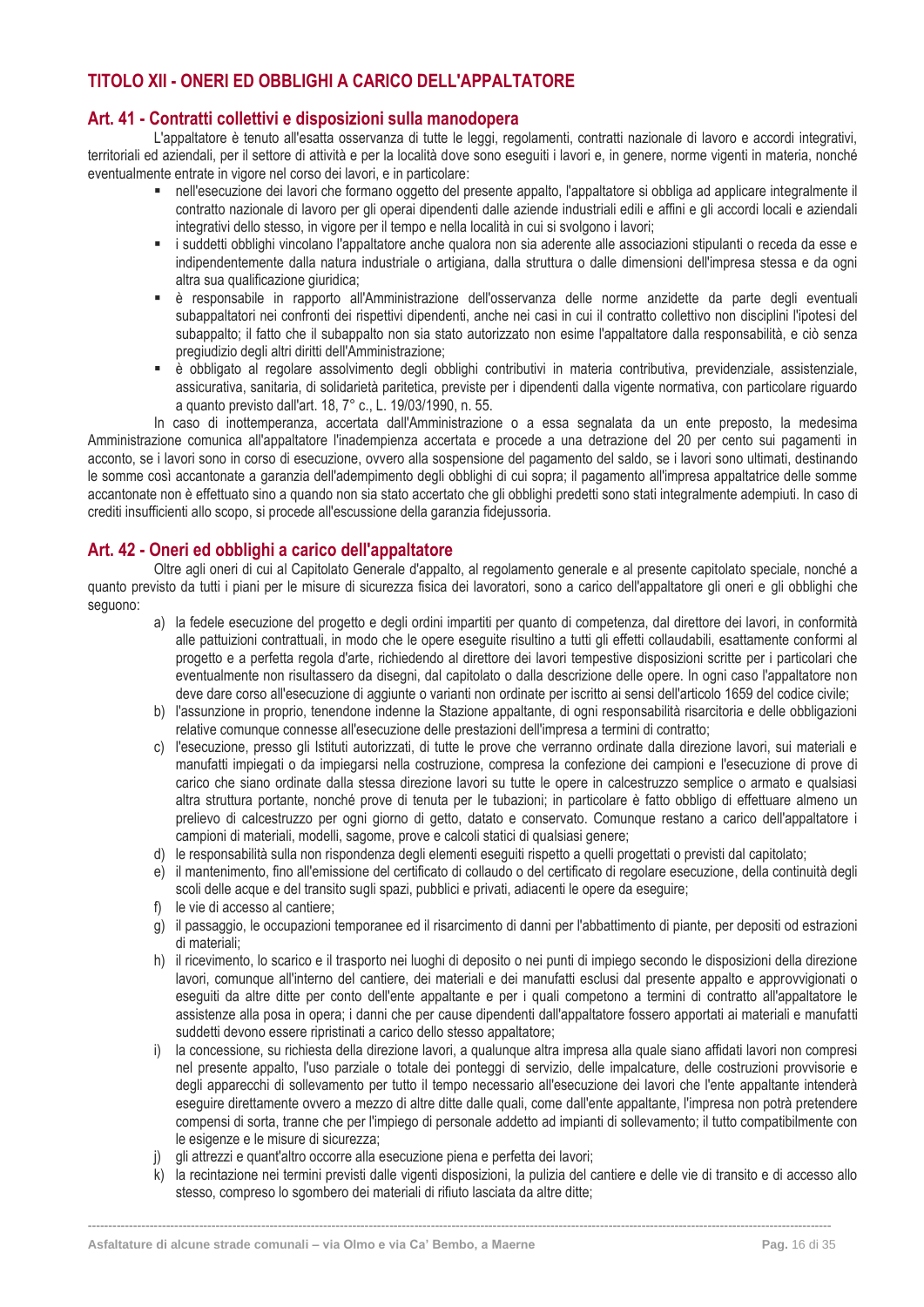- l) le spese, i contributi, i diritti, i lavori, le forniture necessari per il funzionamento del cantiere e per l'esecuzione dei lavori; l'appaltatore si obbliga a concedere, con il solo rimborso delle spese vive, l'uso dei predetti servizi alle altre ditte che eseguono forniture o lavori per conto della Stazione appaltante, sempre nel rispetto delle esigenze e delle misure di sicurezza;
- m) l'esecuzione di un'opera campione delle singole categorie di lavoro ogni volta che questo sia previsto specificatamente dal capitolato speciale o sia richiesto dalla direzione dei lavori, per ottenere il relativo nullaosta alla realizzazione delle opere simili;
- n) la fornitura e manutenzione dei cartelli di avviso, di fanali di segnalazione notturna nei punti prescritti e di quanto altro indicato dalle disposizioni vigenti a scopo di sicurezza, nonché l'illuminazione notturna del cantiere;
- o) la predisposizione del personale e degli strumenti necessari per tracciamenti, rilievi, misurazioni, prove, verifiche, esplorazioni, capisaldi, controlli e simili (che possono occorrere dal giorno in cui comincia la consegna fino al compimento del collaudo provvisorio o all'emissione del certificato di regolare esecuzione) tenendo a disposizione del direttore dei lavori i disegni e le tavole per gli opportuni raffronti e controlli, con divieto di darne visione a terzi e con formale impegno di astenersi dal riprodurre o contraffare i disegni e i modelli avuti in consegna;
- p) l'adozione, nel compimento di tutti i lavori, dei procedimenti e delle cautele necessarie a garantire l'incolumità degli operai, delle persone addette ai lavori stessi e dei terzi, nonché ad evitare danni ai beni pubblici e privati, osservando le disposizioni contenute nelle vigenti norme in materia di prevenzione infortuni; con ogni più ampia responsabilità in caso di infortuni a carico dell'appaltatore, restandone sollevati la Stazione appaltante, nonché il personale preposto alla direzione e sorveglianza dei lavori;
- q) la custodia e la conservazione delle opere fino al collaudo provvisorio o all'emissione del certificato di esecuzione;
- r) la completa e perfetta pulizia e ripulitura di tutte le opere, e nel caso d'ampliamenti di edifici, anche dei locali già esistenti insudiciati dall'esecuzione delle opere nuove.
- s) i tributi di qualsiasi genere sui materiali, già esistenti, aumentati o istituiti dopo la stipulazione del contratto;
- t) gli oneri in materia di spese di contratto, imposte, tasse e trattamento fiscale;
- u) gli oneri per il rispetto delle misure per il contrasto e il contenimento della diffusione del virus SARS-CoV-2/COVID-19 negli ambienti di lavoro.

Concludendo, s'intende compreso nel prezzo contrattuale tutto quanto occorre per dare il lavoro completamente finito a regola d'arte, spirato il termine di garanzia. Con i prezzi contrattuali, l'appaltatore dovrà pure mantenere in buono stato di servizio tutti gli attrezzi ed i mezzi d'opera, le strade ed i ponti di servizio esistenti, che occorrono per i lavori ad economia.

L'appaltatore è tenuto a richiedere, prima della realizzazione dei lavori, presso tutti i soggetti diversi dall'Amministrazione (enti pubblici, privati, ANAS, aziende di servizi ed altre eventuali) interessati direttamente o indirettamente ai lavori, tutti i permessi necessari e a seguire tutte le disposizioni emanate dai suddetti per quanto di competenza, in relazione all'esecuzione delle opere e alla conduzione del cantiere, con esclusione dei permessi e degli altri atti di assenso aventi natura definitiva e afferenti il lavoro pubblico in quanto tale.

Comunque, l'appaltatore deve osservare le norme e prescrizioni dei contratti collettivi, delle leggi e dei regolamenti sulla tutela, sicurezza, salute, assicurazione e assistenza dei lavoratori.

# <span id="page-17-0"></span>**Art. 43 - Obblighi speciali a carico dell'appaltatore**

L'appaltatore è obbligato alla tenuta delle scritture di cantiere, di cui agli artt. 178 e ss., D.P.R. n. 207/2010, e in particolare:

- a) il libro giornale a pagine previamente numerate nel quale sono registrate, a cura dell'appaltatore:
	- tutte le circostanze che possono interessare l'andamento dei lavori: condizioni del calcestruzzo armato e dei relativi disarmi, stato dei lavori eventualmente affidati all'appaltatore e ad altre ditte;
	- le disposizioni e osservazioni del direttore dei lavori;
	- le annotazioni e contro deduzioni dell'impresa appaltatrice;
	- **E** le sospensioni, riprese e proroghe dei lavori;
- b) il libro dei rilievi o delle misure dei lavori, che deve contenere tutti gli elementi necessari all'esatta e tempestiva contabilizzazione delle opere eseguite, con particolare riguardo a quelle che vengono occultate con il procedere dei lavori stessi; tale libro, aggiornato a cura dell'appaltatore, è periodicamente verificato e vistato dal Direttore dei Lavori; ai fini della regolare contabilizzazione delle opere, ciascuna delle parti deve prestarsi alle misurazioni in contraddittorio con l'altra parte;
- c) note delle eventuali prestazioni in economia che sono tenute a cura dell'appaltatore e sono sottoposte settimanalmente al visto del direttore dei lavori e dei suoi collaboratori (in quanto tali espressamente indicati sul libro giornale), per poter essere accettate a contabilità e dunque retribuite.

Sono a carico dell'appaltatore le copie del contratto, dei capitolati, dei disegni, dei verbali di inizio e di ultimazione dei lavori, dei rilievi e dei registri di contabilità, come pure i piani di liquidazione, i bolli delle quietanze, gli atti di collaudo, i rilievi, tracciati, esplorazioni, ricostruzioni, capisaldi e simili che possono occorrere dal giorno della consegna fino a collaudo compiuto.

# <span id="page-17-1"></span>**Art. 44 - Disciplina del cantiere**

L'Amministrazione mette, secondo il bisogno e le possibilità, a disposizione dell'appaltatore quelle aree pubbliche o comunali che occorreranno per piantarvi i cantieri e depositare i materiali necessari, nei limiti di quanto previsto dalla normativa in materia di sicurezza, circolazione stradale ed altre discipline vigenti. E' assolutamente vietato all'appaltatore depositare materiali fuori dal recinto di cantiere, anche per brevissimo tempo, essendo suo preciso obbligo tenere costantemente e completamente sgombre da materiali ed attrezzi le aree pubbliche o comunali all'esterno del recinto medesimo: in difetto, sarà passibile dell'applicazione di una apposita penale,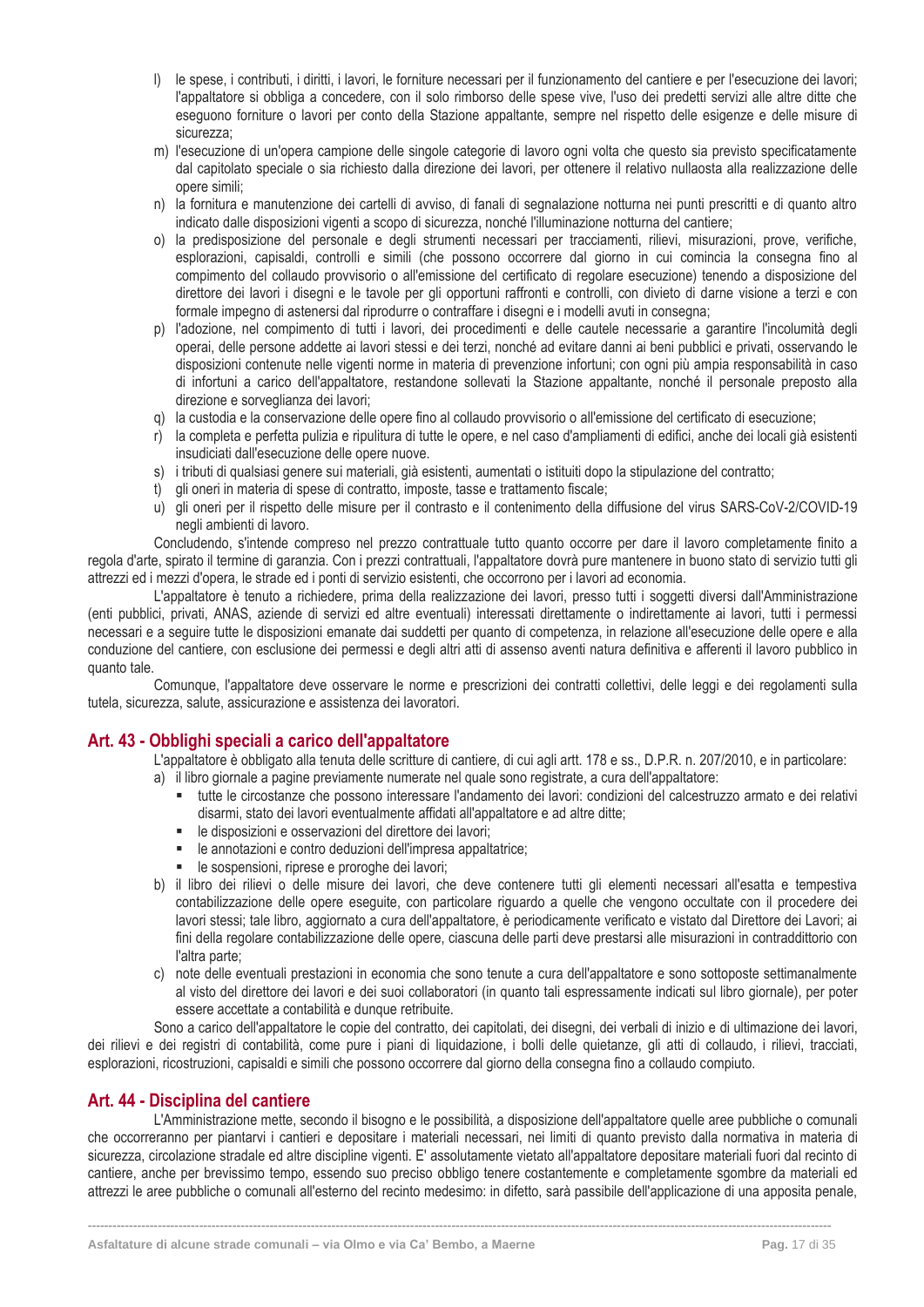#### da € 50.00 a € 250.00 per ogni infrazione.

È a carico e a cura dell'appaltatore la custodia e la tutela del cantiere, di tutti i manufatti e dei materiali in esso esistenti, anche se di proprietà dell'Amministrazione e ciò anche durante periodi di sospensione dei lavori e fino alla presa in consegna dell'opera da parte della medesima Amministrazione.

Allo stesso modo, sono a cura ed a carico dell'appaltatore la pulizia del cantiere e delle vie di transito e di accesso allo stesso, compreso lo sgombero dei materiali di rifiuto lasciati da altre ditte; formare, mantenere, illuminare i cantieri e i loro accessi, eseguire le recinzioni e provvedere alle segnalazioni, eseguire i rifacimenti e le riparazioni al piano stradale danneggiato, agli accessi ed ai cantieri.

L'appaltatore è responsabile della disciplina e del buon ordine del cantiere e ha obbligo di osservare e far osservare al proprio personale le norme di legge e di regolamento e le prescrizioni ricevute. Dovrà, inoltre, assumere solamente persone capaci ed idoneamente formate, in grado di sostituirlo nella condotta e misurazione dei lavori. L'Amministrazione potrà pretendere che l'appaltatore allontani dal cantiere quei dipendenti che risultino comprovatamente insubordinati, incapaci e disonesti o, comunque, non graditi all'Amministrazione per fatti attinenti alla conduzione dei lavori.

I rappresentanti dell'Amministrazione, deputati alla conduzione dei lavori, avranno libero accesso al cantiere in qualsiasi giorno ed ora, ad ogni parte delle opere oggetto dell'appalto.

La direzione del cantiere è assunta dal direttore tecnico dell'impresa o da altro tecnico, abilitato secondo le previsioni del capitolato speciale in rapporto alle caratteristiche delle opere da eseguire. L'assunzione della direzione di cantiere da parte del direttore tecnico avviene mediante delega conferita da tutte le imprese operanti nel cantiere, con l'indicazione specifica delle attribuzioni da esercitare dal delegato anche in rapporto a quelle degli altri soggetti operanti nel cantiere.

L'appaltatore, tramite il direttore di cantiere assicura l'organizzazione, la gestione tecnica e la conduzione del cantiere. Il direttore dei lavori ha il diritto di esigere il cambiamento del direttore di cantiere e del personale dell'appaltatore per disciplina, incapacità o grave negligenza. L'appaltatore è in tutti i casi responsabile dei danni causati dall'imperizia o dalla negligenza di detti soggetti, nonché della malafede o della frode nella somministrazione o nell'impiego dei materiali.

# <span id="page-18-0"></span>**Art. 45 - Cartello di cantiere**

L'appaltatore deve predisporre ed esporre in sito un esemplare del cartello indicatore, con le dimensioni di almeno cm. 100 x cm 200, recanti le descrizioni di cui alla Circolare del Ministero dei LL.PP. del 1° giugno 1990, n. 1729/UL, e comunque sulla base di quanto indicato dagli uffici, come da schema indicato all'art. 68 del presente capitolato, curandone i necessari aggiornamenti periodici.

#### <span id="page-18-1"></span>**Art. 46 - Spese contrattuali, imposte, tasse**

- Sono a carico dell'appaltatore senza diritto di rivalsa:
- le spese contrattuali;
- le tasse e gli altri oneri per l'ottenimento di tutte le licenze tecniche occorrenti per l'esecuzione dei lavori e la messa in funzione degli impianti;
- le tasse e gli altri oneri dovuti ad enti territoriali (occupazione temporanea di suolo pubblico, passi carrabili, permessi di scarico, canoni di conferimento a discarica etc.) direttamente o indirettamente connessi alla gestione del cantiere e all'esecuzione dei lavori;
- le spese, le imposte, i diritti di segreteria e le tasse relativi al perfezionamento e alla registrazione del contratto.

Sono, altresì, a carico dell'appaltatore tutte le spese di bollo per gli atti occorrenti per la gestione del lavoro, dalla consegna alla data di emissione del certificato di collaudo o del certificato di regolare esecuzione.

A carico dell'appaltatore restano inoltre le imposte e gli altri oneri, che, direttamente o indirettamente gravino sui lavori e sulle forniture oggetto dell'appalto.

Il presente contratto è soggetto all'imposta sul valore aggiunto (I.V.A.); l'I.V.A. è regolata dalla legge; tutti gli importi citati nel presente capitolato speciale d'appalto si intendono I.V.A. esclusa.

# <span id="page-18-2"></span>**TITOLO XIII - QUALITÀ E PROVENIENZA DEI MATERIALI**

# <span id="page-18-3"></span>**Art. 47 - Qualità e provenienza dei materiali**

I materiali da impiegare per i lavori compresi nell'appalto dovranno corrispondere, come caratteristiche, a quanto stabilito nelle leggi e regolamenti ufficiali vigenti in materia; in mancanza di particolari prescrizioni dovranno essere delle migliori qualità esistenti in commercio in rapporto alla funzione a cui sono destinati.

In ogni caso i materiali, prima della posa in opera, dovranno essere riconosciuti idonei ed accettati dalla Direzione dei Lavori. I materiali proveranno da località o fabbriche che l'impresa riterrà di sua convenienza, purché corrispondano ai requisiti di cui

sopra.

Quando la Direzione dei Lavori abbia rifiutato una qualsiasi provvista come non atta all'impiego, l'impresa dovrà sostituirla con altra che corrisponda alle caratteristiche volute; i materiali rifiutati dovranno essere allontanati immediatamente dal cantiere a cura e spese della stessa Impresa.

Malgrado l'accettazione dei materiali da parte della Direzione dei Lavori, l'impresa resta totalmente responsabile della riuscita delle opere anche per quanto può dipendere dai materiali stessi.

**------------------------------------------------------------------------------------------------------------------------------------------------------------------------------------**

I materiali da impiegare nei lavori dovranno corrispondere ai requisiti qui di seguito fissati.

#### *a) Aggregati lapidei (inerti)*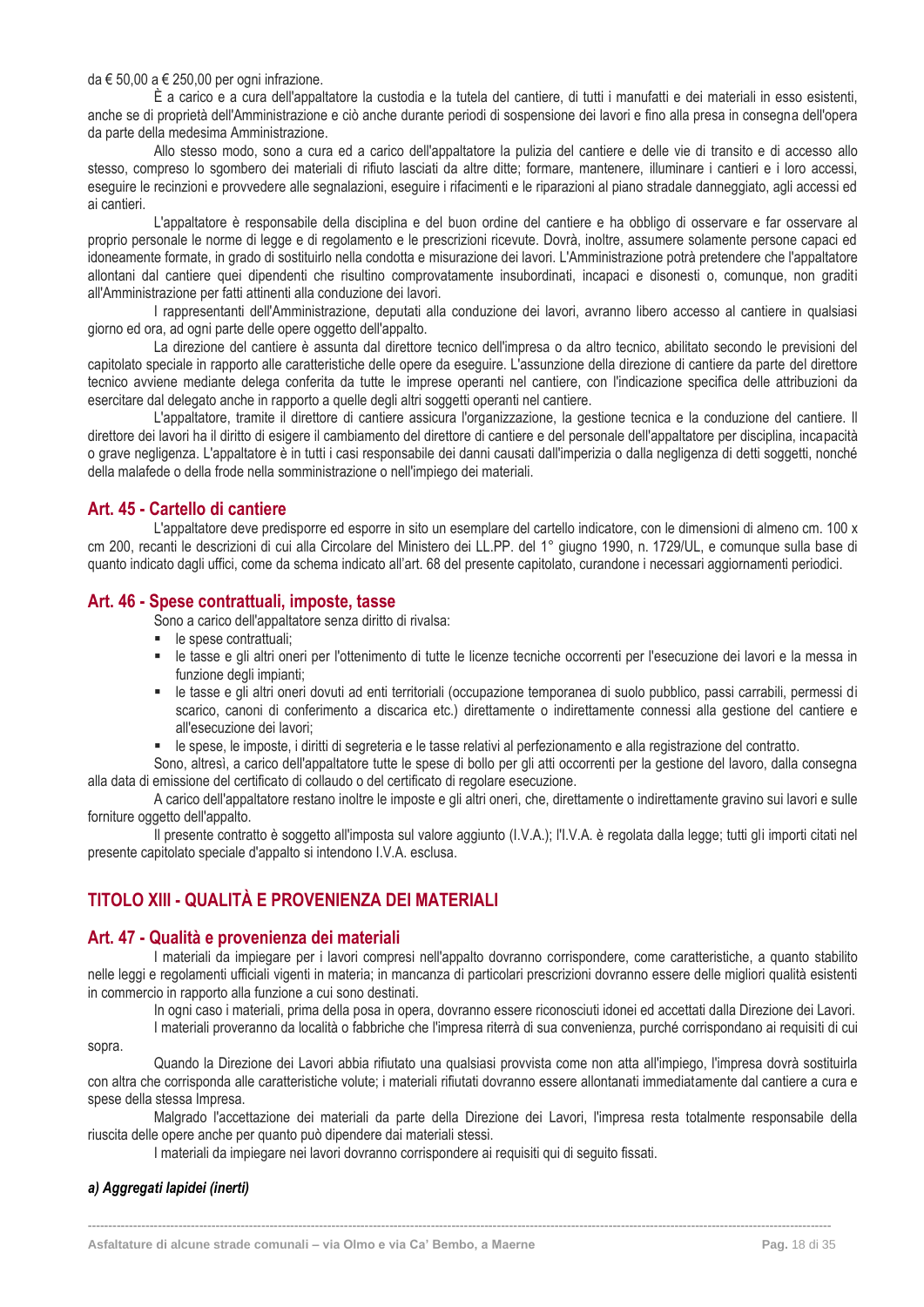Gli aggregati lapidei, detti più semplicemente inerti, formano lo scheletro di tutti gli strati costituenti la sovrastruttura stradale. Gli inerti devono essere non gelivi, duri e durevoli. Non possono contenere particelle friabili, organiche, argillose, limose e soggette a rigonfiamenti. Devono essere costituiti da materiale frantumato spigoloso e poliedrico. Gli inerti devono rispettare le prescrizioni del CNR BU n° 139/1992 "criteri e requisiti di accettazione degli aggregati impiegati nelle sovrastrutture stradali". Le principali frazioni granulometriche dei materiali stradali sono così definite

*Pietrisco*: materiale litoide ad elementi approssimativamente poliedrici con spigoli vivi, ottenuto per frantumazione di pietrame o di ciotoli, passante al setaccio 63 mm (crivello 71) e trattenuto al setaccio 20 mm (crivello 25).

*Pietrischietto*: materiale litoide ad elementi approssimativamente poliedrici con spigoli vivi, ottenuto per frantumazione di pietrame o di ciotoli o di ghiaie passante al setaccio 20 mm (crivello 25) e trattenuto al setaccio 8 mm (crivello 10).

*Graniglia*: materiale litoide ad elementi approssimativamente poliedrici con spigoli vivi, ottenuto per frantumazione di pietrame o di ciotoli o di ghiaie passante al setaccio 8 mm (crivello 10) e trattenuto al setaccio 2 mm.

*Sabbia:* materiale litoide fine, di formazione naturale od ottenuto per frantumazione di pietrame o di ghiaie passante al setaccio 2 mm e trattenuto al setaccio 0,075 mm

*Filler:* materiale polverulento passante al setaccio 0,075 mm che si aggiunge ai leganti bituminosi e alle miscele di questi leganti con aggregati litici, allo scopo di conferire particolari caratteristiche ai prodotti che ne derivano.

Gli aggregati destinati alla confezione dei conglomerati bituminosi per strati di base o binder, possono contenere materiali riciclati purché rientranti nelle prescrizioni di accettazione previste per gli inerti vergini.

#### <span id="page-19-0"></span>**Art. 48 - Prove dei materiali**

#### *a) Certificato di qualità.*

L'Appaltatore, per poter essere autorizzato ad impiegare i vari tipi di materiali (misti lapidei, conglomerati bituminosi, conglomerati cementizi, barriere di sicurezza, terre, cementi, calci idrauliche, acciai, ecc.) prescritti dalle presenti Norme Tecniche, dovrà esibire, prima dell'impiego, al Direttore dei Lavori, per ogni categoria di lavoro, i relativi "Certificati di qualità" rilasciati da un Laboratorio ufficiale e comunque secondo quanto prescritto dalla Circolare ANAS n. 1411979.

Tali certificati dovranno contenere tutti i dati relativi alla provenienza e alla individuazione dei singoli materiali o loro composizione, agli impianti o luoghi di produzione, nonché i dati risultanti dalle prove di laboratorio atte ad accertare i valori caratteristici richiesti per le varie categorie di lavoro o di fornitura in un rapporto a dosaggi e composizioni proposte.

I certificati che dovranno essere esibiti tanto se i materiali sono prodotti direttamente, quanto se prelevati da impianti, da cave, da stabilimenti anche se gestiti da terzi, avranno una validità biennale. I certificati dovranno comunque essere rinnovati ogni qualvolta risultino incompleti o si verifichi una variazione delle caratteristiche dei materiali, delle miscele o degli impianti di produzione.

#### *b) Accertamenti preventivi.*

Prima dell'inizio dei lavori comportanti l'impiego di materiali in quantità superiori a:

1.000 m3 per i materiali lapidei e conglomerati bituminosi,

500 m3 per i conglomerati cementizi,

50 t per i cementi e le calci,

5.000 m per le barriere,

Il Direttore dei Lavori, presa visione dei certificati di qualità presentati dall'Impresa, disporrà, se necessario (e a suo insindacabile giudizio) ulteriori prove di controllo di laboratorio a spese dell'Appaltatore.

Se i risultati di tali accertamenti fossero difformi rispetto a quelli dei certificati, si darà luogo alle necessarie variazioni qualitative e quantitative dei singoli componenti, ed all'emissione di un nuovo certificato di qualità.

Per tutti i ritardi nell'inizio dei lavori derivanti dalle difformità sopra accennate e che comportino una protrazione del tempo utile contrattuale sarà applicata la penale prevista nell'Art. "Tempo utile per dare compiuti i lavori - penalità in caso di ritardo" delle Norme Generali.

#### *c) Prove di controllo in fase esecutiva.*

L'Impresa sarà obbligata a prestarsi in ogni tempo e di norma periodicamente per le forniture di materiali di impiego continuo, alle prove ed esami dei materiali impiegati e da impiegare, sottostando a tutte le spese di prelevamento e di invio dei campioni ai Laboratori ufficiali indicati dalla Stazione appaltante.

In particolare, tutte le prove ed analisi dei materiali stradali saranno eseguite, a spese dell'Impresa, di norma, presso il Centro Sperimentale Stradale dell'A.N.A.S di Cesano di Roma o presso altro Laboratorio ufficiale.

I campioni verranno prelevati in contraddittorio.

Degli stessi potrà essere ordinata la conservazione nel competente Ufficio Compartimentale previa opposizione di sigilli e firme del Direttore dei Lavori e dell'Impresa e nei modi più adatti a garantirne l'autenticità e la conservazione.

I risultati ottenuti in tali Laboratori saranno i soli riconosciuti validi dalle due parti; ad essi si farà esclusivo riferimento a tutti gli effetti delle presenti Norme Tecniche.

**------------------------------------------------------------------------------------------------------------------------------------------------------------------------------------**

# <span id="page-19-1"></span>**Art. 49 - Demolizioni**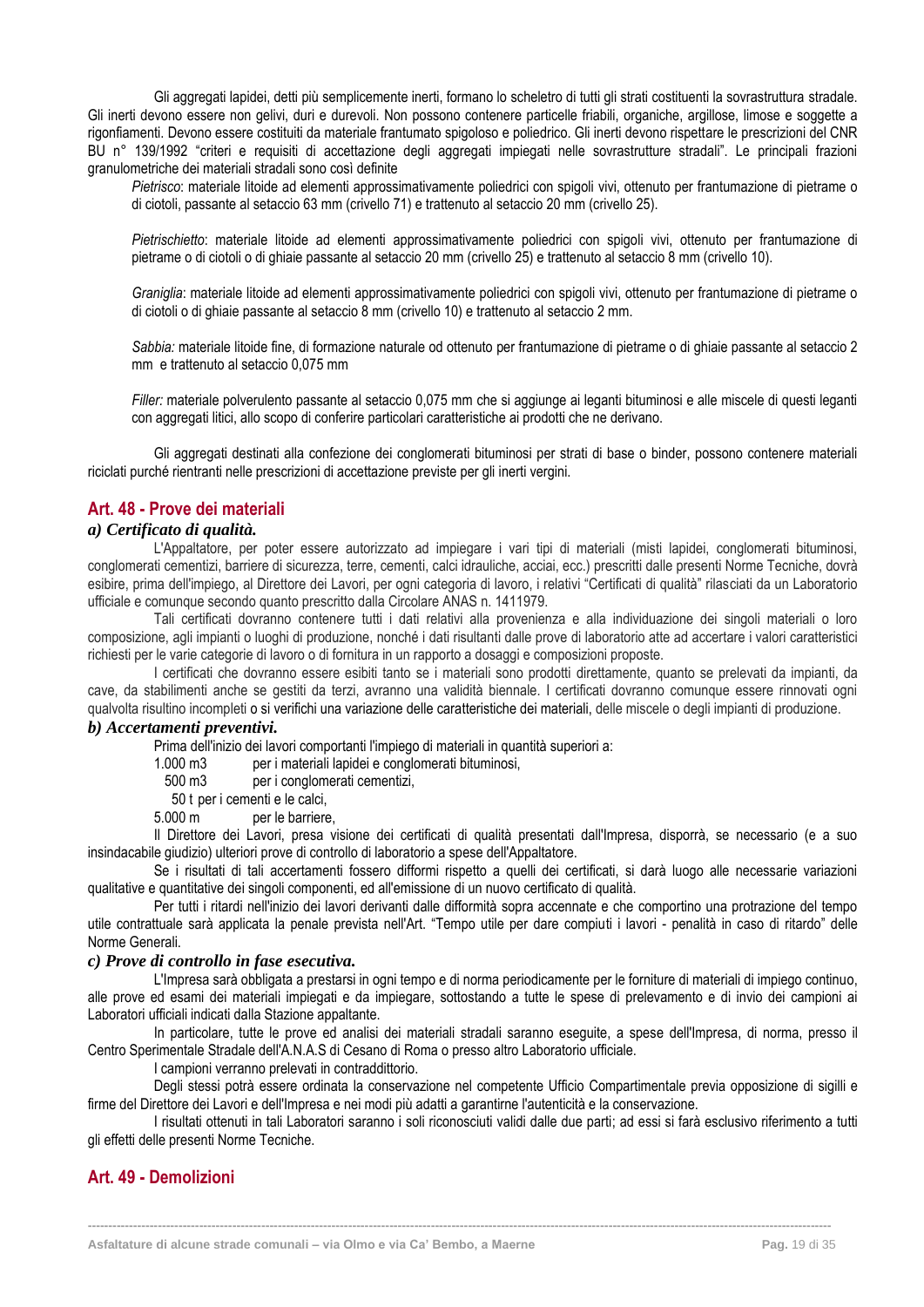Le demolizioni in genere saranno eseguite con ordine e con le necessarie precauzioni, in modo da prevenire qualsiasi infortunio agli addetti al lavoro, rimanendo perciò vietato di gettare dall'alto i materiali in genere, che invece dovranno essere trasportati o guidati salvo che vengano adottate opportune cautele per evitare danni ed escludere qualunque pericolo.

Le demolizioni dovranno essere effettuate con la dovuta cautela per impedire danneggiamenti alle strutture murarie di cui fanno parte e per non compromettere la continuità del transito, che in ogni caso deve essere costantemente mantenuto a cura e spese dell'Appaltatore, il quale deve, allo scopo, adottare tutti gli accorgimenti tecnici necessari con la adozione di puntellature e sbadacchiature.

I materiali provenienti da tali demolizioni resteranno di proprietà dell'Impresa, essendosene tenuto conto nella determinazione dei corrispondenti prezzi di elenco.

La Direzione dei Lavori si riserva di disporre, con sua facoltà insindacabile, l'impiego dei suddetti materiali utili per la esecuzione dei lavori appaltati.

I materiali non utilizzati provenienti dalle demolizioni dovranno sempre, e al più presto, venire trasportati, a cura e spese dell'Appaltatore, a rifiuto od a reimpiego nei luoghi che verranno indicati dalla Direzione dei Lavori.

Gli oneri sopra specificati si intendono compresi e compensati nei relativi prezzi di elenco.

Nell'esecuzione delle demolizioni è consentito anche l'uso delle mine, nel rispetto delle norme vigenti.

# <span id="page-20-0"></span>**Art. 50 - Sovrastruttura stradale**

#### (Strati di fondazione, di base, di collegamento e di usura. Trattamenti superficiali)

In linea generale, salvo diversa disposizione della Direzione dei Lavori, la sagoma stradale per tratti in rettifilo sarà costituita da due falde inclinate in senso opposto aventi pendenza trasversale del 2,5%, raccordate in asse da un arco di cerchio tangente di m.0.50.

Alle banchine sarà invece assegnata la pendenza trasversale del 2.50%.

Per le sedi unidirezionali, nei tratti in rettifilo, si adotterà di norma la pendenza trasversale del 2,5%.

Le curve saranno convenientemente rialzate sul lato esterno con pendenza che la Direzione dei Lavori stabilirà in relazione al raggio della curva e con gli opportuni tronchi di transizione per il raccordo della sagoma in curva con quella dei rettifili o altre curve precedenti e seguenti.

Il tipo e lo spessore dei vari strati, costituenti la sovrastruttura, saranno quelli stabiliti, per ciascun tratto, dalla Direzione dei Lavori, in base ai risultati delle indagini geotecniche e di laboratorio.

L'Impresa indicherà alla Direzione dei Lavori i materiali, le terre e la loro provenienza, e le granulometrie che intende impiegare strato per strato, in conformità degli articoli che seguono.

La Direzione dei Lavori ordinerà prove su detti materiali, o su altri di sua scelta, presso il Laboratorio del Centro Sperimentale Stradale dell'ANAS di Cesano (Roma) o presso altri Laboratori Ufficiali. Per il controllo delle caratteristiche tali prove verranno, di norma, ripetute sistematicamente, durante l'esecuzione dei lavori, nei laboratori di cantiere.

L'approvazione della Direzione dei Lavori circa i materiali, le attrezzature, i metodi di lavorazione, non solleverà l'impresa dalla responsabilità circa la buona riuscita del lavoro.

L'Impresa avrà cura di garantire la costanza nella massa, nel tempo, delle caratteristiche delle miscele, degli impasti e della sovrastruttura resa in opera.

Salvo che non sia diversamente disposto dagli articoli che seguono, la superficie finita della pavimentazione non dovrà scostarsi dalla sagoma di progetto di oltre 1 cm, controllata a mezzo di un regolo lungo m 4,50 disposto secondo due direzioni ortogonali; è ammessa una tolleranza in più o in meno del 3%, rispetto agli spessori di progetto, purchè questa differenza si presenti solo saltuariamente.

La pavimentazione stradale sui ponti deve sottrarre alla usura ed alla diretta azione del traffico l'estradosso del ponte e gli strati di impermeabilizzazione su di esso disposti.

Allo scopo di evitare frequenti rifacimenti, particolarmente onerosi sul ponte, tutta la pavimentazione, compresi i giunti e le altre opere accessorie, deve essere eseguita con materiali della migliore qualità e con la massima cura esecutiva.

#### <span id="page-20-1"></span>*a) Strati di fondazione*

#### *1. Fondazione in misto granulare.*

Tale fondazione è costituita da una miscela di materiali granulari (misto granulare) stabilizzati per granulometria con l'aggiunta o meno di legante naturale, il quale è costituito da terra passante al setaccio 0,4 UNI.

L'aggregato potrà essere costituito da ghiaie, detriti di cava, frantumato, scorie od anche altro materiale; potrà essere: materiale reperito in sito, entro o fuori cantiere, oppure miscela di materiali aventi provenienze diverse, in proporzioni stabilite attraverso una indagine preliminare di laboratorio e di cantiere.

Lo spessore da assegnare alla fondazione sarà fissato dalla Direzione dei Lavori in relazione alla portata del sottofondo; la stesa avverrà in strati successivi, ciascuno dei quali non dovrà mai avere uno spessore finito superiore a cm 20 e non inferiore a cm 10.

#### *a) Caratteristiche del materiale da impiegare.*

Il materiale in opera, dopo l'eventuale correzione e miscelazione, risponderà alle caratteristiche seguenti:

1) l'aggregato non deve avere dimensioni superiori a 71 mm, né forma appiattita, allungata o lenticolare;

2) granulometria compresa nel seguente fuso e avente andamento continuo e uniforme praticamente concorde a quello delle curve limiti:

|             | Serie crivelli e setacci U.N.I. Miscela passante: % totale in peso |  |
|-------------|--------------------------------------------------------------------|--|
| Crivello 71 | 100                                                                |  |
| Crivello 40 | $75 + 100$                                                         |  |
| Crivello 25 | $60 + 87$                                                          |  |
|             |                                                                    |  |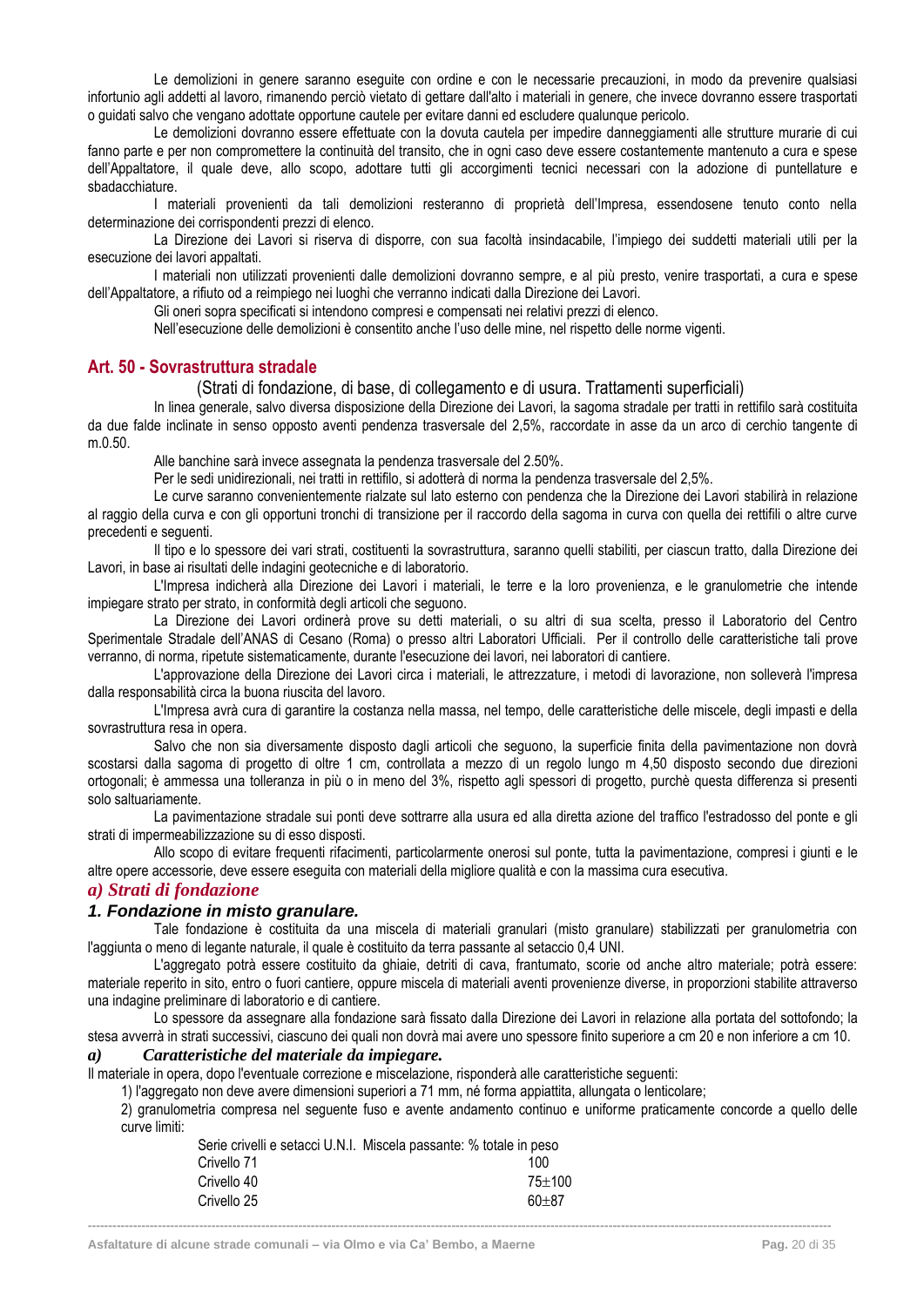| Crivello 10    | $35 + 67$ |           |
|----------------|-----------|-----------|
| Crivello 5     | $25 + 55$ |           |
| Setaccio 2     |           | $15 + 40$ |
| Setaccio 0.4   | $7 + 22$  |           |
| Setaccio 0,075 | $2+10$    |           |

3) rapporto tra il passante al setaccio 0,075 ed il passante al setaccio 0,4 inferiore a 213;

4) perdita in peso alla prova Los Angeles eseguita sulle singole pezzature inferiore al 30%;

5) equivalente in sabbia (1) misurato sulla frazione passante al setaccio 4 ASTM compreso tra 25 e 65. Tale controllo dovrà anche essere eseguito per materiale prelevato dopo costipamento. Il limite superiore dell'equivalente in sabbia (65) potrà essere variato dalla Direzione Lavori in funzione delle provenienze e delle caratteristiche del materiale. Per tutti i materiali aventi equivalente in sabbia compreso fra 25 e 35, la Direzione Lavori richiederà in ogni caso (anche se la miscela contiene più del 60% in peso di elementi frantumati) la verifica dell'indice di portanza CBR di cui al successivo comma 6);

6) indice di portanza CBR (2), dopo 4 giorni di imbibizione in acqua (eseguito sul materiale passante al crivello 25) non minore di 50. E' inoltre richiesto che tale condizione sia verificata per un intervallo di ± 2% rispetto all'umidità ottima di costipamento.

Se le miscele contengono oltre il 60% in peso di elementi frantumati a spigoli vivi, l'accettazione avverrà sulla base delle sole caratteristiche indicate ai precedenti commi 1), 2), 4), 5), salvo nel caso citato al comma 5) in cui la miscela abbia equivalente in sabbia compreso tra 25 e 35.

#### *b) Modalità esecutive.*

Il piano di posa dello strato dovrà avere le quote, la sagoma ed i requisiti di compattezza prescritti ed essere ripulito da materiale estraneo.

Il materiale verrà steso in strati di spessore finito non superiore a 20 cm e non inferiore a 10 cm e dovrà presentarsi, dopo costipato, uniformemente miscelato in modo da non presentare segregazione dei suoi componenti.

L'eventuale aggiunta di acqua, per raggiungere l'umidità prescritta in funzione della densità, è da effettuarsi mediante dispositivo spruzzatori.

A questo proposito si precisa che tutte le operazioni anzidette non devono essere eseguite quando le condizioni ambientali (pioggia, neve, gelo) siano tali da danneggiare la qualità dello strato stabilizzato. Verificandosi comunque eccesso di umidità, o danni dovuti al gelo, lo strato compromesso dovrà essere rimosso e ricostruito a cura e spese dell'Impresa.

Il materiale pronto per il costipamento dovrà presentare in ogni punto la prescritta granulometria.

Per il costipamento e la rifinitura verranno impiegati rulli vibranti o vibranti gommati, tutti semoventi. L'idoneità dei rulli e le modalità di costipamento verranno, per ogni cantiere, determinate dalla Direzione Lavori con una prova sperimentale, usando le miscele messe a punto per quel cantiere (prove di costipamento).

Il costipamento di ogni strato dovrà essere eseguito sino ad ottenere una densità in sito non inferiore al 95% della densità massima fornita dalla prova AASHO modificata (1).

Il valore del modulo di compressibilità M., misurato con il metodo di cui all'art. "Movimenti di terre", ma nell'intervallo compreso fra 0,15 e 0,25 N/mm2, non dovrà essere inferiore ad 80 N/mm2.

La superficie finita non dovrà scostarsi dalla sagoma di progetto di oltre 1 cm, controllato a mezzo di un regolo di m 4.50 di lunghezza e disposto secondo due direzioni ortogonali.

Lo spessore dovrà essere quello prescritto, con una tolleranza in più o in meno del 5%, purché questa differenza si presenti solo saltuariamente.

Sullo strato di fondazione, compattato in conformità delle prescrizioni avanti indicate, è buona norma procedere subito alla esecuzione delle pavimentazioni, senza far trascorrere, tra le due fasi di lavori un intervallo di tempo troppo lungo, che potrebbe recare pregiudizio ai valori di portanza conseguiti dallo strato di fondazione a costipamento ultimato. Ciò allo scopo di eliminare i fenomeni di allentamento, di esportazione e di disgregazione del materiale fine, interessanti la parte superficiale degli strati di fondazione che non siano adeguatamente protetti dal traffico di cantiere o dagli agenti atmosferici; nel caso in cui non sia possibile procedere immediatamente dopo la stesa dello strato di fondazione alla realizzazione delle pavimentazioni, sarà opportuno procedere alla stesa di una mano di emulsione saturata con graniglia a protezione della superficie superiore dello strato di fondazione oppure eseguire analoghi trattamenti protettivi.

#### <span id="page-21-0"></span>*b) Strato di base*

#### *a) Descrizione.*

Lo strato di base è costituito da un misto granulare di frantumato, ghiaia, sabbia ed eventuale additivo (secondo le definizioni riportate nell'art. 1 delle Norme C.N.R. sui materiali stradali - fascicolo IV/1953), normalmente dello spessore di 15 cm, impastato con bitume a caldo, previo preriscaldamento degli aggregati, steso in opera mediante macchina vibrofinitrice e costipato con rulli gommati. vibranti gommati e metallici.

Lo spessore della base è prescritto nel tipi di progetto, salvo diverse indicazioni della Direzione dei Lavori.

#### *b) Materiali inerti.*

I requisiti di accettazione degli inerti impiegati nei conglomerati bituminosi per lo strato di base dovranno essere conformi alle prescrizioni contenute nel fascicolo IV delle norme C.N.R. - 1953.

Per il prelevamento dei campioni destinati alle prove di controllo dei requisiti di accettazione così come per le modalità di esecuzione delle prove stesse, valgono le prescrizioni contenute nel fascicolo IV delle norme C.N.R. - 1953, con l'avvertenza che la prova per la determinazione della perdita in peso sarà fatta col metodo Los Angeles secondo le norme del B.U. C.N.R. n. 34 (28.3.1973) anziché col metodo DEVAL.

L'aggregato grosso sarà costituito da frantumati (nella misura che di volta in volta sarà stabilita a giudizio della Direzione Lavori e che comunque non potrà essere inferiore al 30% della miscela degli inerti) e da ghiaie che dovranno rispondere al seguente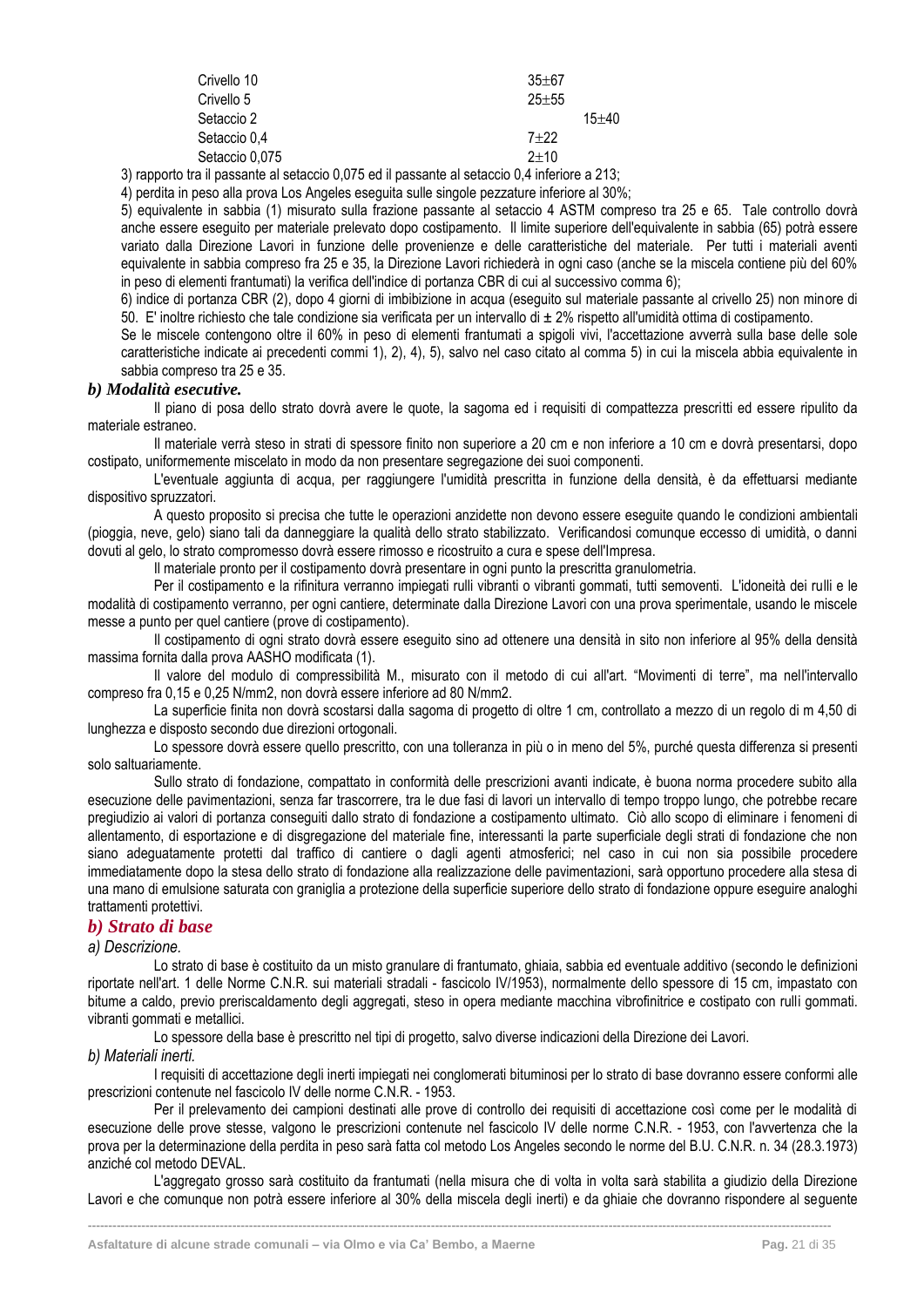requisito:

- perdita di peso alla prova Los Angeles eseguita sulle singole pezzature inferiore al 25%.

In ogni caso gli elementi dell'aggregato dovranno essere costituiti da elementi sani, duri, durevoli, a superficie ruvida, puliti ed esenti da polvere e da materiali estranei, inoltre non dovranno mai avere forma appiattita, allungata o lenticolare.

L'aggregato fino sarà costituito in ogni caso da sabbie naturali e di frantumazione (la percentuale di queste ultime sarà prescritta di volta in Volta dalla Direzione Lavori in relazione ai valori di scorrimento delle prove Marshall, ma comunque non dovrà essere inferiore al 30% della miscela delle sabbie) che dovranno rispondere al seguente requisito:

- equivalente in sabbia determinato secondo la norma B.U. C.N.R. n. 27 (30.3.1972) superiore a 50.

Gli eventuali additivi, provenienti dalla macinazione di rocce preferibilmente calcaree o costituiti da cemento, calce idrata, calce idraulica, polveri d'asfalto, dovranno soddisfare ai seguenti requisiti:

- setaccio UNI 0,18 (ASTM n. 80): % passante in peso: 100;

- setaccio UNI 0,075 (ASTM n. 200): % passante in peso: 90.

La granulometria dovrà essere eseguita per via umida.

*c) Legante.*

Il bitume dovrà essere del tipo di penetrazione 60  $\pm$  70.

Esso dovrà avere i requisiti prescritti dalle "Norme per l'accettazione dei bitumi" del C.N.R. - fase. Il/1951, per il bitume 60  $\pm$  80, salvo il valore di penetrazione a 25°C, che dovrà essere compreso fra 60 e 70, ed il punto di rammollimento, che dovrà essere compreso fra 47°C e 56°C. Per la valutazione delle caratteristiche di: penetrazione, punto di rammollimento P.A., punto di rottura Fraas, duttilità e volatilità, si useranno rispettivamente le seguenti normative: B.U. C.N.R. n. 24 (29.12.1971); B.U. C.N.R. n. 35 (22.11.1973); B.U. C.N.R. n. 43 (6.6.1974), B.U. C.N.R. n. 44 (29.10.1974); B.U. C.N.R. n. 50 (17.3.1976).

Il bitume dovrà avere inoltre un indice di penetrazione, calcolato con la formula appresso riportata, compreso fra - 1,0 e + 1,0:

20 u - 500 v

indice di penetrazione  $= -$ ---

 $u + 50v$ 

dove:

u = temperatura di rammollimento alla prova "palla-anello" in °C (a 25°C);

v = log. 800 - log. penetrazione bitume in dmm (a 25°C.)

*d) Miscela*

La miscela degli aggregati da adottarsi dovrà avere una composizione granulometrica contenuta nel seguente fuso:

| Serie crivelli e setacci U.N.I. | Passante: % totale in peso |
|---------------------------------|----------------------------|
| Crivello 40                     | 100                        |
| Crivello 30                     | $80 \pm 100$               |
| Crivello 25                     | $70 \pm 95$                |
| Crivello 1,5                    | $45 \pm 70$                |
| Crivello 1,0                    | $35 \pm 60$                |
| Crivello 5                      | $25 \pm 50$                |
| Setaccio 2                      | $20 \pm 40$                |
| Setaccio 0,4                    | $6 + 20$                   |
| Setaccio 0,18                   | $4 + 14$                   |
| Setaccio 0,075                  | $4\pm8$                    |
|                                 |                            |

Il tenore di bitume dovrà essere compreso tra il 3,5% e il 4,5% riferito al peso totale degli aggregati.

Il conglomerato dovrà avere i seguenti requisiti:

- il valore della stabilità Marshall Prova B.U. C.N.R. n. 30 (15.3.1973) eseguita a 60°C su provini costipati con 75 colpi di maglio per faccia, dovrà risultare non inferiore a 700 Kg; inoltre il valore della rigidezza Marshall, cioè il rapporto tra la stabilità misurata in Kg e lo scorrimento misurato in mm, dovrà essere superiore a 250;
- gli stessi provini per i quali viene determinata la stabilità Marshall dovranno presentare una percentuale di vuoti residui compresi fra 4% e 7%.

I provini per le misure di stabilità e rigidezza anzidette dovranno essere confezionati presso l'impianto di produzione e/o presso la stesa.

La temperatura di compattazione dovrà essere uguale o superiore a quella di stesa; non dovrà però superare quest'ultima di oltre 10°C.

*e ) Controllo dei requisiti di accettazione.*

L'Impresa ha l'obbligo di fare eseguire prove sperimentali sui campioni di aggregato e di legante, per la relativa accettazione.

L'impresa è poi tenuta a presentare con congruo anticipo rispetto all'inizio delle lavorazioni e per ogni cantiere di confezione, la composizione delle miscele che intende adottare; ogni composizione proposta dovrà essere corredata da una completa documentazione degli studi effettuati in laboratorio, attraverso i quali l'impresa ha ricavato la ricetta ottimale.

La Direzione Lavori si riserva di approvare i risultati prodotti o di fare eseguire nuove ricerche. L'approvazione non ridurrà comunque la responsabilità dell'Impresa, relativa al raggiungimento dei requisiti finali dei conglomerati in opera.

Una volta accettata dalla D.L. la composizione proposta, l'impresa dovrà ad essa attenersi rigorosamente comprovandone l'osservanza con esami giornalieri. Non sarà ammessa una variazione del contenuto di aggregato grosso superiore a  $\pm$  5% e di sabbia superiore a  $\pm$  3% sulla percentuale corrispondente alla curva granulometrica prescelta, e di  $\pm$  1.5% sulla percentuale di additivo.

**------------------------------------------------------------------------------------------------------------------------------------------------------------------------------------**

Per la quantità di bitume non sarà tollerato uno scostamento dalla percentuale stabilita di  $\pm$  0,3%.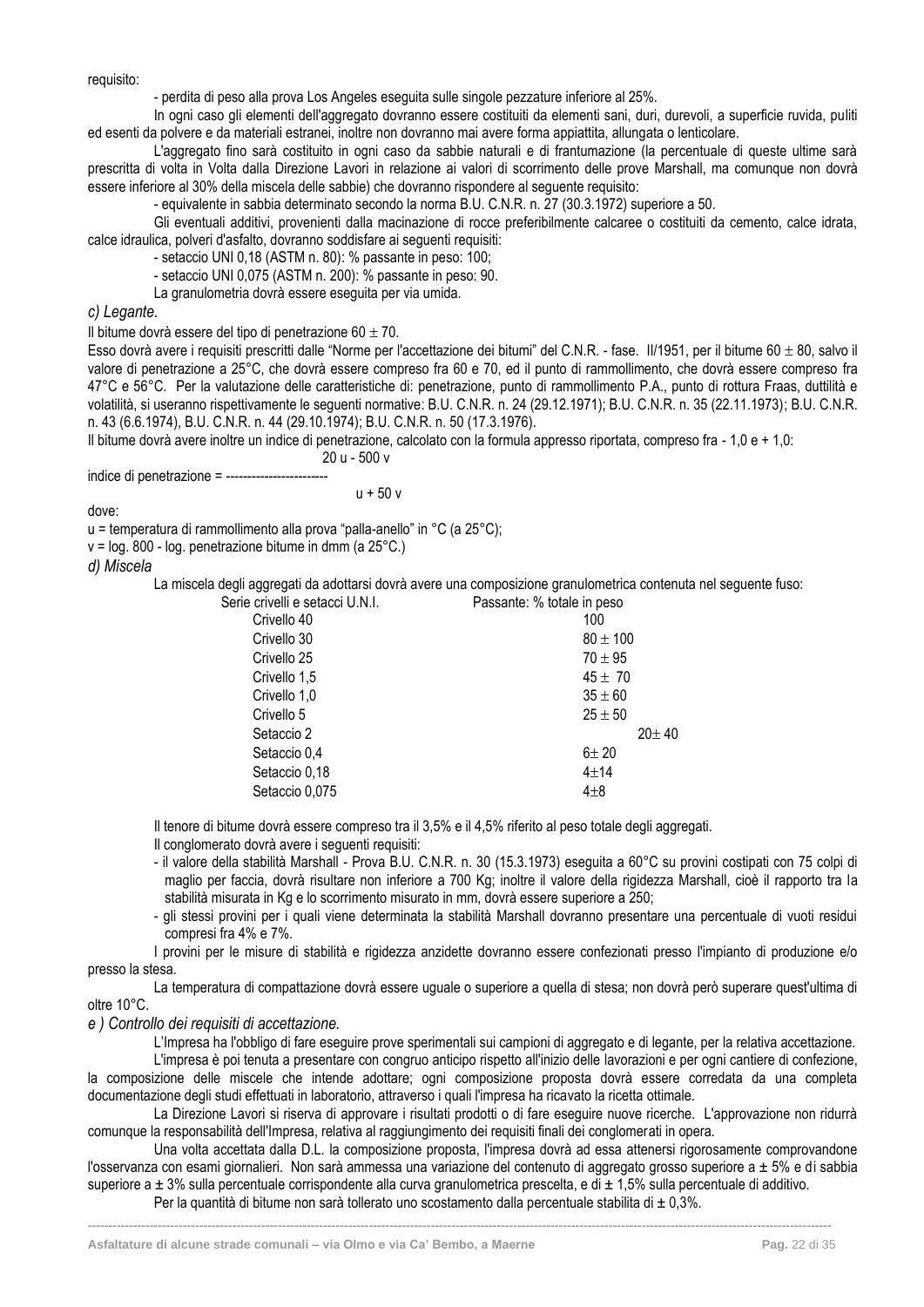Tali valori dovranno essere soddisfatti dall'esame delle miscele prelevate all'impianto come pure dall'esame delle carote prelevate in sito.

In ogni cantiere di lavoro dovrà essere installato a cura e spese dell'Impresa un laboratorio idoneamente attrezzato per le prove ed i controlli in corso di produzione, condotto da personale appositamente addestrato.

In quest'ultimo laboratorio dovranno essere effettuate, quando necessarie, ed almeno con frequenza giornaliera:

- la verifica granulometrica dei singoli aggregati approvvigionati in cantiere e quella degli aggregati stessi all'uscita dei vagli di riclassificazione;

- la verifica della composizione del conglomerato (granulometria degli inerti, percentuale del bitume, percentuale di additivo) prelevando il conglomerato all'uscita del mescolatore o a quella della tramoggia di stoccaggio;

- la verifica delle caratteristiche Marshall del conglomerato e precisamente: peso di volume (B.U. C.N.R. n. 40 del 30.3.1973), media di due prove; percentuale di vuoti (B.U. C.N.R. n. 39 del 23.3.1973), media di due prove; stabilità e rigidezza Marshall.

Inoltre con la frequenza necessaria saranno effettuati periodici controlli delle bilance, delle tarature dei termometri dell'impianto, la verifica delle caratteristiche del bitume, la verifica dell'umidità residua degli aggregati minerali all'uscita dall'essiccatore ed ogni altro controllo ritenuto opportuno.

In cantiere dovrà essere tenuto apposito registro numerato e vidimato dalla Direzione Lavori sul quale l'impresa dovrà giornalmente registrare tutte le prove ed i controlli effettuati.

In corso d'opera ed in ogni fase delle lavorazioni la Direzione Lavori effettuerà, a sua discrezione, tutte le verifiche, prove e controlli, atti ad accertare la rispondenza qualitativa e quantitativa dei lavori alle prescrizioni contrattuali.

*f ) Formazione e confezione delle miscele.*

Il conglomerato sarà confezionato mediante impianti fissi autorizzati, di idonee caratteristiche, mantenuti sempre perfettamente funzionanti in ogni loro parte.

La produzione di ciascun impianto non dovrà essere spinta oltre la sua potenzialità per garantire il perfetto essiccamento, l'uniforme riscaldamento della miscela ed una perfetta vagliatura che assicuri una idonea riclassificazione delle singole classi degli aggregati; resta pertanto escluso l'uso dell'impianto a scarico diretto.

L'impianto dovrà comunque garantire uniformità di produzione ed essere in grado di realizzare miscele del tutto rispondenti a quelle di progetto.

Il dosaggio dei componenti della miscela dovrà essere eseguito a peso mediante idonea apparecchiatura la cui efficienza dovrà essere costantemente controllata.

Ogni impianto dovrà assicurare il riscaldamento del bitume alla temperatura richiesta ed a viscosità uniforme fino al momento della miscelazione nonché il perfetto dosaggio sia del bitume che dell'additivo.

La zona destinata all'ammannimento degli inerti sarà preventivamente e convenientemente sistemata per annullare la presenza di sostanze argillose e ristagni di acqua che possano compromettere la pulizia degli aggregati.

Inoltre i cumuli delle diverse classi dovranno essere nettamente separati tra di loro e l'operazione di rifornimento nei predosatori eseguita con la massima cura.

Si farà uso di almeno 4 classi di aggregati con predosatori in numero corrispondente alle classi impiegate.

Il tempo di mescolazione effettivo sarà stabilito in funzione delle caratteristiche dell'impianto e dell'effettiva temperatura raggiunta dai componenti la miscela, in misura tale da permettere un completo ed uniforme rivestimento degli inerti con il legante; comunque esso non dovrà mai scendere al di sotto dei 20 secondi.

La temperatura degli aggregati all'atto della mescolazione dovrà essere compresa tra 150°C e 170°C, e quella del legante tra 150°C e 180°C, salvo diverse disposizioni della Direzione Lavori in rapporto al tipo di bitume impiegato.

Per la verifica delle suddette temperature, gli essiccatori, le caldaie e le tramogge degli impianti dovranno essere muniti di termometri fissi perfettamente funzionanti e periodicamente tarati.

L'umidità degli aggregati all'uscita dell'essiccatore non dovrà di norma superare lo 0,5%.

*g ) Posa in opera delle miscele.*

La miscela bituminosa verrà stesa sul piano finito della fondazione dopo che sia stata accertata dalla Direzione Lavori la rispondenza di quest'ultima ai requisiti di quota, sagoma, densità e portanza indicati nei precedenti articoli relativi alle fondazioni stradali in misto granulare ed in misto cementato.

Prima della stesa del conglomerato su strati di fondazione in misto cementato, per garantire l'ancoraggio, si dovrà provvedere alla rimozione della sabbia eventualmente non trattenuta dall'emulsione bituminosa stesa precedentemente a protezione del misto cementato stesso.

Procedendo alla stesa in doppio strato, i due strati dovranno essere sovrapposti nel più breve tempo possibile; tra di essi dovrà essere interposta una mano di attacco di emulsione bituminosa in ragione di 0,5 Kg/m2.

La posa in opera dei conglomerati bituminosi verrà effettuata a mezzo di macchine vibrofinitrici dei tipi approvati dalla Direzione Lavori, in perfetto stato di efficienza e dotate di automatismo di autolivellamento.

Le vibrofinitrici dovranno comunque lasciare uno strato finito perfettamente sagomato, privo di sgranamenti, fessurazioni ed esente da difetti dovuti a segregazioni degli elementi litoidi più grossi.

Nella stesa di dovrà porre la massima cura alla formazione dei giunti longitudinali preferibilmente ottenuti mediante tempestivo affrancamento di una strisciata alla precedente con l'impiego di 2 o più finitrici.

Qualora ciò non sia possibile, il bordo della striscia già realizzata dovrà essere spalmato con emulsione bituminosa per assicurare la saldatura della striscia successiva.

Se il bordo risulterà danneggiato o arrotondato si dovrà procedere al taglio verticale con idonea attrezzatura.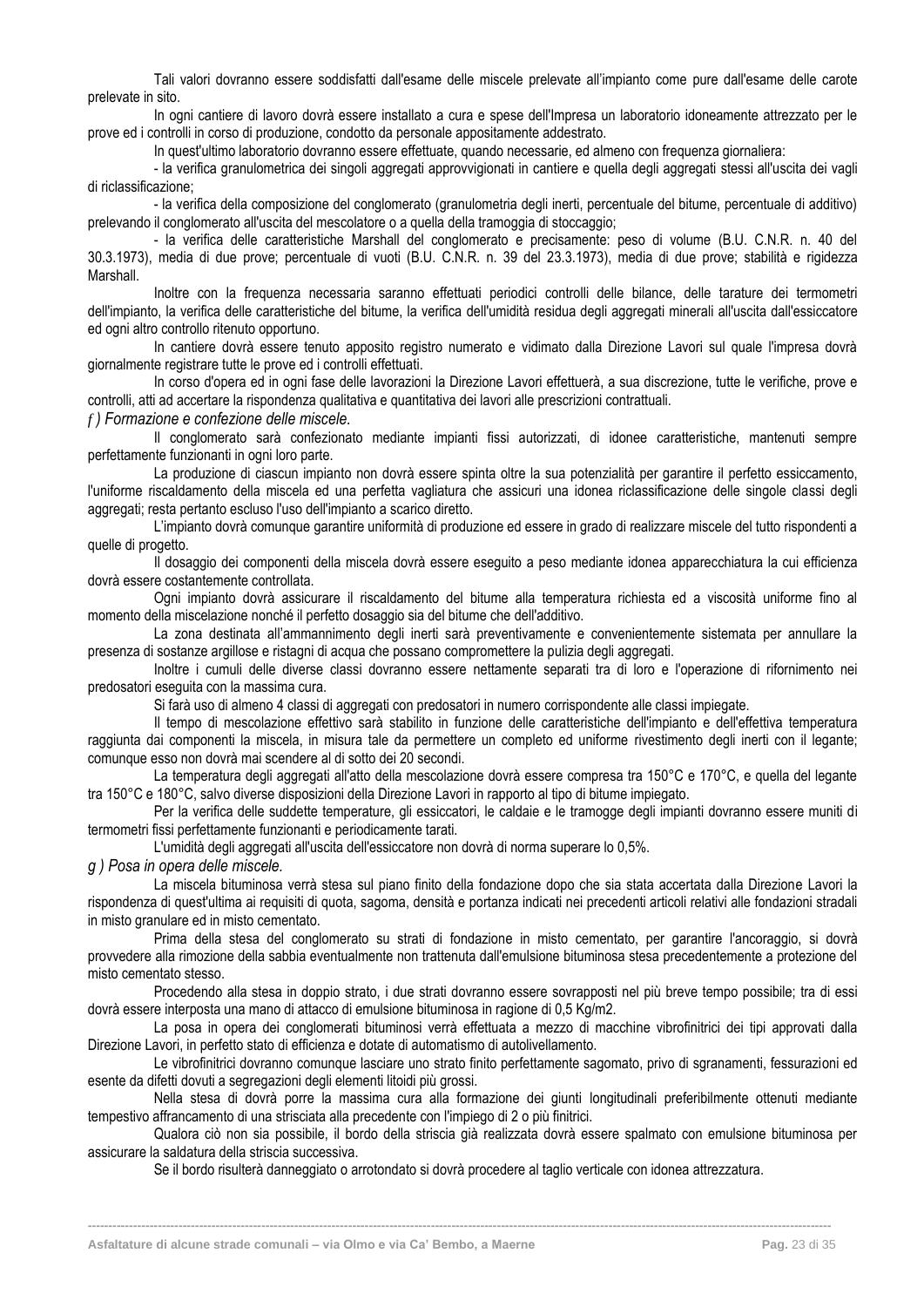I giunti trasversali, derivanti dalle interruzioni giornaliere, dovranno essere realizzati sempre previo taglio ed esportazione della parte terminale di azzeramento.

La sovrapposizione dei giunti longitudinali tra i vari strati sarà programmata e realizzata in maniera che essi risultino fra di loro sfalsati di almeno cm 20 e non cadano mai in corrispondenza delle 2 fasce della corsia di marcia normalmente interessata dalle ruote dei veicoli pesanti.

Il trasporto del conglomerato dall'impianto di confezione al cantiere di stesa, dovrà avvenire mediante mezzi di trasporto di adeguata portata, efficienti e veloci e comunque sempre dotati di telone di copertura per evitare i raffreddamenti superficiali eccessivi e formazione di crostoni.

La temperatura del conglomerato bituminoso all'atto della stesa, controllata immediatamente dietro la finitrice, dovrà risultare in ogni momento non inferiore a 130°C.

La stesa dei conglomerati dovrà essere sospesa quando le condizioni meteorologiche generali possano pregiudicare la perfetta riuscita del lavoro; gli strati eventualmente compromessi (con densità inferiori a quelle richieste) dovranno essere immediatamente rimossi e successivamente ricostruiti a cura e spese dell'Impresa.

La compattazione dei conglomerati dovrà iniziare appena stesi dalla vibrofinitrice e condotta a termine senza soluzione di continuità.

La compattazione sarà realizzata a mezzo di rulli gommati o vibrati gommati con l'ausilio di rulli a ruote metalliche, tutti in numero adeguato ed aventi idoneo peso e caratteristiche tecnologiche avanzate in modo da assicurare il raggiungimento delle massime densità ottenibili.

Al termine della compattazione, lo strato di base dovrà avere una densità uniforme in tutto lo spessore non inferiore al 97% di quella Marshall dello stesso giorno, rilevata all'impianto o alla stesa. Tale valutazione sarà eseguita sulla produzione giornaliera secondo la norma B.U. C.N.R. n. 40 (30 marzo 1973), su carote di 15 cm di diametro; il valore risulterà dalla media di due prove.

Si avrà cura inoltre che la compattazione sia condotta con la metodologia più adeguata per ottenere uniforme addensamento in ogni punto ed evitare fessurazioni e scorrimenti nello strato appena steso.

La superficie degli strati dovrà presentarsi priva di irregolarità ed ondulazioni. Un'asta rettilinea lunga m. 4, posta in qualunque direzione sulla superficie finita di ciascuno strato dovrà aderirvi uniformemente.

Saranno tollerati scostamenti contenuti nel limite di 10 mm.

Il tutto nel rispetto degli spessori e delle sagome di progetto.

#### <span id="page-24-0"></span>*c1) Strati di collegamento (binder) e di usura*

*a) Descrizione.*

La parte superiore della sovrastruttura stradale sarà, in generale, costituita da un doppio strato di conglomerato bituminoso steso a caldo, e precisamente: da uno strato inferiore di collegamento (binder) e da uno strato superiore di usura, secondo quanto stabilito dalla Direzione Lavori.

Il conglomerato per ambedue gli strati sarà costituito da una miscela di pietrischetti, graniglie, sabbie ed additivi (secondo le definizioni riportate nell'Art. 1 delle "Norme per l'accettazione dei pietrischi, dei pietrischetti, delle graniglie, della sabbia, degli additivi per costruzioni stradali" del C.N.R., fascicolo IV/1953), mescolati con bitume a caldo, e verrà steso in opera mediante macchina vibrofinitrice e compattato con rulli gommati e lisci.

#### *b) Materiali inerti.*

Il prelievo dei campioni di materiali inerti, per il controllo dei requisiti di accettazione appresso indicati, verrà effettuato secondo le norme C.N.R., Capitolo Il del fascicolo IV/1953.

Per il prelevamento dei campioni destinati alle prove di controllo dei requisiti di accettazione, così come per le modalità di esecuzione delle prove stesse, valgono le prescrizioni contenute nel fascicolo IV delle Norme C.N.R. 1953, con l'avvertenza che la prova per la determinazione della perdita in peso sarà fatta col metodo Los Angeles secondo le Norme B.U. C.N.R. n. 34 (28 marzo 1973) anziché col metodo DEVAL.

L'aggregato grosso (pietrischetti e graniglie) dovrà essere ottenuto per frantumazione ed essere costituito da elementi sani, duri, durevoli, approssimativamente poliedrici, con spigoli vivi, a superficie ruvida, puliti ed esenti da polvere o da materiali estranei.

L'aggregato grosso sarà costituito da pietrischetti e graniglie che potranno anche essere di provenienza o natura petrografica diversa, purché alle prove appresso elencate, eseguite su campioni rispondenti alla miscela che si intende formare, risponda ai seguenti requisiti.

Per strati di collegamento:

perdita in peso alla prova Los Angeles eseguita sulle singole pezzature secondo le norme ASTM C 131 - AASHO T 96, inferiore al 25%; indice dei vuoti delle singole pezzature, secondo C.N.R., fascicolo IV/1953, inferiore a 0,80;

coefficiente di imbibizione, secondo C.N.R., fascicolo IV/1953, inferiore a 0,015;

materiale non idrofilo, secondo C.N.R., fascicolo IV/1953.

Nel caso che si preveda di assoggettare al traffico lo strato di collegamento in periodi umidi od invernali, la perdita in peso per scuotimento sarà limitata allo 0,5%.

Per strati di usura:

perdita in peso alla prova Los Angeles eseguita sulle singole pezzature secondo le norme ASTM C 131 - AASHO T 96, inferiore od uguale al 20%;

almeno un 30% in peso del materiale della intera miscela deve provenire da frantumazione di rocce che presentino un coefficiente di frantumazione minore di 100 e resistenza a compressione, secondo tutte le giaciture, non inferiore a 140 N/mm2, nonché resistenza alla usura minima 0,6;

**------------------------------------------------------------------------------------------------------------------------------------------------------------------------------------**

indice dei vuoti delle singole pezzature, secondo C.N.R., fascicolo IV/1953, inferiore a 0,85;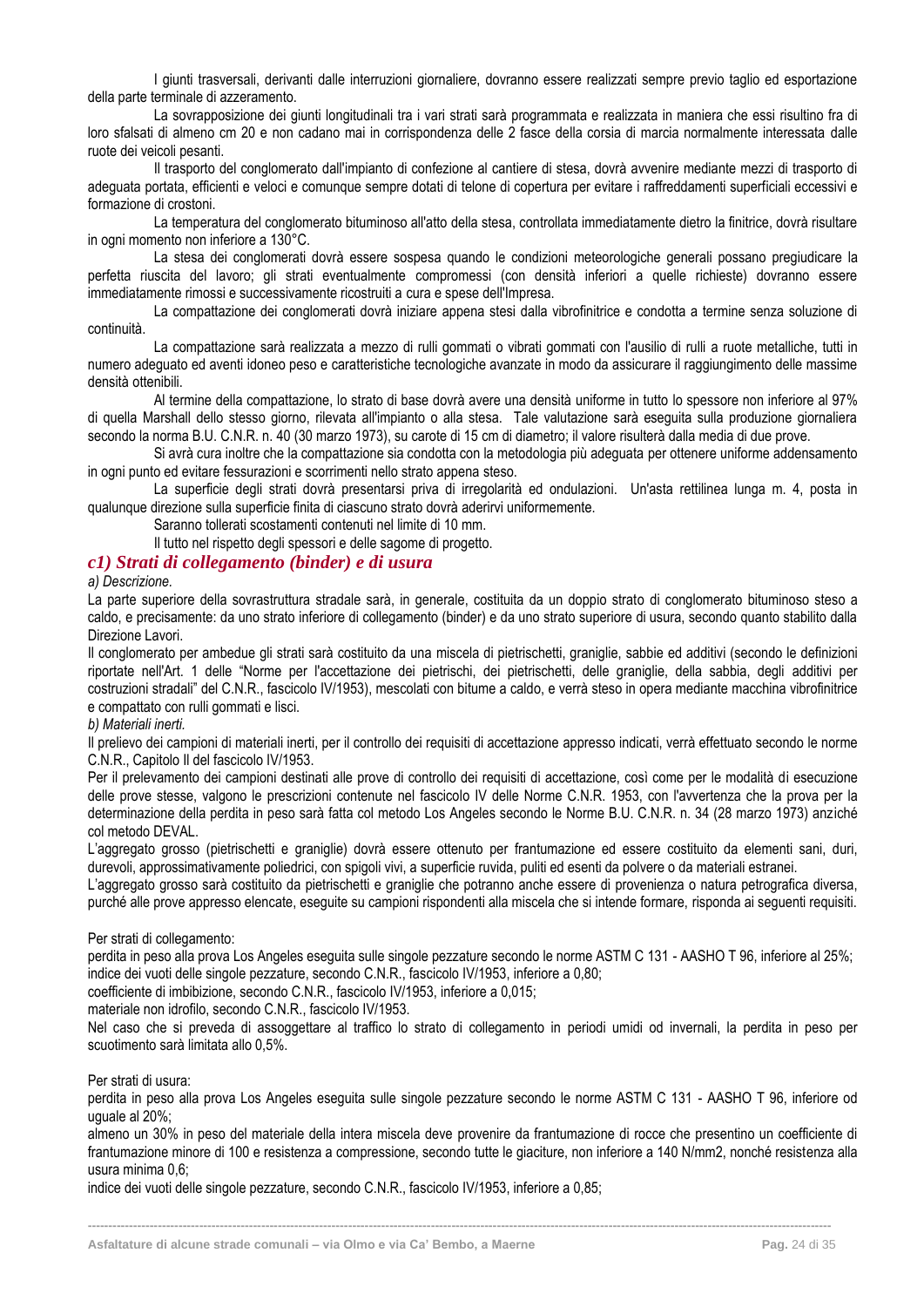coefficiente di imbibizione, secondo C.N.R., fascicolo IV/1953, inferiore a 0,015;

materiale non idrofilo, secondo C.N.R., fascicolo IV/1953, con limitazione per la perdita in peso allo 0,5%;

Per le banchine di sosta saranno impiegati gli inerti prescritti per gli strati di collegamento e di usura di cui sopra.

In ogni caso i pietrischi e le graniglie dovranno essere costituiti da elementi sani, duri, durevoli, approssimativamente poliedrici, con spigoli vivi, a superficie ruvida, puliti ed esenti da polvere e da materiali estranei.

L'aggregato fino sarà costituito in ogni caso da sabbie naturali o di frantumazione che dovranno soddisfare ai requisiti dell'Art.5 delle Norme del C.N.R. predetto ed in particolare:

equivalente in sabbia, determinato con la prova AASHO T 176, non inferiore al 55%;

materiale non idrofilo, secondo C.N.R., fascicolo IV/1953 con le limitazioni indicate per l'aggregato grosso. Nel caso non fosse possibile reperire il materiale della pezzatura 2±5 mm necessario per la prova, la stessa dovrà essere eseguita secondo le modalità della prova Riedel-Weber con concentrazione non inferiore a 6.

Gli additivi minerali (fillers) saranno costituiti da polvere di rocce preferibilmente calcaree o da cemento, calce idrata, calce idraulica, polveri di asfalto e dovranno risultare alla setacciatura per via secca interamente passanti al setaccio n. 30 ASTM e per almeno il 65% al setaccio n. 200 ASTM.

Per lo strato di usura, a richiesta della Direzione dei Lavori, il filler potrà essere costituito da polvere di roccia asfaltica contenente il 6±8% di bitume ed alta percentuale di asfalteni con penetrazione Dow a 25°C inferiore a 150 dmm.

Per fillers diversi da quelli sopra indicati è richiesta la preventiva approvazione della Direzione dei Lavori in base a prove e ricerche di laboratorio.

*c) Legante.*

Il bitume per gli strati di collegamento e di usura dovrà essere preferibilmente di penetrazione 60±70 salvo diverso avviso della Direzione dei Lavori in relazione alle condizioni locali e stagionali e dovrà rispondere agli stessi requisiti indicati per il conglomerato bituminoso di base.

#### *d) Miscele.*

1)Strato di collegamento (binder). La miscela degli aggregati da adottarsi per lo strato di collegamento dovrà avere una composizione granulometrica contenuta nel seguente fuso:

| Serie crivelli e setacci U.N.I | Passante: % totale in peso |              |           |
|--------------------------------|----------------------------|--------------|-----------|
| Crivello 25                    |                            | 100          |           |
| Crivello 15                    |                            | $65 \pm 100$ |           |
| Crivello 10                    |                            | $50 + 80$    |           |
| Crivello 5                     |                            | $30 + 60$    |           |
| Setaccio 2                     |                            |              | $20 + 45$ |
| Setaccio 0,4                   |                            | $7\pm5$      |           |
| Setaccio 0,18                  |                            | $5 \pm 15$   |           |
| Setaccio 0,075                 |                            | $4\pm8$      |           |
|                                |                            |              |           |

Il tenore di bitume dovrà essere compreso tra il 4% ed il 5,5% riferito al peso degli aggregati. Esso dovrà comunque essere il minimo che consenta il raggiungimento dei valori di stabilità Marshall e compattezza di seguito riportati.

Il conglomerato bituminoso destinato alla formazione dello strato di collegamento dovrà avere i seguenti requisiti:

- la stabilità Marshall eseguita a 60°C su provini costipati con 75 colpi di maglio per ogni faccia, dovrà risultare in ogni caso uguale o superiore a 900 Kg. Inoltre il valore della rigidezza Marshall, cioè il rapporto tra la stabilità misurata in Kg e lo scorrimento misurato in mm, dovrà essere in ogni caso superiore a 300. Gli stessi provini per i quali viene determinata la stabilità Marshall dovranno presentare una percentuale di vuoti residui compresa tra  $3\pm7\%$ . La prova Marshall eseguita su provini che abbiano subito un periodo di immersione in acqua distillata per 15 giorni, dovrà dare un valore di stabilità non inferiore al 75% di quello precedentemente indicato. Riguardo alle misure di stabilità e rigidezza, sia per i conglomerati bituminosi tipo usura che per quelli tipo binder, valgono le stesse prescrizioni indicate per il conglomerato di base.

2) Strato di usura. La miscela degli aggregati da adottarsi per lo strato di usura dovrà avere una composizione granulometrica contenuta nel seguente fuso: Serie crivelli e setacci U.N.I Passante: % totale in peso

| Crivello 15    | 100          |
|----------------|--------------|
| Crivello 10    | $70 \pm 100$ |
| Crivello 5     | $43 \pm 67$  |
| Setaccio 2     | $25 + 45$    |
| Setaccio 0,4   | $12 + 24$    |
| Setaccio 0,18  | $7 + 15$     |
| Setaccio 0,075 | $6 + 11$     |

Il tenore di bitume dovrà essere compreso tra il 4,5% ed il 6% riferito al peso totale degli aggregati.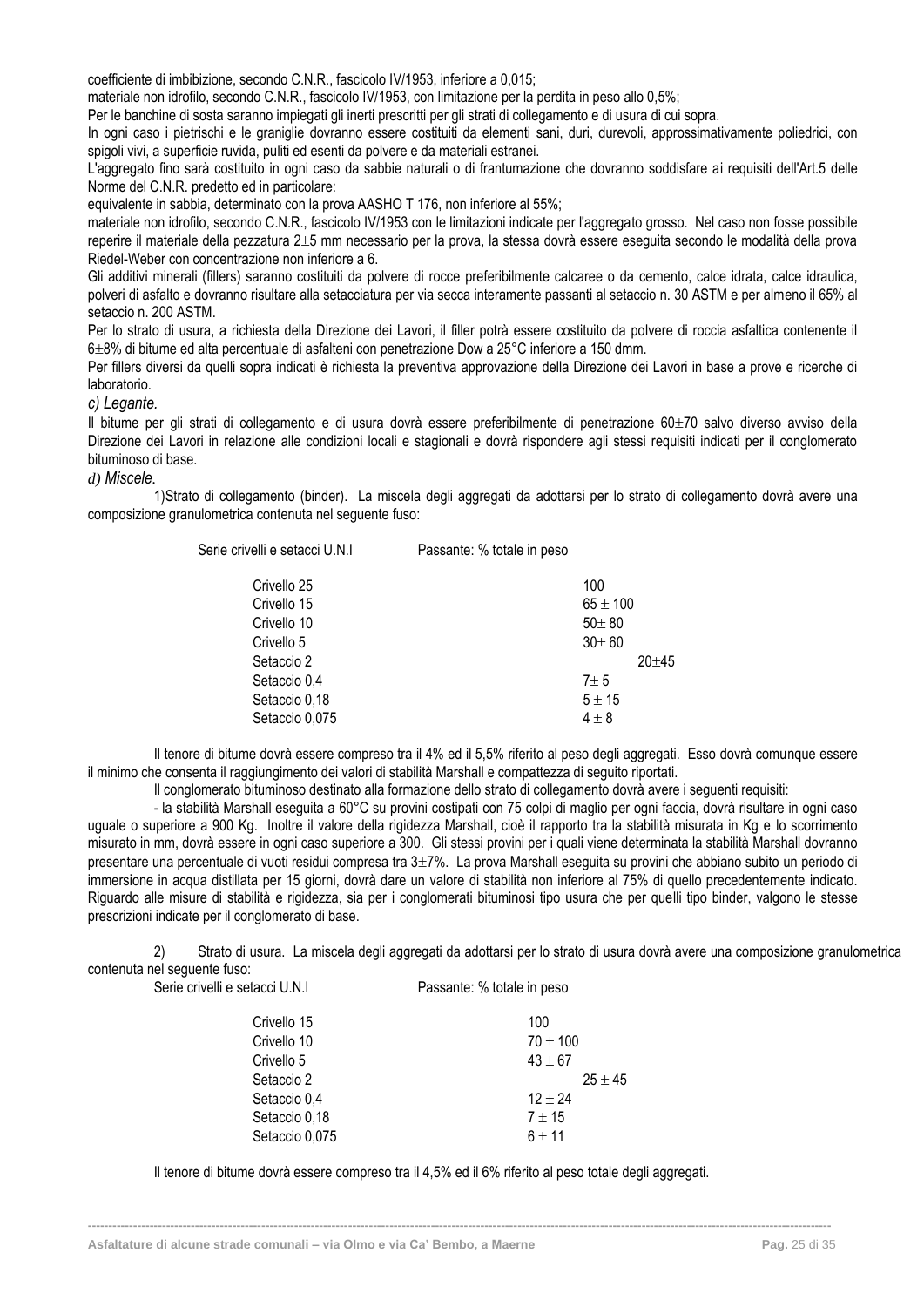Il coefficiente di riempimento con bitume dei vuoti intergranulari della miscela addensata non dovrà superare l'80%; il contenuto di bitume della miscela dovrà comunque essere il minimo che consenta il raggiungimento dei valori di stabilità Marshall e compattezza di seguito riportata.

Il conglomerato dovrà avere i seguenti requisiti:

a) resistenza meccanica elevatissima, cioè capacità di sopportare senza deformazioni permanenti le sollecitazioni trasmesse dalle ruote dei veicoli sia in fase dinamica che statica, anche sotto le più alte temperature estive, e sufficiente flessibilità per poter seguire sotto gli stessi carichi qualunque assestamento eventuale del sottofondo anche a lunga scadenza; il valore della stabilità Marshall (prova B.U. C.N.R. n. 30 del 15 marzo 1973) eseguita a 60'C su provini costipati con 75 colpi di maglio per faccia dovrà essere di almeno 100 N [1000 Kg]. Inoltre il valore della rigidezza Marshall, cioè il rapporto tra stabilità misurata in Kg e lo scorrimento misurato in mm, dovrà essere in ogni caso superiore a 300.

La percentuale dei vuoti dei provini Marshall, sempre nelle condizioni di impiego prescelte, deve essere compresa fra 3% e 6%.

La prova Marshall eseguita su provini che abbiano subito un periodo di immersione in acqua distillata per 15 giorni, dovrà dare un valore di stabilità non inferiore al 75% di quelli precedentemente indicati;

b ) elevatissima resistenza all'usura superficiale;

c ) sufficiente ruvidezza della superficie tale da non renderla scivolosa; d) grande compattezza: il volume dei vuoti residui a rullatura terminata dovrà essere compreso fra 4% e 8%. i Ad un anno dall'apertura al traffico, il volume dei vuoti residui dovrà invece essere compreso fra 3% e 6% e impermeabilità praticamente totale; il coefficiente di permeabilità misurato su uno dei provini Marshall, riferentesi alle condizioni di impiego prescelte, in permeamometro a carico costante di 50 cm d'acqua, non dovrà risultare inferiore a 10- 6 cm/sec.

Sia per i conglomerati bituminosi per strato di collegamento che per strato di usura, nel caso in cui la prova Marshall venga effettuata a titolo di controllo della stabilità del conglomerato prodotto, i relativi provini dovranno essere confezionati con materiale prelevato presso l'impianto di produzione ed immediatamente costipato senza alcun ulteriore riscaldamento. In tal modo la temperatura di costipamento consentirà anche il controllo delle temperature operative. Inoltre, poiché la prova va effettuata sul materiale passante al crivello da 25 mm, lo stesso dovrà essere vagliato se necessario.

*e) Controllo dei requisiti di accettazione.*

Valgono le stesse prescrizioni indicate per lo strato di base.

*f) Formazione e confezione degli impasti.*

Valgono le stesse prescrizioni indicate per lo strato di base, salvo che per il tempo minimo di miscelazione effettiva, che, con i limiti di temperatura indicati per il legante e gli aggregati, non dovrà essere inferiore a 25 secondi.

#### *g) Attivanti l'adesione.*

Nella confezione dei conglomerati bituminosi dei vari strati potranno essere impiegate speciali sostanze chimiche attivanti l'adesione dei bitumi-aggregato ("dopes" di adesività).

Esse saranno impiegate negli strati di base e di collegamento, mentre per quello di usura lo saranno ad esclusivo giudizio della Direzione Lavori:

1) quando la zona di impiego del conglomerato, in relazione alla sua posizione geografica rispetto agli impianti più prossimi, è tanto distante dal luogo di produzione del conglomerato stesso da non assicurare, in relazione al tempo di trasporto del materiale, la temperatura di 130°C richiesta all'atto della stesa;

2) quando anche a seguito di situazioni meteorologiche avverse, la stesa dei conglomerati bituminosi non sia procrastinabile in relazione alle esigenze del traffico -e della sicurezza della circolazione.

Si avrà cura di scegliere tra i prodotti in commercio quello che sulla base di prove comparative effettuate presso i laboratori autorizzati avrà dato i migliori risultati e che conservi le proprie caratteristiche chimiche anche se sottoposto a temperature elevate e prolungate.

Il dosaggio potrà variare a seconda delle condizioni di impiego, della natura degli aggregati e delle caratteristiche del prodotto, tra lo 0,3% e lo 0,6% rispetto al peso del bitume.

I tipi, i dosaggi e le tecniche di impiego dovranno ottenere il preventivo benestare della Direzione Lavori.

L'immissione delle sostanze attivanti nel bitume dovrà essere realizzata con idonee attrezzature tali da garantirne la perfetta dispersione e l'esatto dosaggio.

#### <span id="page-26-0"></span>*c2) Strato di usura con bitume modificato*

*1. DESCRIZIONE*

Conglomerato bituminoso costituito da una miscela di pietrischetti, graniglie, frantumati, sabbie di sola frantumazione e additivo (filler), impastata a caldo in appositi impianti con legante bituminoso modificato.

#### *2. PRODUZIONE*

La produzione viene eseguita per mezzo di impianto fisso di tipo discontinuo per la produzione di conglomerati bituminosi tradizionali; questo tipo di impianto risulta particolarmente idoneo in quanto è assolutamente indispensabile il costante controllo delle temperature, dei dosaggi degli aggregati e del legante.

**------------------------------------------------------------------------------------------------------------------------------------------------------------------------------------**

*3. CARATTERISTICHE DELLE MATERIE PRIME*

AGGREGATO GROSSO (frazione > 4mm):

Costituito da pietrischi, pietrischetti e graniglie che potranno essere di provenienza o di natura diversa, con forma poliedrica a spigoli vivi, avente i seguenti requisiti:

| Caratteristiche                  | Metodi di analisi | Valori |
|----------------------------------|-------------------|--------|
| Quantità frantumato              | -                 | 100%   |
| Perdita in peso Los Angeles "LA" | CNR n° 34/1973    | :20%   |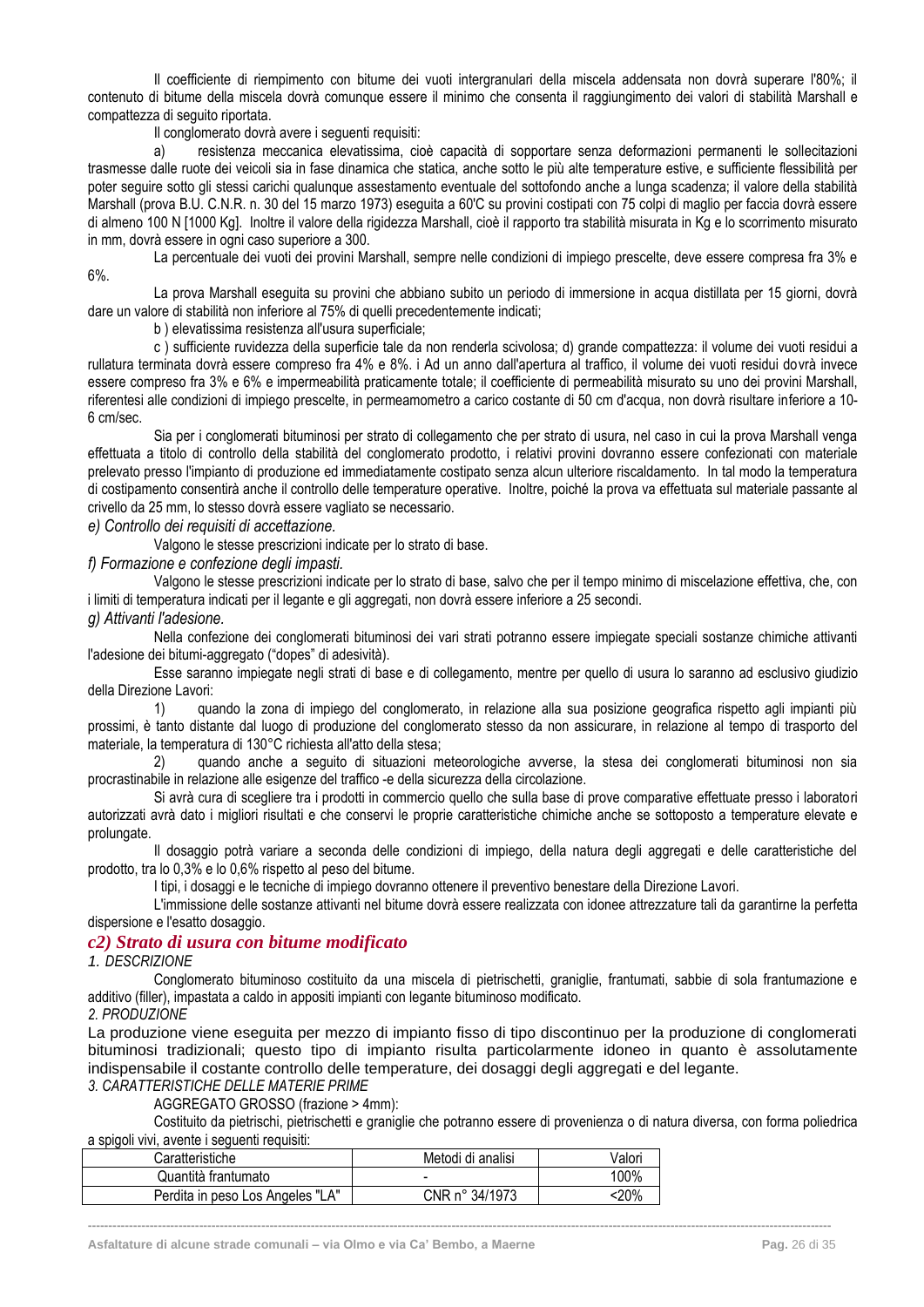| "IA"                    | 95/1984 | $\Omega$ |
|-------------------------|---------|----------|
| Indice di appiattimento | CNR n°  | nr.      |

#### AGGREGATO FINO (frazione < 4mm):

Costituito da sabbie ricavate esclusivamente per frantumazione da rocce e da elementi litoidi di fiume, avente i seguenti

requisiti:

| Caratteristiche                  | Metodi di analisi              | √alori |
|----------------------------------|--------------------------------|--------|
| Perdita in peso Los Angeles "LA" | CNR $n^{\circ}$ 34/1973prova-C | ፡25 %  |
| Equivalente in sabbia "ES"       | CNR n° 27/1972                 | >70 %  |

FILLER:

Proveniente dalla macinazione di rocce preferibilmente calcaree o costituito da cemento, calce idrata, calce idraulica, avente i sequenti requisiti:

| Analisi granulometrica | CNR n° 23/1971 | (%)<br>Passante |
|------------------------|----------------|-----------------|
| Setaccio UNI (mm)      | 0.42           | 100             |
| Setaccio UNI (mm)      | 0.18           | 90              |
| Setaccio UNI (mm)      | 0.075          | 80              |

#### LEGANTE BITUMINOSO:

Il legante bituminoso idoneo per il confezionamento del prodotto è di tipo B 50 - 70 modificato con polimeri elastomeri e/o plastomerici dalle seguenti caratteristiche:

| Caratteristiche               | Metodo di analisi    | Valori            |
|-------------------------------|----------------------|-------------------|
| Penetrazione a 25°C "PN"      | CNR n° 24/1971       | 50-70 dmm         |
| Punto di rammollimento "P.A." | CNR n° 35/1973       | $65-80^{\circ}$ C |
| Punto di rottura max (Fraass) | CNR n° 43/1974       | -15°C             |
| Viscosità dinamica a 80°C     | SN 67.1722 a (02/85) | 150-450 Ns/mg     |
| Viscosità dinamica a 160°C    | SN 67.1722 a (02/85) | $0,2-0,8$ Ns/mq   |
| Ritorno elastico a 25 °C      | pr $EN/N$ 143        | >70%              |

#### *4. COMPOSIZIONE DEL CONGLOMERATO*

La miscela di aggregati lapidei ed additivo minerale (filler) da adottare è composta in modo da rientrare nei limiti granulometrici del fuso indicato, in relazione alla dimensione massima degli aggregati utilizzati:

| Caratteristiche         | Metodo di analisi | Valori       |
|-------------------------|-------------------|--------------|
| Fuso granulometrico per |                   | Passante (%) |
| Crivello                | 15                | 100          |
| Crivello                | 10                | 70-100       |
| Crivello                |                   | 43-67        |
| Setaccio                |                   | 25-45        |
| Setaccio                | 0,4               | $12 - 24$    |
| Setaccio                | 0,18              | $7-15$       |
| Setaccio                | 0,075             | $6 - 11$     |

Il dosaggio di legante bituminoso modificato è compreso tra il 4,5 % e 6,0 % sul peso degli aggregati, in relazione alla granulometria adottata ed alla natura degli aggregati lapidei.

#### *5. CARATTERISTICHE DEL CONGLOMERATO*

| Caratteristiche                           | Metodo di analisi       | Valori         |
|-------------------------------------------|-------------------------|----------------|
| Stabilità Marshall                        | CNR n° 30/1973          | >1200 daN      |
| Rigidezza Marshall                        | CNR n° 30/1973          | 350-500 daN/mm |
| Massa vol. su carote risp. camp. Marshall | CNR $n^{\circ}$ 40/1973 | $>97\%$        |
| Percentuale dei vuoti residui             | CNR n° 39/1973          | $3% - 5%$      |
| Resistenza a trazione indiretta a 25 °C   | CNR n° 134/1991         | $>11$ daN/cm2  |

#### *6. RACCOMANDAZIONI PER LA POSA IN OPERA*

La superficie deve essere accuratamente pulita e trattata con una opportuna mano d'attacco costituita da emulsione bituminosa in ragione di 0,3-0,4 Kg/mq , con contenuto di bitume (preferibilmente modificato) residuo pari ad almeno il 55% . Il conglomerato deve arrivare in cantiere a temperature non inferiori a 160 °C. E' sconsigliabile la stesa del prodotto se la temperatura esterna è inferiore a 5 °C. La macchina finitrice non necessita di particolare modifiche rispetto alla configurazione usata per i conglomerati bituminosi tradizionali. La velocità di avanzamento deve essere mediamente compresa tra i 4 e 5 metri/minuto, per evitare strappi prodotti dal trascinamento degli aggregati più grandi. La compattazione del prodotto deve iniziare appena steso dalla finitrice ed essere condotta a termine senza interruzioni. I rulli impiegati dovranno avere un peso utile di circa 8 ton., possibilmente con rulli gommati oppure metallici a rapida inversione di marcia; per le operazioni di rifinitura dei giunti e riprese può essere utilizzato un rullo tandem a ruote metalliche. Durante la stesa si dovrà porre la massima attenzione alla formazione dei giunti longitudinali e trasversali. La compattazione sul giunto deve avvenire in modo che la direzione di marcia del rullo si mantenga parallela al giunto; in caso di giunto di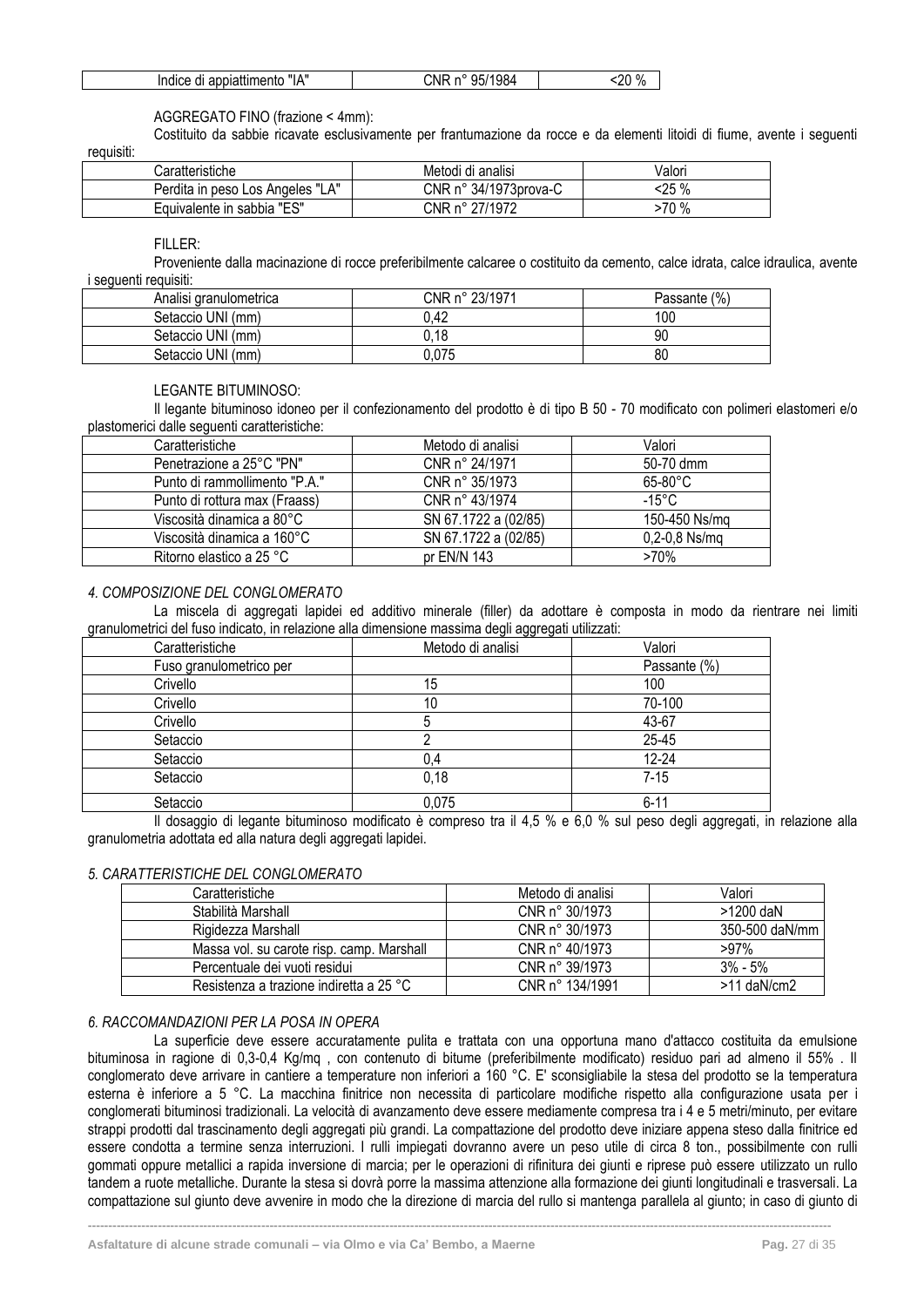ripresa trasversale, il rullo dovrebbe procedere per qualche passaggio trasversalmente all'asse stradale.

#### <span id="page-28-0"></span>*d) Trattamenti superficiali*

Immediatamente prima di dare inizio ai trattamenti superficiali di prima o di seconda mano, l'impresa delimiterà i bordi del trattamento con un arginello in sabbia onde ottenere i trattamenti stessi profilati ai margini.

Ultimato il trattamento resta a carico dell'Impresa l'ulteriore profilatura mediante esportazione col piccone delle materie esuberanti e colmatura delle parti mancanti col pietrischetto bituminoso.

#### *a) Trattamento con emulsione a freddo*.

Preparata la superficie da trattare, si procederà all'applicazione dell'emulsione bituminosa al 55%, in ragione, di norma, di Kg 3 per metro quadrato.

Tale quantitativo dovrà essere applicato in due tempi.

In un primo tempo sulla superficie della massicciata dovranno essere sparsi Kg 2 di emulsione bituminosa e dm3 12 di graniglia da mm 10 a mm. 15 per ogni metro quadrato.

In un secondo tempo, che potrà aver luogo immediatamente dopo, verrà sparso sulla superficie precedente il residuo di Kg 1 di emulsione bituminosa e dm3 8 di graniglia da mm 5 a mm. 10 per ogni metro quadrato.

Allo spargimento della graniglia seguirà una leggera rullatura da eseguirsi preferibilmente con rullo compressore a tandem, per ottenere la buona penetrazione della graniglia negli interstizi superficiali della massicciata.

Lo spargimento dell'emulsione dovrà essere eseguito con spanditrici a pressione che garantiscano l'esatta ed uniforme distribuzione, sulla superficie trattata, del quantitativo di emulsione prescritto per ogni metro quadrato di superficie nonché, per la prima applicazione, la buona penetrazione nel secondo strato della massicciata fino a raggiungere la superficie del primo, sì da assicurare il legamento dei due strati.

Lo spandimento della graniglia o materiale di riempimento dovrà essere fatto con adatte macchine che assicurino una distribuzione uniforme.

Per il controllo della qualità del materiale impiegato si preleveranno i campioni con le modalità stabilite precedentemente.

Indipendentemente da quanto possa risultare dalle prove di laboratorio e dal preventivo benestare da parte della Direzione dei Lavori sulle forniture delle emulsioni, l'impresa resta sempre contrattualmente obbligata a rifare tutte quelle applicazioni che, dopo la loro esecuzione, non abbiano dato soddisfacenti risultati, e che sotto l'azione delle piogge abbiano dato segni di rammollimento, stemperamento o si siano dimostrate soggette a facile esportazione mettendo a nudo la sottostante massicciata.

#### *b) Trattamento con bitume a caldo.*

Il trattamento con bitume a caldo, su pavimentazioni bitumate, sarà fatto utilizzando almeno 1 Kg/m2 di bitume, dopo una accurata ripulitura, fatta Esclusivamente a secco, della pavimentazione esistente.

Gli eventuali rappezzi che si rendessero necessari saranno eseguiti, con la stessa tecnica, a cura e spese dell'Impresa.

L'applicazione di bitume a caldo sarà eseguita sul piano viabile perfettamente asciutto ed in periodo di caldo secco.

Ciò implica che i mesi più favorevoli sono quelli da maggio a settembre e che in caso di pioggia il lavoro si debba sospendere.

Il bitume sarà riscaldato a temperatura fra 160°C e 180°C entro adatte caldaie che permettono il controllo della temperatura stessa.

L'applicazione dovrà essere fatta mediante spanditrice a pressione in modo tale da garantire l'esatta distribuzione con perfetta uniformità su ogni metro quadrato del quantitativo di bitume prescritto.

Con tale applicazione, debitamente ed immediatamente ricoperta di graniglia di pezzatura corrispondente per circa il 70% alle massime dimensioni prescritte ed in quantità di circa m3 1,20 per 100 m2, dovrà costituirsi il manto per la copertura degli elementi pietrosi della massicciata precedentemente trattata con emulsione bituminosa.

Allo spandimento della graniglia seguirà una prima rullatura con rullo leggero e successivamente altra rullatura con rullo di medio tonnellaggio, non superiore alle t. 14, in modo da ottenere la buona penetrazione del materiale nel bitume.

Per il controllo della qualità del materiale impiegato, si preleveranno i campioni con le modalità prescritte.

Verificandosi in seguito affioramenti di bitume ancora molle, l'impresa provvederà, senza ulteriore compenso, allo spandimento della conveniente quantità di graniglia nelle zone che lo richiedano, procurando che essa abbia ad incorporarsi nel bitume a mezzo di adatta rullatura leggera, in modo da saturarla completamente.

L'Impresa sarà obbligata a rifare, a sua cura, tutte quelle parti della pavimentazione che per cause qualsiasi dessero indizio di cattiva o mediocre riuscita e cioè presentassero accentuate deformazioni della sagoma stradale, ovvero ripetute abrasioni superficiali non giustificate dalla natura e dalla intensità del traffico.

L'Amministrazione si riserva la facoltà di variare le modalità esecutive di applicazione del bitume a caldo, senza che per questo l'Appaltatore possa sollevare eccezioni ed avanzare particolari richieste di compensi.

Tanto nei trattamenti di prima mano con emulsione bituminosa, quanto in quelli di seconda mano con bitume a caldo, l'Impresa è obbligata a riportare sul capostrada la graniglia eventualmente non incorporata. Quella che decisamente non può essere assorbita andrà raccolta e depositata nelle piazzuole, rimanendo di proprietà dell'Amministrazione.

Gli oneri di cui sopra sono compresi e compensati nei prezzi di Elenco e pertanto nessun maggior compenso spetta all'Impresa per tale titolo.

**------------------------------------------------------------------------------------------------------------------------------------------------------------------------------------**

*c) Trattamento a caldo con bitume liquido.*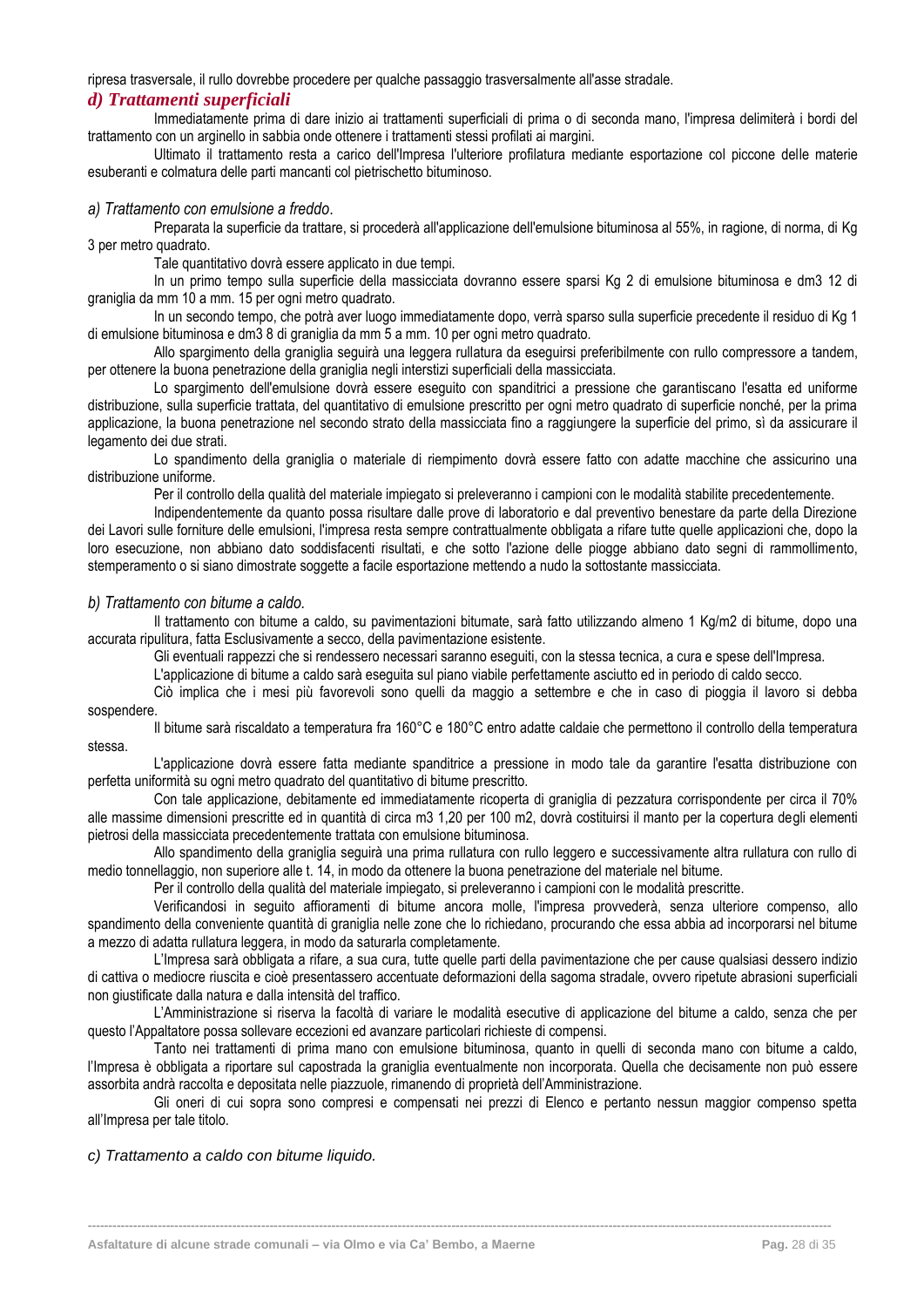Il bitume liquido da impiegare per esecuzione di trattamenti dovrà essere quello ottenuto con flussaggio di bitume e penetrazione 100÷120 e costituito, se di tipo 150/300 per almeno l'80% da bitume, se di tipo 350/700 per almeno l'85% da bitume e per la restante parte, in ambedue i casi, da olio di catrame.

I bitumi liquidi, da impiegarsi per l'esecuzione di trattamenti superficiali, dovranno avere le caratteristiche prescritte dal fascicolo VII delle norme del 1957 del CNR.

Il tipo di bitume liquido da impiegarsi sarà prescritto dalla Direzione dei Lavori tenendo conto che per la temperatura ambientale superiore ai 15°C si dovrà dare la preferenza al bitume liquido 350/700, mente invece con temperatura ambientale inferiore dovrà essere impiegato quello con viscosità 150/300.

In nessun caso si dovrà lavorare con temperature ambientale inferiore agli 8°C.

Con le consuete modalità si procederà al prelievo dei campioni prima dell'impiego, i quali verranno sottoposti all'analisi presso il Centro Sperimentale dell'ANAS di Cesano o presso altri Laboratori Ufficiali.

Il lavoro di trattamento dovrà essere predisposto su metà strada per volta, onde non interrompere la continuità del traffico e la buona riuscita del lavoro.

Il vecchio manto bituminoso dovrà essere sottoposto ad una accurata operazione di depolverizzazione e raschiatura della superficie, mediante spazzoloni, scope metalliche e raschietti.

Così preparata la strada, la tratta da sottoporre a trattamento sarà delimitata lungo l'asse stradale per l'esecuzione a metà carreggiata per volta e poi, in modo uniforme, sarà distribuito sulla superficie, con distribuzione a pressione, il bitume liquido nella quantità media di 1 kg/mq previo suo riscaldamento a temperatura tra i 100°C e 110°C entro adatti apparecchi che permettono il controllo della temperatura stessa.

La distribuzione del bitume dovrà avvenire con perfetta uniformità su ogni metro quadrato nel quantitativo di bitume prescritto.

Dovranno evitarsi in modo assoluto le chiazze e gli eccessi di bitume, rimanendo stabilito che le aree così trattate dovranno essere raschiate e sottoposte a nuovo trattamento a totale spesa dell'Appaltatore.

Immediatamente dopo lo spandimento del bitume, la superficie stradale dovrà essere ricoperta con pietrischetto in ragione di litri 20 per metro quadrato, di cui litri 17 dovranno essere di pezzatura rigorosa da mm 16 a mm 18 e litri 3 di graniglia da mm 2 a mm 4.

Pertanto, gli ammannimenti rispettivi di pietrischetto e di graniglia su strada, dovranno essere fatti a cumuli alternati rispondenti singolarmente alle diverse pezzature e nei volumi rispondenti ai quantitativi fissati.

I quantitativi di pietrischetto e di graniglia così ammanniti verranno controllati con apposite misurazioni da eseguirsi prima dell'inizio della bitumatura.

Il pietrischetto della pezzatura più grossa verrà sparso uniformemente sulla superficie bitumata ed in modo che gli elementi siano fra di loro a stretto contatto.

Dopo pochi passaggi di rullo pesante si procederà al conguaglio delle eventuali irregolarità di sparsa del pietrischetto suddetto, facendo le opportune integrazioni e, quindi, si procederà alla sparsa della graniglia minuta ad intasamento dei vuoti rimasti fra gli elementi del pietrischetto precedentemente sparso.

Allo spandimento completo del pietrischetto e della graniglia seguirà la rullatura con rullo pesante, in modo da ottenere la buona penetrazione del materiale nel bitume.

Si dovrà aver cura che il pietrischetto e la graniglia, all'atto della sparsa, siano bene asciutti ed in precedenza riscaldati dal sole rimanendo vietato l'impiego di materiale umido.

I tratti sottoposti a trattamento dovranno rimanere chiusi al traffico per almeno 18 ore e, quindi, la bitumatura dovrà essere eseguita su strisce di metà strada alternate alla lunghezza massima di m. 300.

A tal fine l'impresa dovrà disporre un apposito servizio di guardiania diurna e notturna per il pilotaggio del traffico, del cui onere s'è tenuto largamente conto nella determinazione del prezzo unitario.

L'Appaltatore provvederà a sua cura e spese all'apposizione di cartelli di segnalazione, cavalletti, ecc., occorrenti per la chiusura al traffico delle estese trattate.

Il pietrischetto che risulterà non incorporato nel bitume, per nessun motivo potrà essere impiegato in trattamenti di altre estese di strada.

Infine l'Appaltatore provvederà, con i propri operai, alla esatta profilatura dei bordi della nuova pavimentazione, al ricollocamento in opera delle punteggiature marginali spostate dal compressore, nonché alla raschiatura ed eventuale pulitura di zanelle, di cordonate, di marciapiedi, imbrattati durante l'esecuzione dei lavori, essendo tali oneri stati compresi nella determinazione dei prezzi di Elenco.

Si pattuisce che quelle aree di trattamento che in prosieguo di tempo risultassero difettose, ovvero prive di penetrazione di pietrischetto e di graniglia, saranno dall'Appaltatore sottoposte, a totale sua spesa, ad un nuovo ed analogo trattamento.

#### <span id="page-29-0"></span>**Art. 51 - Scarificazione di pavimentazioni esistenti**

Per i tratti di strada già pavimentati sui quali dovrà procedersi a ricarichi o risagomature, l'impresa dovrà dapprima ripulire accuratamente il piano viabile, provvedendo poi alla scarificazione della massicciata esistente adoperando, all'uopo, apposito scarificatore opportunamente trainato e guidato.

La scarificazione sarà spinta fino alla profondità ritenuta necessaria dalla Direzione dei Lavori entro i limiti indicati nel relativo articolo di Elenco, provvedendo poi alla successiva vagliatura e raccolta in cumuli del materiale utilizzabile, su aree di deposito procurate a cura e spese dell'Impresa.

**------------------------------------------------------------------------------------------------------------------------------------------------------------------------------------**

# <span id="page-29-1"></span>**Art. 52 - Fresatura di strati in conglomerato bituminoso con idonee attrezzature**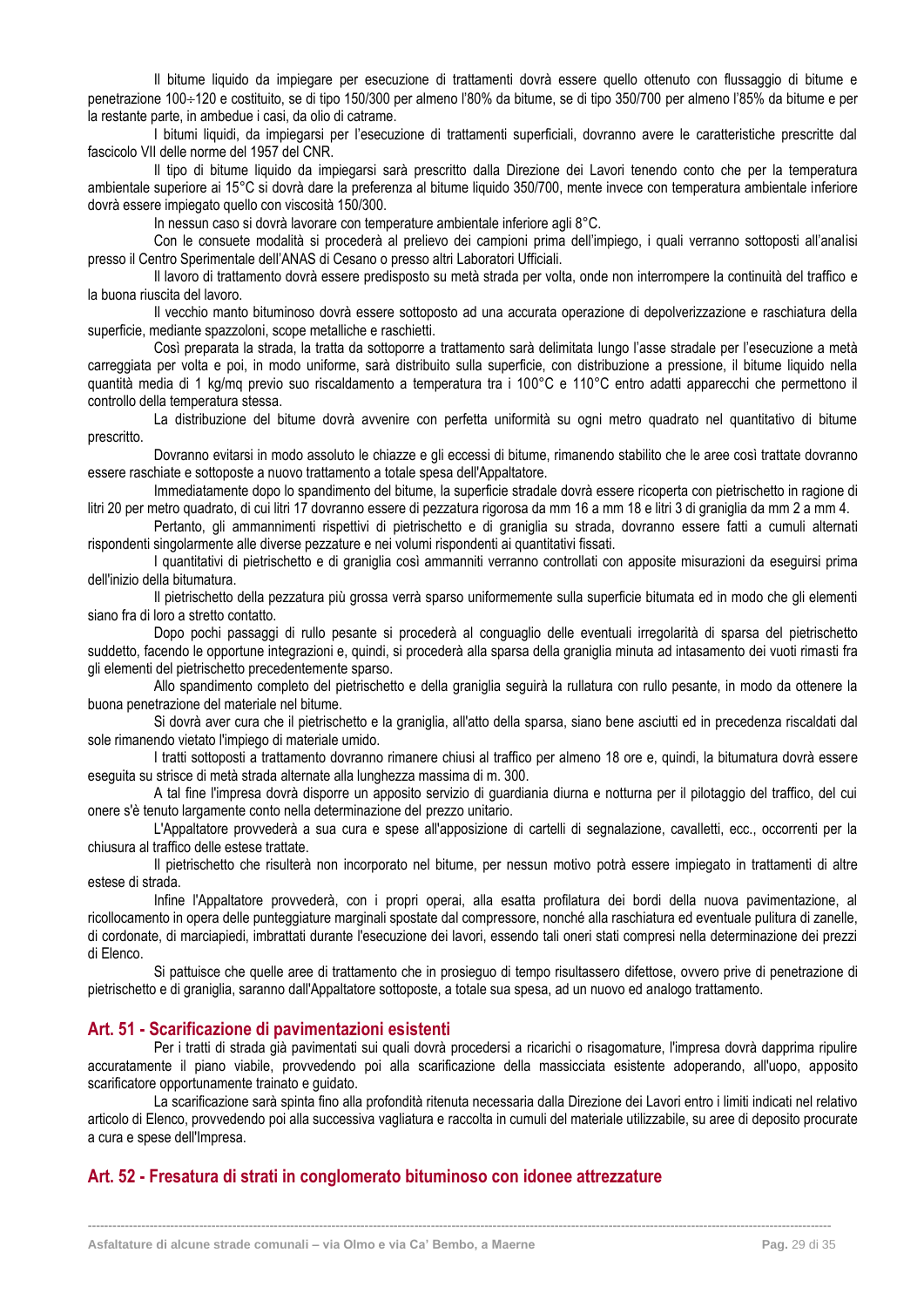La fresatura della sovrastruttura per la parte legata a bitume per l'intero spessore o parte di esso dovrà essere effettuata con idonee attrezzature, munite di frese a tamburo, funzionanti a freddo, munite di nastro caricatore per il carico del materiale di risulta.

Potranno essere eccezionalmente impiegate anche attrezzature tradizionali quali ripper, escavatore, demolitori, ecc., a discrezione della D.L. ed a suo insindacabile giudizio.

Le attrezzature tutte dovranno essere perfettamente efficienti e funzionanti e di caratteristiche meccaniche, dimensioni e produzioni approvate preventivamente dall'ANAS.

Nel corso dei lavori la D.L. potrà richiedere la sostituzione delle attrezzature anche quando le caratteristiche granulometriche risultino idonee per il loro reimpiego in impianti di riciclaggio.

La superficie del cavo dovrà risultare perfettamente regolare in tutti i punti, priva di residui di strati non completamente fresati che possano compromettere l'aderenza delle nuove stese da porre in opera (questa prescrizione non è valida nel caso di demolizione integrale degli strati bituminosi).

L'Impresa si dovrà scrupolosamente attenere agli spessori di demolizione stabiliti dalla D.L.

Qualora questi dovessero risultare inadeguati e comunque diversi in difetto o in eccesso rispetto all'ordinativo di lavoro, l'impresa è tenuta a darne immediatamente comunicazione al Direttore dei Lavori o ad un suo incaricato che potranno autorizzare la modifica delle quote di scarifica.

Il rilievo dei nuovi spessori dovrà essere effettuato in contraddittorio.

Lo spessore della fresatura dovrà essere mantenuto costante in tutti ì punti e sarà valutato mediando l'altezza delle due pareti laterali con quella della parte centrale del cavo.

La pulizia del piano di scarifica, nel caso di fresature corticali o subcorticali dovrà essere eseguita con attrezzature munite di spazzole rotanti e/o dispositivo aspiranti o simili in grado di dare un piano perfettamente pulito.

Le pareti dei tagli longitudinali dovranno risultare perfettamente verticali e con andamento longitudinale rettilineo e privo di sgretolature.

Sia il piano fresato che le pareti dovranno, prima della posa in opera dei nuovi strati di riempimento, risultare perfettamente puliti, asciutti e uniformemente rivestiti dalla mano di attacco in legante bituminoso.

# <span id="page-30-0"></span>**Art. 53 - Conglomerati bituminosi a caldo rigenerati in impianto fisso e mobile**

*a ) Descrizione.*

I conglomerati bituminosi rigenerati in impianto fisso o mobile sono costituiti da misti granulari composti da conglomerati preesistenti frantumati, inerti nuovi, aggiunti in proporzioni e tipo variabili a seconda della natura di conglomerato (base, binder, usura) che si deve ottenere, impastati a caldo con bitume, al quale viene aggiunto un idoneo prodotto di natura aromatica, che rigeneri le proprietà del legante contenuto nelle miscele bituminose preesistenti. La messa in opera avviene con sistemi tradizionali.

Il conglomerato bituminoso preesistente denominato "materiale da riciclare", proviene in genere dalla frantumazione, direttamente dalla sua primitiva posizione, con macchine fresatrici (preferibilmente a freddo).

Per i materiali descritti nel presente articolo, in carenza di indicazioni. valgono le prescrizioni per i conglomerati bituminosi.

# *b ) Materiali inerti.*

Le percentuali minime del materiale da riutilizzare non dovranno essere inferiori al 50%. Il restante materiale sarà costituito da nuovi inerti, aventi i requisiti di accettazione previsti per i conglomerati normali. Si potrà usare materiale fresato di qualsiasi provenienza, per impieghi nello strato di base; materiale proveniente da vecchi strati di binder ed usura, per impieghi nello strato di binder; solo materiali provenienti da strati di usura per gli strati di usura.

#### *c) Legante.*

Il legante sarà costituito da quello presente nel materiale fresato integrato da bitume nuovo, generalmente additivato con rigeneranti-fluidificanti in modo da ottenere le viscosità e le caratteristiche di adesione prescritte nel punto d) che segue.

Il bitume fresco sarà normalmente del tipo di penetrazíone 80/100, salvo diversa prescrizione della Direzione Lavori.

# d*) Miscela.*

La granulometria della miscela costituita da materiale di risulta dalla fresatura e dai nuovi inerti dovrà corrispondere al fuso prescritto nelle specifiche norme tecniche per il tipo di conglomerato che si vuoi realizzare (base, binder o usura).

La percentuale di bitume da aggiungere e la percentuale di rigenerante da utilizzare saranno determinate come appresso. Percentuale totale di bitume (Pt) della miscela ottenuta (materiali fresati e materiali nuovi)

**------------------------------------------------------------------------------------------------------------------------------------------------------------------------------------**

Pt =  $0.035$  a +  $0.045$  b + cd + f

#### essendo:

Pt = % (espressa come numero intero) di bitume in peso sul conglomerato

 $a = %$  di aggregato trattenuto al n.8 (ASTM 2.38 mm).

- $b = %$  di aggregato passante al n.8 e trattenuto al n.200 (0.074).
- c = % di aggregato passante al n.200
- $d = 0.15$  per un passante al n.200 compreso tra 11 e 15
- $d = 0.18$  per un passante al n.200 compreso tra 6 e 10

 $d = 0.20$  per un passante al n.200 <= 5

 $f =$  parametro compreso normalmente fra 0.7 e 1, variabile in funzione dell'assorbimento degli inerti.

La percentuale rispetto al totale degli inerti, di legante nuovo da aggiungere (Pn) sarà pari a  $Pn = Pt - (PvxPr)$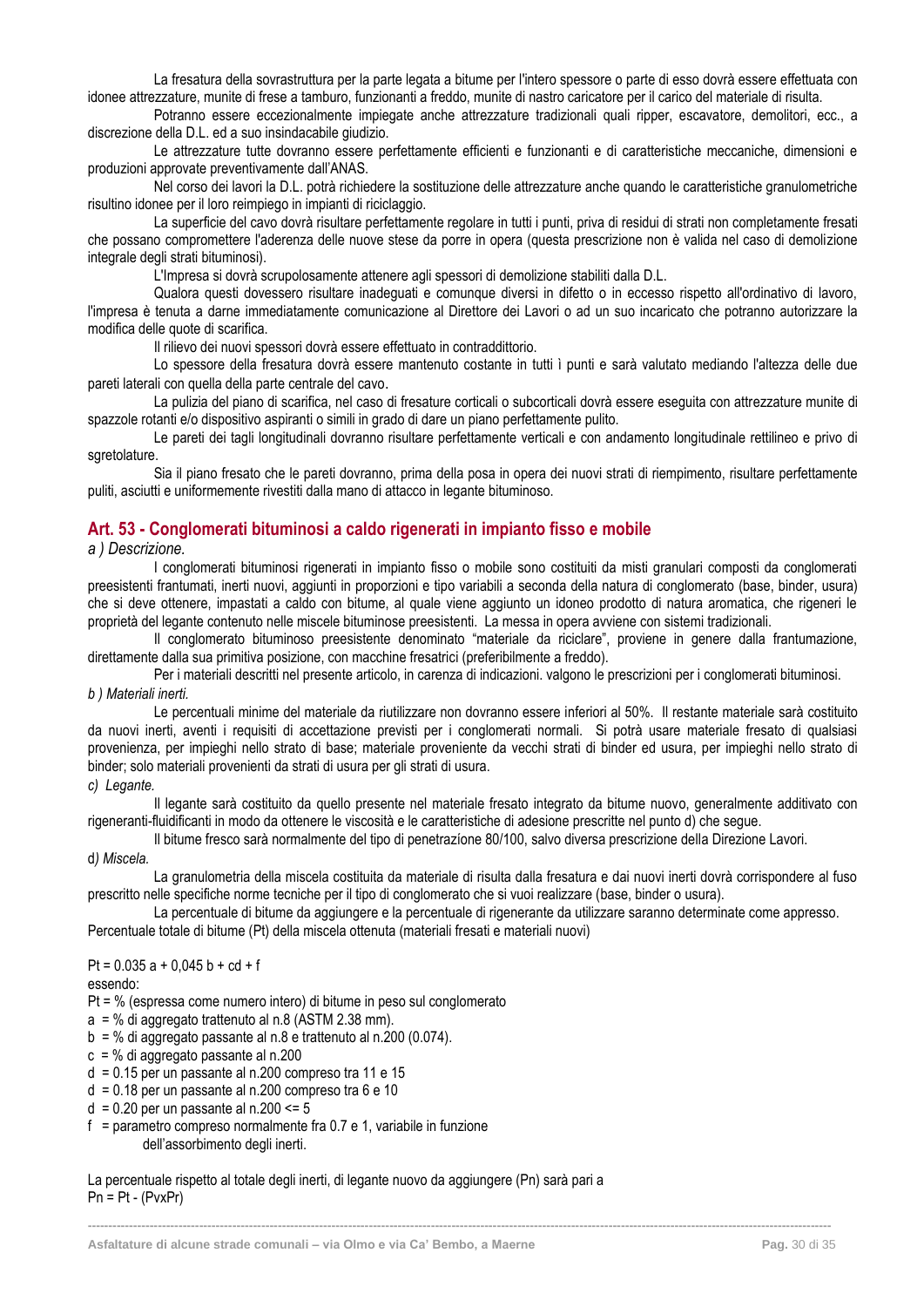in cui:

Pv = % di bitume vecchio preesistente (rispetto al totale degli inerti).

Pr = valore decimale della percentuale di materiale riciclato (nel nostro caso

maggiore o uguale a 0.5).

La viscosità del legante totale a 60°C non dovrà superare 400 poise.

*e) Per il controllo dei requisiti di accettazione valgono le prescrizioni relative dei conglomerati non rigenerati. f ) Formazione e confezione delle miscele.*

Il conglomerato sarà confezionato mediante impianti fissi o mobili automatizzati del tipo a tamburo essiccatore-mescolatore. Il dispositivo di riscaldamento dei materiali dovrà essere tale da ridurre al minimo il danneggiamento e la bruciatura del bitume presente nei materiali da riciclare, pur riuscendo ad ottenere temperature (e quindi viscosità) tali da permettere l'agevole messa in opera (indicativamente superiori a  $130 \pm 140$  gradi centigradi).

L'impianto fisso dovrà essere dotato del numero di predosatori sufficienti per assicurare l'assortimento granulometrico previsto.

Il dosaggio a peso dei componenti della miscela dovrà essere possibile per ogni predosatore. Sarà auspicabile un controllo automatico computerizzato dei dosaggi (compreso quello del legante); questo controllo sarà condizione necessaria per l'impiego di questo tipo d'impianto per il confezionamento dei conglomerati freschi; questo impiego potrà essere reso possibile in cantieri in cui si usino materiali rigenerati e vergini solo dopo accurata valutazione di affidabilità dell'impianto.

L'impianto sarà dotato di tutte le salvaguardie di legge per l'abbattimento di fumi bianchi e azzurri, polveri, ecc.

*g ) Posa in opera delle miscele.*

Valgono le prescrizioni dei conglomerati tradizionali, con gli stessi requisiti anche per le densità in situ.

# <span id="page-31-0"></span>**Art. 54 - Chiusini e caditoie di raccolta delle acque stradali**

I chiusini completi di telaio, a chiusura battentata, saranno posti in opera su pozzetti e/o canalette o ancorati agli stessi. Saranno in ghisa, di tipo carrabile. Il l telaio, nello stesso materiale, sarà ancorato al cordolo di sommità;

- manufatti in ferro profilato e/o lamiera in ferro striata, zincati a caldo o sabbiati e verniciati a tre mani con ciclo "D". Saranno conformi alle norme UNI - EN 124 (Dispositivi di coronamento e di chiusura dei pozzetti stradali. Principi di costruzione, prove e marcature).

Sui pozzetti per i quali sia previsto l'eventuale accesso di persone per lavori di manutenzione o similari, il passo d'uomo non dovrà essere inferiore a 600 mm.

Tutti i coperchi, griglie e telai devono portare una marcatura leggibile e durevole, indicante:

- la norma di riferimento
- la classe corrispondente
- la sigla e/o nome del fabbricante.

La tipologia e le dimensioni sono indicate negli elaborati di progetto.

# <span id="page-31-1"></span>**Art. 55 - Cordonata in conglomerato cementizio**

Gli elementi prefabbricati delle cordonate in calcestruzzo avranno sezione che sarà di volta in volta precisata dalla Direzione dei Lavori.

Saranno di norma lunghi cm 100, salvo nei tratti di curva a stretto raggio o casi particolari per i quali la Direzione dei Lavori potrà richiedere dimensioni minori.

Il calcestruzzo per il corpo delle cordonate dovrà avere una resistenza cubica a rottura a compressione semplice a 28 giorni di maturazione non inferiore a 30 N/mm2.

Tassativamente si prescrive che ciascuna partita sottoposta a controllo non potrà essere posta in opera fino a quando non saranno noti i risultati positivi delle prove. Gli elementi verranno posati su un letto di calcestruzzo del tipo di fondazione di classe 100. Gli elementi di cordolo verranno posati attestati, lasciando fra le teste contigue lo spazio di cm 0,5. Tale spazio verrà riempito di malta cementizia dosata a 350 Kg di cemento normale per M3 di sabbia.

Le cordonate in cemento armato per la delimitazione dei marciapiedi avranno lunghezze non inferiori a m 0,60, con sezione di cm 12/15x30 a spigolo vivo verso l'interno a smusso a quarto di cerchio (raggio circa un centimetro) verso la strada con le superfici viste a cemento martellinato (calcestruzzo a q.li 4,00 di cemento "425" per mc d'impasto).

Il piano superiore presenterà pendenza del 2% verso l'esterno. Le cordonate dei marciapiedi saranno poste in opera su sottofondo di calcestruzzo; l'onere di tale getto, e così pure quello dello scavo, del consolidamento e della regolazione del piano di posa sono compresi nei prezzi delle cordonate; è pure compreso in detti prezzi l'onere delle eventuali demolizioni necessarie per la posa delle cordonate stesse.

# <span id="page-31-2"></span>**Art. 56 - Elementi prefabbricati in conglomerato cementizio: generalità**

Per tutti i manufatti da realizzare in conglomerato cementizio vibrato, il controllo della resistenza a compressione semplice del calcestruzzo a 28 giorni di maturazione dovrà essere fatto prelevando, da ogni partita, un manufatto dal quale saranno ricavati 4 provini cubici di cm 5 di lato. Tali provini saranno sottoposti a prove di compressione presso un laboratorio indicato dalla D.L. e sarà assunta quale resistenza a rottura del calcestruzzo la media delle resistenze dei 4 provini.

Le operazioni di prelievo e di prova, da eseguire a cura della D.L. ed a spese dell'Impresa, saranno effettuate in contraddittorio redigendo apposito verbale controfirmato dalla D.L. e dall'Impresa. Nel caso la resistenza risultante dalle prove sia inferiore al valore richiesto, la partita sarà rifiutata e dovrà essere allontanata dal cantiere. Tassativamente si prescrive che ciascuna partita sottoposta a controllo non potrà essere posta in opera fino a quando non saranno noti i risultati positivi delle prove.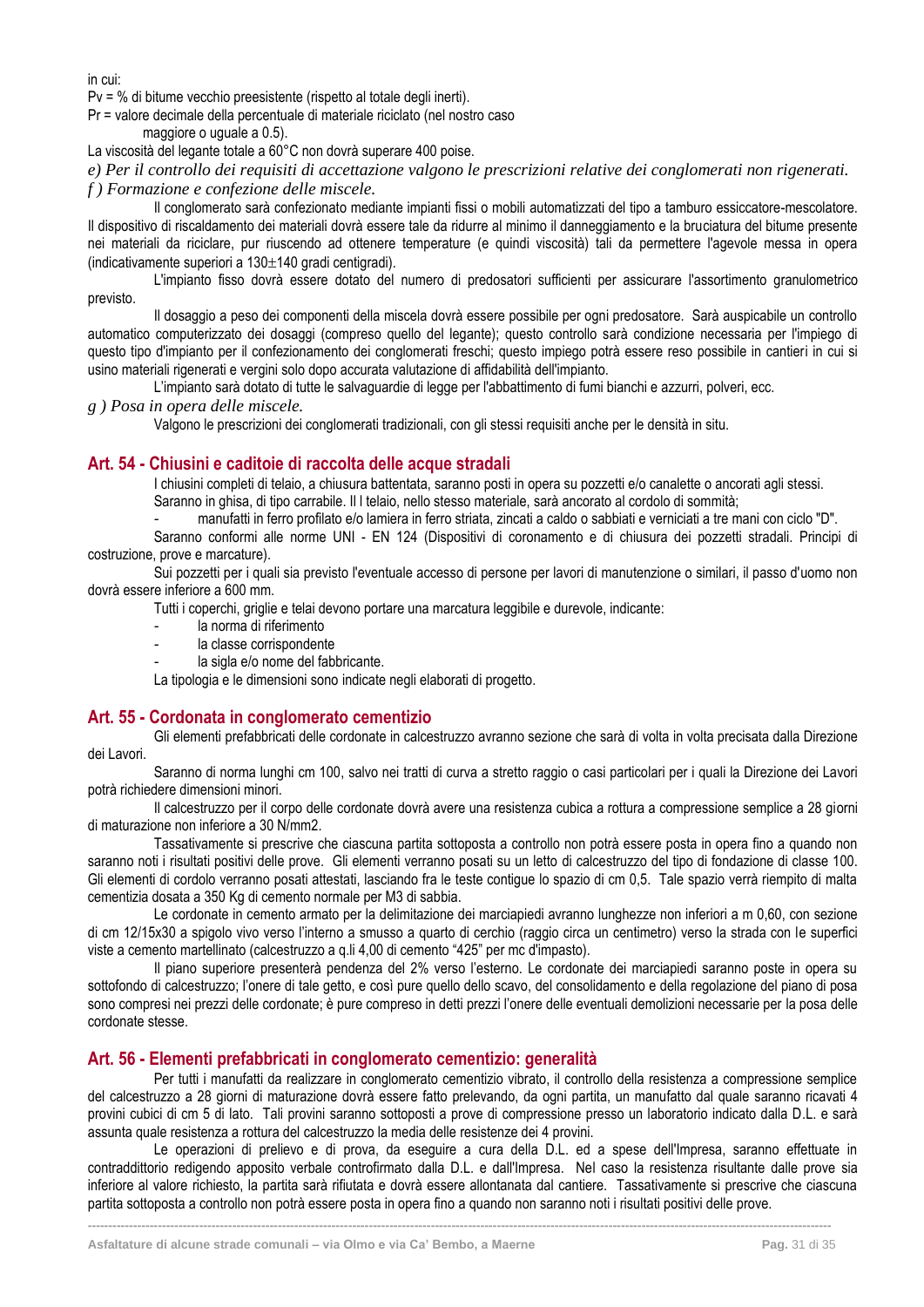# <span id="page-32-0"></span>**Art. 57 - Tracciamenti**

Sarà cura e dovere dell'impresa, prima di iniziare i lavori, procurarsi presso la direzione tutti i dati costruttivi, le misure e gli ordini particolari inerenti, ed in base a tali informazioni completare il tracciamento a mezzo di picchetti, sagome e modine, ecc. sottoponendolo alla direzione lavori per il controllo; soltanto dopo l'assenso di questa potrà darsi inizio alle opere relative.

Quantunque i tracciamenti siano fatti e verificati dalla direzione dei lavori, l'impresa resterà responsabile dell'esattezza dei medesimi, e quindi sarà obbligata a demolire e rifare a sue spese quelle opere che non risultassero eseguite conformemente ai disegni di progetto ed alle prescrizioni inerenti.

Saranno a carico dell'impresa le spese per rilievi, tracciamenti, verifiche e misurazioni, per i cippi di cemento ed in pietra, per materiali e mezzi d'opera, ed inoltre per il personale ed i mezzi di trasporto occorrenti, dall'inizio delle consegne fino al collaudo compiuto.

#### <span id="page-32-1"></span>**Art. 58 - Disponibilità delle aree relative – proroghe**

Qualora le opere debbano venire eseguite sui fondi privati, l'Amministrazione provvederà a porre a disposizione le aree necessarie per l'esecuzione dell'opera appaltata, come specificato nel progetto allegato al contratto. Qualora per ritardi dipendenti dai procedimenti di occupazione permanente o temporanea ovvero di espropriazione, i lavori non potessero intraprendersi, l'Appaltatore avrà diritto di ottenere solo una proroga nel caso che il ritardo sia tale da non permettere l'ultimazione dei lavori nel termine fissato dal contratto, escluso qualsiasi altro compenso o indennità, qualunque possano essere le conseguenze di maggiori oneri dipendenti dal ritardo.

# <span id="page-32-2"></span>**Art. 59 - Conservazione della circolazione – sgomberi e ripristini**

L'impresa, nell'esecuzione delle opere, dovrà assicurare la circolazione pedonale e, ove possibile, quella veicolare sulle strade interessate dai lavori.

Essa provvederà pertanto a tutte le necessarie opere provvisionali (passerelle, recinzioni ecc.), all'apposizione di tutta la segnaletica regolamentare per l'eventuale deviazione del traffico veicolante, ed alla sua sorveglianza.

In ogni caso, a cura e spese dell'impresa dovranno essere mantenuti gli accessi a tutti gli ingressi stradali privati, ovvero tacitati gli aventi diritto, nonché provveduto alla corretta manutenzione ed all'interrotto esercizio dei cavi e delle condutture di qualsiasi genere interessate ai lavori.

Gli scavi saranno effettuati anche a tronchi successivi e con interruzioni, allo scopo di rispettare le prescrizioni precedenti.

L'impresa è tenuta a mantenere, a rinterri avvenuti, il piano carreggiato atto al transito dei pedoni e dei mezzi meccanici, provvedendo a tal fine allo sgombero di ciottoli ed alla rimessa superficiale di materiale idoneo allo scopo.

Ultimate le opere, l'impresa dovrà rimuovere tutti gli impianti di cantiere e sgomberare tutte le aree occupate, rimettendo tutto in pristino stato, in modo che nessun pregiudizio o alterazione derivino in dipendenza dei lavori eseguiti.

Dovrà inoltre – qualora necessario – provvedere ai risarcimenti degli scavi con materiali idonei, all'espropriazione del ciottolame affiorante, ed in genere alla continua manutenzione del piano stradale in corrispondenza degli scavi, in modo che il traffico si svolga senza difficoltà e pericolosità.

# <span id="page-32-3"></span>**Art. 60 - Segnaletica stradale**

Tutti i segnali devono essere rigorosamente conformi a tipi e dimensioni prescritti dal regolamento di esecuzione del Codice della Strada approvato con D.P.R. 30 giugno 1959, n. 420 e a quanto richiesto dalle relative circolari del Ministero lavori pubblici.

La segnaletica orizzontale dovrà essere eseguita di norma a mezzo di macchine traccialinee con compressori a spruzzo appositamente attrezzati e muniti di dischi per la direzione dello spruzzo.

L'uso di macchine traccia-linee semoventi automatiche con manovratore a bordo, dovrà essere preventivamente autorizzato dalla DD.LL.

La quantità di vernice da impiegare per unità di superficie dovrà essere quella occorrente affinchè la segnaletica, a giudizio insindacabile della stazione appaltante, sia perfettamente visibile sia di giorno che di notte, indipendentemente dallo stato del piano viabile stradale (rugosità, ecc.) e comunque *non dovrà avere un coefficiente di luminanza retroriflessa R inferiore ad almeno 100 mcd\*n² lx-1 per tutta la durata mesi 8 (otto) dalla sua esecuzione*.

A tale scopo, con esclusione della segnaletica temporanea (colore giallo), si provvederà alla misura del coefficiente di luminanza retroriflessa, secondo la geometria prescritta dalla Norma UNI EN 1436:1996, utilizzando, per le linee di margine e di mezzeria, sistemi di misura ad alto rendimento (ECODYN, Laserlux) simulanti la visione a 30 m; mentre per frecce direzionali, disegni vari e scritte si farà uso dello strumento portatile a lettura puntuale.

Le misure verranno eseguite a distanza di 30 gg. dalla messa in opera ed al termine del periodo di garanzia.

All'occorrenza l'Impresa dovrà provvedere a sua cura e spese alla pulizia della sede stradale, ove necessario, prima della spruzzatura della vernice; tale onere è comunque da ritenersi compreso nel prezzo unitario.

I lavori dovranno venire eseguiti da personale specializzato e conformi alle disposizioni del codice della strada e del regolamento d'attuazione.

Il direttore dei lavori potrà impartire disposizioni sull'esecuzione dei lavori e l'ordine di precedenza da dare ai medesimi. Gli stessi potranno essere ordinati in più volte, a seconda delle particolari esigenze varie, per esecuzioni anche di notte, senza che l'impresa possa pretendere prezzi diversi da quelli fissati nel presente Capitolato.

La segnaletica orizzontale dovrà avvenire previa pulitura del manto stradale interessato, eseguita mediante idonee macchine tracciatrici ed ubicata come prescritto dalla direzione dei lavori.

**------------------------------------------------------------------------------------------------------------------------------------------------------------------------------------**

Tutti i sostegni metallici devono essere posti in opera su plinto di calcestruzzo dosato a q.li 2,50/mc delle dimensioni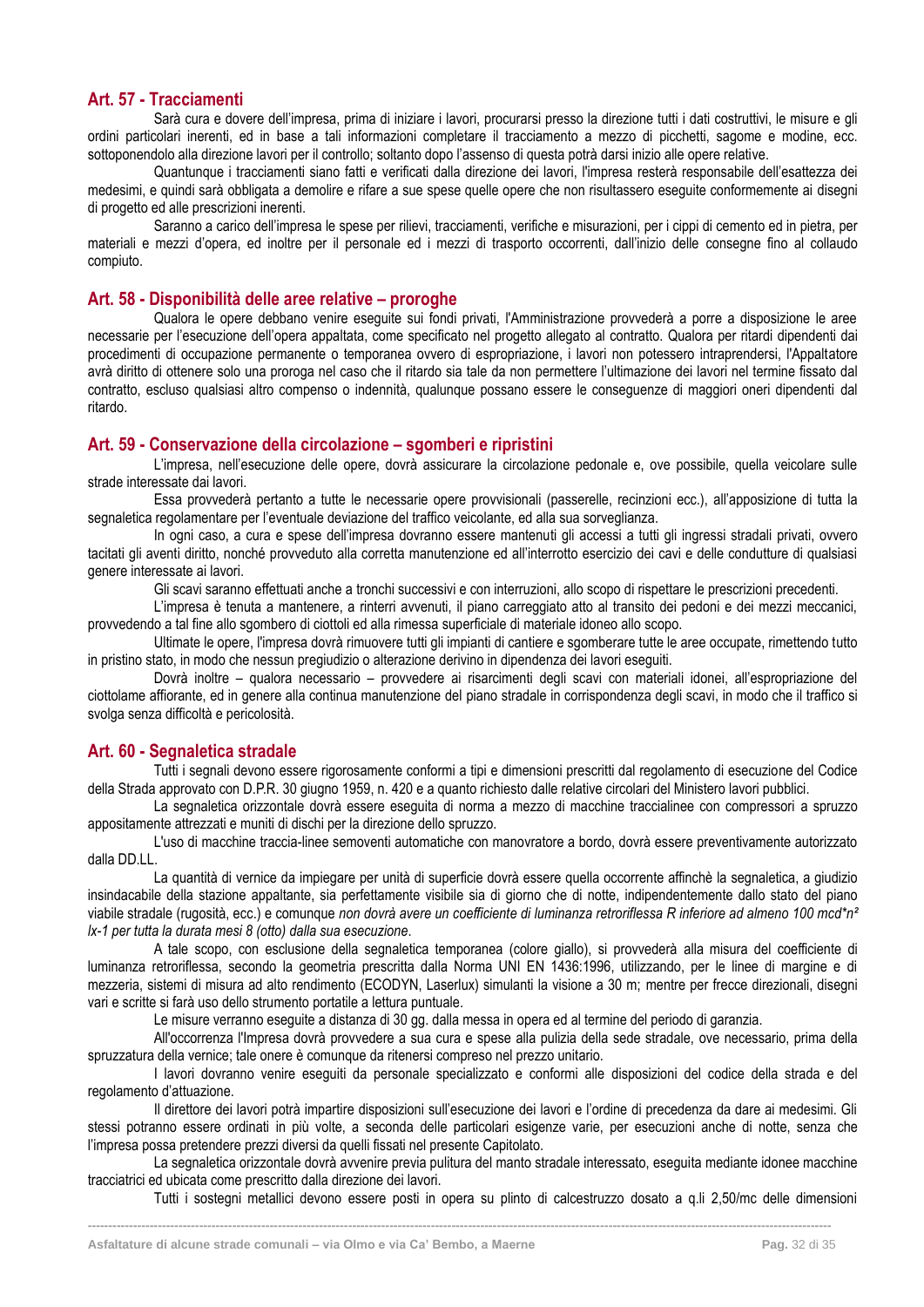opportune ed a giudizio insindacabile della direzione dei lavori.

La lunghezza dell'incastro sarà stabilita di volta in volta dalla Direzione dei lavori, e dove occorra dovranno essere predisposti dei fori per il passaggio di cavi elettrici.

Tutti i supporti metallici dei segnali stradali dovranno essere fissati ai relativi sostegni mediante le apposite staffe e bulloneria di dotazione, previa verifica della verticalità del sostegno stesso.

L'asse verticale del segnale dovrà essere parallelo e centrato con l'asse del sostegno metallico.

Il supporto metallico dovrà essere opportunamente orientato secondo quanto indicato dalla direzione dei lavori.

Tutti i manufatti riguardanti la segnaletica verticale dovranno essere posti in opera a regola d'arte e mantenuti dall'impresa in perfetta efficienza fino al collaudo.

# <span id="page-33-0"></span>**TITOLO XIV – NORME PER LA MISURAZIONE E LA VALUTAZIONE DEI LAVORI**

# <span id="page-33-1"></span>**Art. 61 - Disposizioni generali**

L'Appaltatore sarà obbligato ad intervenire personalmente alle misurazioni dei lavori e provviste o di farsi rappresentare da persona a ciò delegata.

L'Appaltatore sarà obbligato inoltre a prendere egli stesso l'iniziativa per invitare la direzione dei lavori a provvedere alle necessarie misurazioni, e ciò specialmente per quelle opere e somministrazioni che in progresso di lavori non si potessero più accertare.

Qualora per difetto di ricognizione fatta a tempo debito, talune quantità di lavoro non potessero venire esattamente accertate, l'Appaltatore dovrà accettare le valutazioni che verranno fatte dalla direzione dei lavori, in base ad elementi noti, ed in caso di bisogno dovrà sottostare a tutte le spese che si rendessero necessarie per eseguire i ritardati accertamenti.

Per tutti i lavori e le somministrazioni appaltate a misura, le relative quantità verranno misurate con sistema geometrico e decimale, escluso ogni metodo e valutate secondo le seguenti norme:

*a*) *Movimenti di materie*

La misura dei movimenti di materie risulterà dal volume degli scavi ottenuto dal confronto fra le sezioni di consegna e le sezioni di scavo effettuato.

*b*) *Tubazioni*

Saranno valutate a metro lineare sull'asse con la detrazione dei pozzetti attraversati.

*c*) *Lavori in genere*

Saranno valutati in base a composizione di figure geometriche effettuando le detrazioni solo per superfici superiori a 1 mq e volumi superiori a mc 0,20, salvo diversa precisazione.

# <span id="page-33-2"></span>**Art. 62 - Movimenti di materie**

#### *a*) *Norme generali*

I movimenti di materie per la formazione della sede stradale, per la posa delle condotte e per i getti delle fondazioni saranno calcolati con il metodo delle sezioni ragguagliate sulla base dei profili rilevati.

Per quanto riguarda la larghezza delle fosse si rimanda alle norme indicate al successivo punto *b*).

Ai volumi totali risultanti di scavo o di rilevato finito ed assestato, saranno applicati i relativi prezzi di elenco secondo le distinzioni di essi indicate e di seguito specificate. Gli scavi di fondazione saranno valutati a pareti verticali, con la base pari a quella delle relative murature sul piano di imposta, anche nel caso in cui sia ammesso lo scavo con pareti a scarpa.

Ove negli scavi e nei rilevati l'impresa adottasse dimensioni maggiori di quelle prescritte, i volumi eccedenti non saranno comunque conteggiati: la direzione dei lavori si riserva inoltre di accettare lo stato di fatto, ovvero di obbligare l'impresa ad eseguire a sua cura e spese tutti quei lavori in terra o murati che si rendessero necessari per assicurare la funzionalità dell'opera a proprio giudizio insindacabile.

Nel prezzo degli scavi è compreso ogni onere: per presenza di acqua nei cavi o per la relativa educazione (acqua di fognatura compresa) e per le opere provvisionali di difesa delle acque stesse; per l'esecuzione di scavi in acqua a qualsiasi profondità di materie ed anche melmose; per il carico, il trasporto, lo scarico a rifiuto del materiale eccedente ai rinterri, ovvero lo scarico in deposito provvisorio, e la ripresa e sistemazione a rinterro, del materiale di risulta che non fosse possibile disporre lungo il cavo, per disfacimento delle massicciate e l'accatastamento del materiale reimpiegabile, per la formazione, il mantenimento ed il disarmo di tutte le sbadacchiature e i puntellamenti che si rendessero necessari per la demolizione di tutti i manufatti inutili indicati dalla direzione lavori rinvenuti negli scavi, per la salvaguardia, la conservazione ed il corretto funzionamento in corso di lavori di tutte le condotte, le canalizzazioni, i cavi e gli altri manufatti utili rinvenuti negli scavi, per le soggezioni derivanti dal mantenimento della circolazione pedonale e veicolare con le conseguenti opere provvisionali, segnalazioni stradali e vigilanza relativa. *b*) *Norme di valutazione*

La larghezza delle fosse per i manufatti in c.a. semplice od armato, gettati in opera o prefabbricati (pozzi di ispezione di incrocio, salti di fondo, fondazioni ecc.) sarà considerata pari alla larghezza di progetto del manufatto (massimo ingombro).

Per la posa in opera di condotte prefabbricate (tubi), la larghezza delle fosse (naturalmente qualora lo scavo non sia incluso nel prezzo) sarà computata a pareti verticali con la larghezza della sezione di scavo pari alla larghezza della sagoma esterna di progetto della condotta di cm 20 per parte.

**------------------------------------------------------------------------------------------------------------------------------------------------------------------------------------**

#### <span id="page-33-3"></span>**Art. 63 - Tubazioni in genere**

Saranno valutate a ml sull'asse con la detrazione della lunghezza misurata sui parametri interni dei pozzetti e manufatti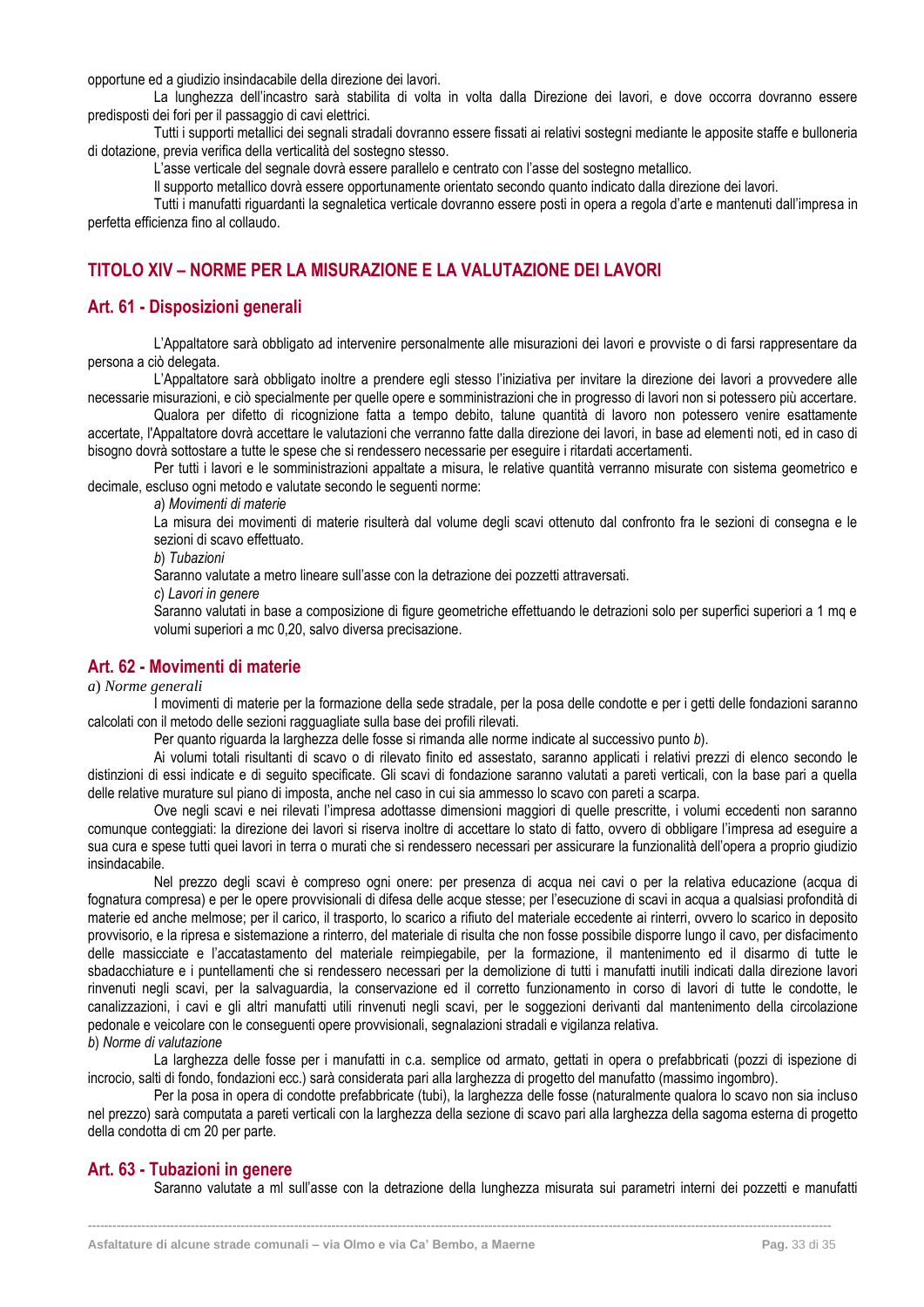#### attraversati.

I prezzi relativi s'intendono per tubazioni funzionanti poste in opera secondo gli assi e le livellature prescritte dalla direzione dei lavori con i giunti eseguiti a regola d'arte secondo altresì tutti gli oneri e soggezioni elencati relativamente agli scavi, in quanto validi nell'esecuzione della posa e giunzione delle condotte; nonché l'esecuzione di tutte le immissioni con forature e loro perfetta stuccatura a norma e l'apposizione dei tappi terminali.

#### <span id="page-34-0"></span>**Art. 64 - Pozzetti**

I pozzetti di ispezione, di incrocio, o per salti gettati in opera verranno valutati a numero o a m<sup>3</sup>, come dai disegni di progetto o da disposizioni della direzione lavori.

I pozzetti sifonati verranno valutati a corpo.

Nei rispettivi prezzi di elenco s'intendono compensati gli stampi di ogni forma, le centine, i casseri e casseforme per il contenimento del calcestruzzo; le armature di legno di ogni sorta a sostegno delle centine di cassoni, i palchi provvisori di servizio e l'innalzamento dei materiali.

### <span id="page-34-1"></span>**Art. 65 - Opere diverse**

a) *Riempimenti di pietrame a secco*

Il riempimento a ridosso di murature per drenaggi e vespai, ecc. con pietrame secco, sarà valutato a mc per il volume effettivo in opera. b) *Demolizioni*

I prezzi si applicano al volume effettivo delle murature da demolire e comprenderanno tutti gli oneri di sbadacchiature, puntellamenti ecc. Le demolizioni di marciapiedi saranno compensate per la superficie demolita o come indicato nello specifico articolo di elenco.

#### c) *Lavori in ferro e ghisa*

Tutti i lavori in ferro o ghisa saranno in genere valutati a peso, con pesatura diretta fatta in contraddittorio ed a spese dell'Appaltatore, con stesura del verbale di pesatura incluse la messa in opera a due mani di verniciatura o coloritura su base di preparazione in minio.

Per il tondino di cemento armato si misureranno le lunghezze effettivamente poste in opera non tenendo conto delle giunzioni e sovrapposizioni e si adotteranno i pesi unitari riportati, per i diversi diametri, dal manuale dell'ingegnere.

L'impresa è responsabile degli eventuali guasti dei materiali stessi che si verificassero dopo la consegna, che s'intende effettuare nei luoghi sopra indicati.

*d) Cordonate*

Le cordonate verranno valutate a ml

#### <span id="page-34-2"></span>**Art. 66 - Prestazioni di manodopera in economia**

Le prestazioni in economia diretta saranno assolutamente eccezionali e potranno verificarsi solo per lavori del tutto secondari; in ogni caso non verranno riconosciute e compensate se non corrisponderanno ad un preciso ordine ed autorizzazione preventiva della direzione lavori.

Per dette prestazioni si applicheranno i prezzi vigenti alla data della prestazione medesima e determinati sulla base dei costi rilevati periodicamente e pubblicati a cura del Genio civile della provincia in cui i lavori hanno luogo. Detti costi saranno aumentati del 13% per spese generali e del 10% per utili di impresa. Alla percentuale per spese generali e utili si applicherà il rialzo od il ribasso contrattuale.

# <span id="page-34-3"></span>**Art. 67 - Materiali a piè d'opera, trasporti e noli**

I prezzi di elenco per i materiali a piè d'opera, i trasporti ed i noli si applicheranno, con l'incremento per spese generali ed utili impresa di cui all'articolo precedente e previa deduzione del ribasso contrattuale solo:

- alle forniture dei materiali che l'Appaltatore è tenuto a fare a richiesta della direzione lavori, come ad esempio somministrazioni per lavori in economia, provviste di ghiaia o pietrisco da impiegarsi nei ritombamenti in sostituzione dei materiali provenienti dagli scavi, forniture di materiali attinenti ai lavori a misura che l'Amministrazione ritenesse di approvvigionare a titolo di riserva;
- alla valutazione dei materiali accettabili nel caso di esecuzione d'ufficio o nel caso di rescissione coattiva o scioglimento del contratto;
- alla valutazione dei materiali per l'accreditamento del loro importo in partita provvisoria negli stati di avanzamento, ai sensi dell'art. 34 del Capitolato Generale d'Appalto;
- alla valutazione delle provviste a piè d'opera che dovessero venir rilevate dall'Amministrazione quando, per variazioni da essa introdotte, non potessero più trovare impiego nei lavori;
- alla prestazione dei mezzi di trasporto od ai noli di mezzi d'opera dati "a caldo" per l'esecuzione di lavori in economia diretta.

I detti prezzi serviranno anche per la formazione di eventuali nuovi prezzi ai quali andrà applicato il rialzo od il ribasso contrattuale.

Nei prezzi di materiali è compresa ogni spesa accessoria per dare gli stessi a piè d'opera pronti per il loro impiego; in quelli dei trasporti e dei noli è compresa la retribuzione del conduttore e tutte le spese di ammortamento, manutenzione, carburante, lubrificante, tasse ecc.

**------------------------------------------------------------------------------------------------------------------------------------------------------------------------------------**

# <span id="page-34-4"></span>**Art. 68 – Schema cartello di cantiere**